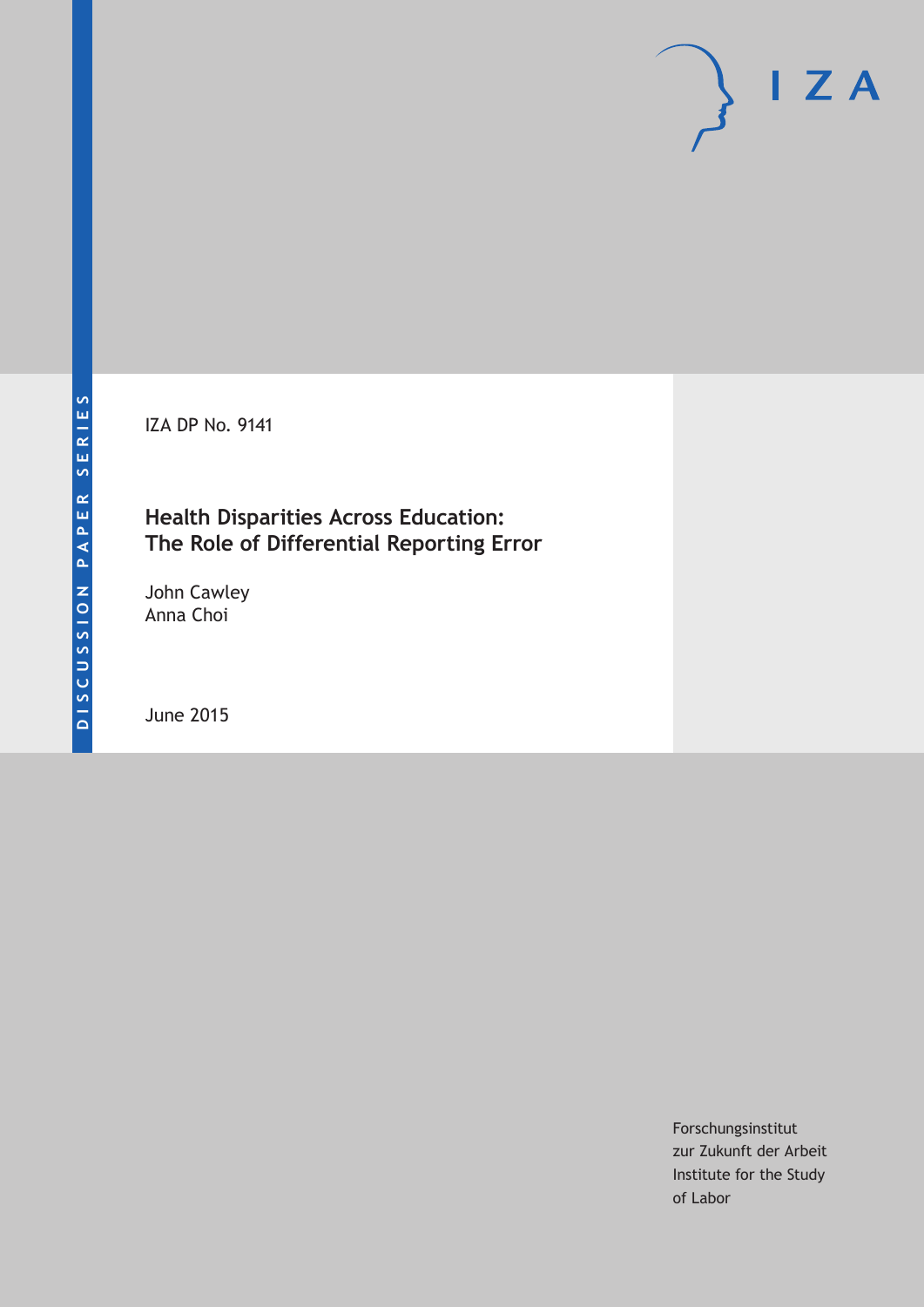# **Health Disparities Across Education: The Role of Differential Reporting Error**

# **John Cawley**

*Cornell University and IZA*

## **Anna Choi**

*Cornell University*

## Discussion Paper No. 9141 June 2015

IZA

P.O. Box 7240 53072 Bonn Germany

Phone: +49-228-3894-0 Fax: +49-228-3894-180 E-mail: iza@iza.org

Any opinions expressed here are those of the author(s) and not those of IZA. Research published in this series may include views on policy, but the institute itself takes no institutional policy positions. The IZA research network is committed to the IZA Guiding Principles of Research Integrity.

The Institute for the Study of Labor (IZA) in Bonn is a local and virtual international research center and a place of communication between science, politics and business. IZA is an independent nonprofit organization supported by Deutsche Post Foundation. The center is associated with the University of Bonn and offers a stimulating research environment through its international network, workshops and conferences, data service, project support, research visits and doctoral program. IZA engages in (i) original and internationally competitive research in all fields of labor economics, (ii) development of policy concepts, and (iii) dissemination of research results and concepts to the interested public.

<span id="page-1-0"></span>IZA Discussion Papers often represent preliminary work and are circulated to encourage discussion. Citation of such a paper should account for its provisional character. A revised version may be available directly from the author.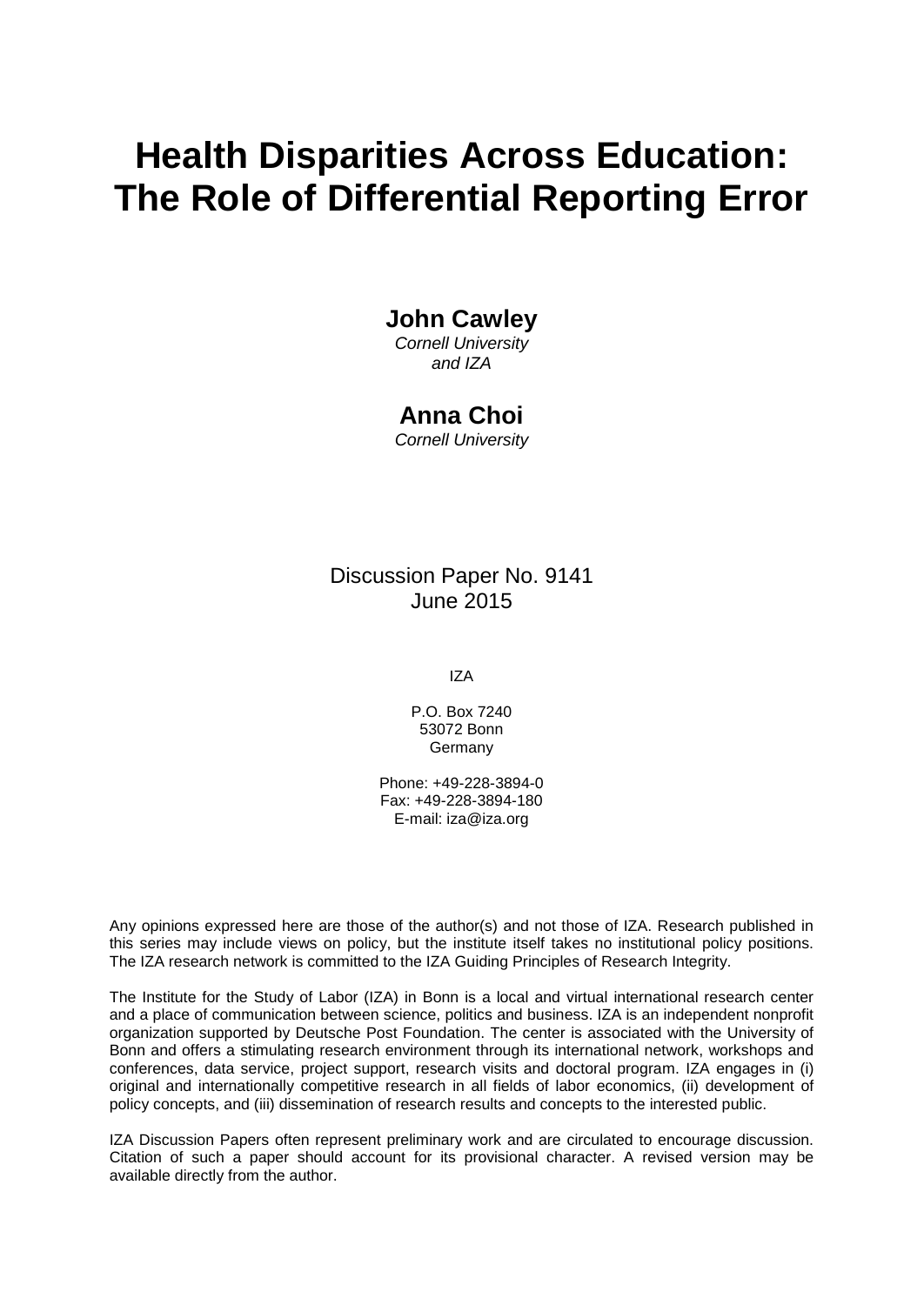IZA Discussion Paper No. 9141 June 2015

# **ABSTRACT**

# **Health Disparities Across Education: The Role of Differential Reporting Error[\\*](#page-1-0)**

One of the most robust findings in health economics is that higher-educated individuals tend to be in better health. This paper tests whether health disparities across education are to some extent due to differences in reporting error across education. We test this hypothesis using data from the pooled National Health and Nutrition Examination Survey (NHANES) Continuous for 1999-2012, which include both self-reports and objective verification for an extensive set of health behaviors and conditions, including smoking, obesity, high blood pressure, high cholesterol and diabetes. We find that better educated individuals report their health more accurately. This is true for a wide range of behaviors and conditions, even socially stigmatized ones like smoking and obesity. Differential reporting error across education leads to underestimates of the true health disparities across education that average 19.3%.

JEL Classification: I1, I12, I14, I20, I24, I3

Keywords: health, education, disparities, reporting error

Corresponding author:

John Cawley Cornell University 2312 MVR Hall Ithaca, NY 14853 USA E-mail: [JHC38@cornell.edu](mailto:JHC38@cornell.edu)

For helpful comments and suggestions, we thank Benjamin Cowan, Joseph Price, participants in the American Society of Health Economists biennial conference, and participants in the seminar of the Cornell Institute for Health Economics, Health Behaviors and Disparities. Cawley thanks the Robert Wood Johnson Foundation for its financial support through an Investigator Award in Health Policy Research.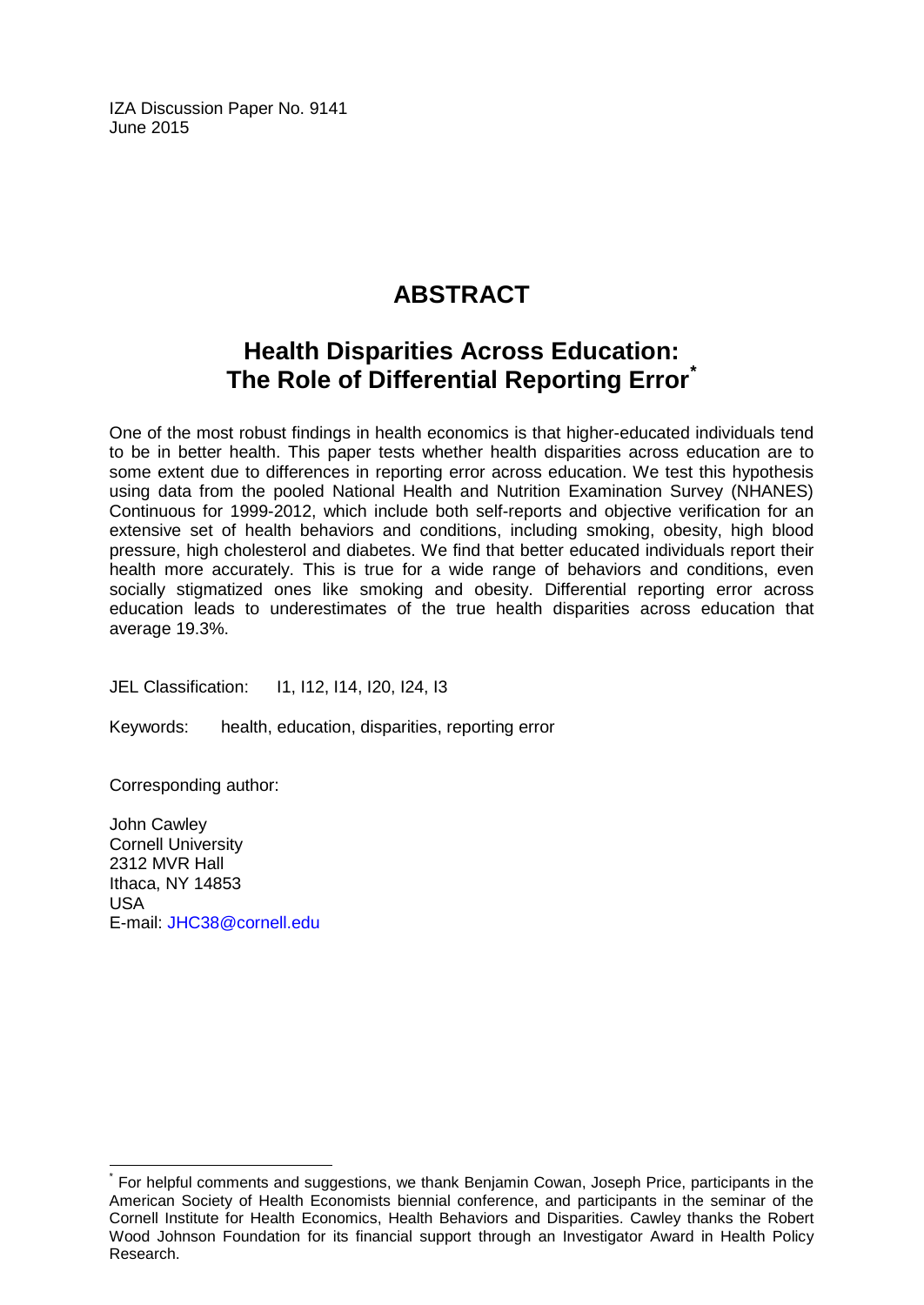#### **1. Introduction**

One of the most robust findings in health economics is that the better educated tend to be in better health (Grossman and Kaestner, 1997; Cutler and Lleras-Muney, 2010; Cutler, Huang & Llreas-Muney, 2015). This is true for many health behaviors and conditions, including smoking, drinking alcohol, obesity, exercise, and cancer screening (Cutler, Huang & Llreas-Muney, 2015; Grossman and Kaestner, 1997).

There are several possible mechanisms for this correlation. The model of health capital (Grossman, 1972) predicts that those with more schooling will demand more health. Education may increase allocative efficiency (the better educated may choose a healthier mix of inputs) and productive efficiency (the better educated may be able to produce more health with the same inputs). Cutler and Llreas-Muney (2010) conclude that knowledge and cognitive ability explain 30 percent, and health insurance, income, and family background account for another 30 percent, of the education gradient in health. This is consistent with earlier work that concluded that increased health knowledge explains part but not all of the relationship between education and smoking, alcohol consumption, and exercise (Kenkel, 1991).

This study tests a novel hypothesis for the correlation between education and self-reported health: differential reporting error by education.<sup>[1](#page-3-0)</sup> One source of reporting error in health is social desirability bias, which is the result of respondents seeking to present a positive image to the interviewer (Edwards, 1957). As a result, the more stigmatized and negatively sanctioned the health condition or behavior, the stronger the tendency of respondents to deny it. The better educated may be more influenced by social desirability bias, because of greater awareness of medical

<span id="page-3-0"></span> $1$  Our focus in this paper is on self-reported health. Obviously, differential reporting error cannot explain educational differences in objectively measured health.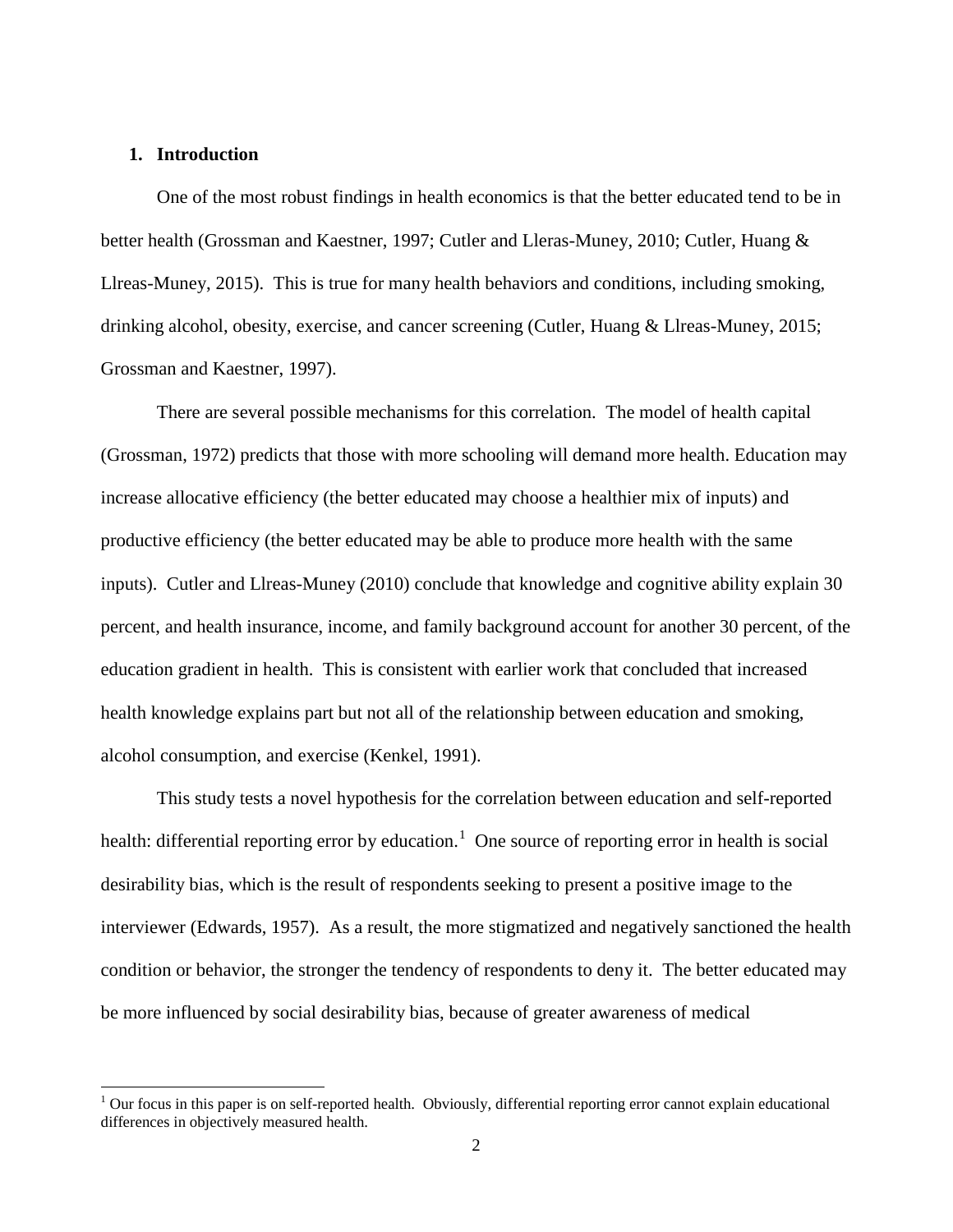recommendations, public health messaging, or the health consequences of these conditions or behaviors. As a result, they may underreport risky health behaviors or stigmatized conditions.

On the other hand, there are reasons to believe that the better educated may report *more*  accurately. They may be more knowledgeable about their health (perhaps because they have greater access to health care or independently monitor their health more closely) or are better able to comprehend and respond to survey questions. Thus, differential reporting error across education groups may lead to either an overestimate or an underestimate in educational gradients in health.

The direction and magnitude of such bias may differ by health condition and behavior. For example, people have detailed knowledge of their own smoking because it is a conscious act. Thus, reporting error in smoking may be less influenced by access to health care than the reporting of asymptomatic conditions such as high blood pressure or high cholesterol, which people may remain unaware of until they are tested and diagnosed by a medical professional. Also, conditions and behaviors differ in the extent to which they are socially stigmatized. It may be more embarrassing for a college graduate to report her weight or admit smoking than to report having high blood pressure. The extent of reporting error by education group may also differ by sex. For example, women tend to underreport their weight to a greater extent than men (e.g. Connor Gorber et al., 2007) but it is unclear whether differential reporting error by education varies by sex.

This paper relates to a large literature that measures, and documents the consequences of, reporting error in health. Some research focuses on the accuracy of reporting specific health conditions such as weight and arthritis. For example, Ljungvall, Gerdtham, and Lindblad (2015) find that women with higher education report their weight more accurately, and this differential reporting error leads to an underestimation of the educational disparity in obesity. The generalizability of this is questionable, as it is based on a sample of residents of two municipalities in southern Sweden. In contrast, Gil and Mora (2011) find that the self-report bias in BMI is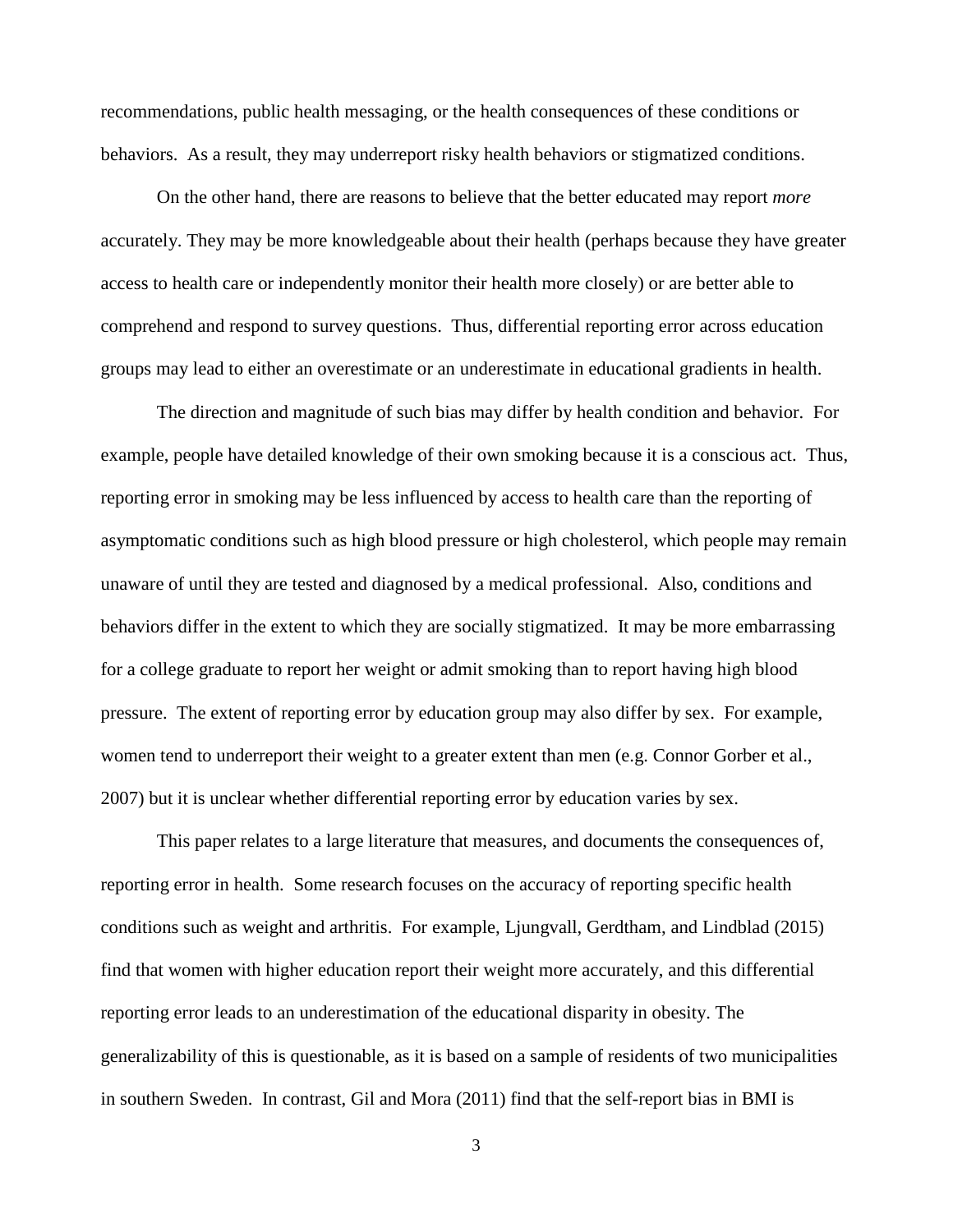roughly equal among those with the lowest educational attainment and those with a university degree. Again, this was for a local dataset, in this case of the Catalan population in Spain. Using data from southeastern Netherlands, Mackenbach et al. (1996) compared self-reports of lung disease, heart disease, and diabetes against information from the subjects' general practitioners and found that reporting error tends to bias downward estimates of the educational gradient in such conditions. Butler et al. (1987) found in the U.S. Survey of Disability and Work that those with a high school education (but not those with a college degree) were more likely than high school dropouts to accurately report having arthritis.

In contrast to the literature that examines responses regarding specific health conditions, other research has focused on other types of questions about health. Lindeboom and van Doorslaer (2004) examine responses to general questions about health to which respondent answers can range from "very poor" to "very good." Using data from the Canadian National Population Health Survey, they find no evidence that responses differ significantly by education. Bago d'Uva, O'Donnell, and van Doorslaer (2008) focus on how people of different levels of education differentially rate case vignettes that that describe levels of functioning within health domains. They examine six health domains (mobility, pain, sleep, breathing, emotional health and cognition) for older individuals in eight European countries. They find that in six countries the more highly educated individuals are generally more critical of a given health state (although in two countries the opposite is true) and that failure to correct for this differential reporting leads to underestimation of health inequalities by education. A related study (Bago d'Uva, van Doorslaer, Lindeboom, and O'Donnell, 2008) corrects self-reported health based on differential rating of hypothetical case vignettes and concludes that better educated people overreport their health in Indonesia and India, but underreport their health in China; as a result, correcting for reporting heterogeneity reduces the educational disparities in health in Indonesia and India but increases them in China. It should be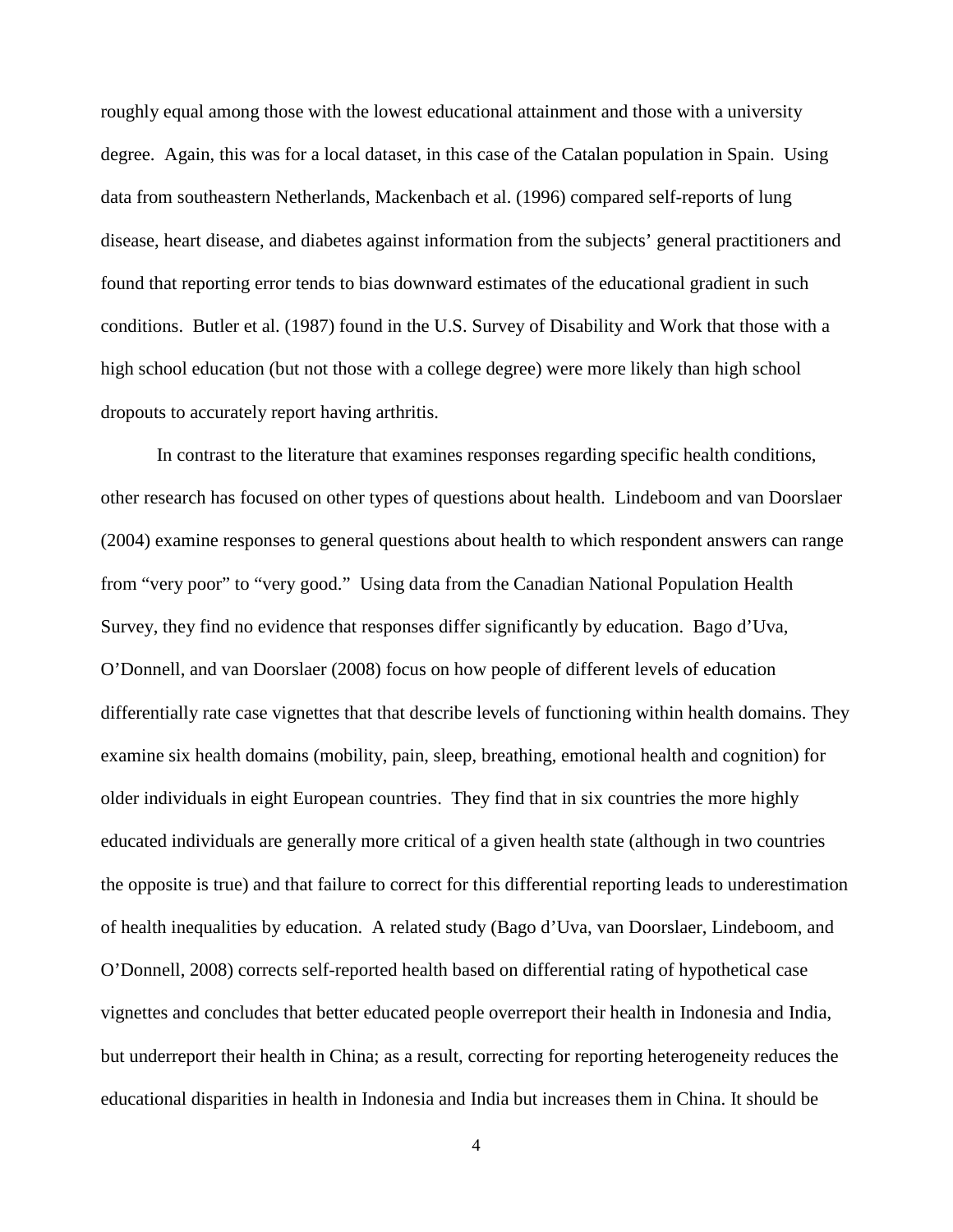noted that in all of these countries, the highest category of education is relatively low; the equivalent of high school graduate or better. Dowd and Todd (2011) conduct a similar study of differential responding by education to anchoring vignettes in the U.S. Health and Retirement Study.

Other research on reporting error in health has focused on the role of other aspects of socioeconomic status than education. Johnston, Propper, and Shields (2009) primarily examine income gradients in self-reported and measured hypertension in the Health Survey for England, but also find that the better educated are better informed about their health. Two subsequent studies built on this work. Suziedelyte and Johar (2013) estimate socioeconomic gradients in both selfreported and administratively documented major surgeries in New South Wales, Australia, and find that the gradients are unbiased by differential misreporting by education. Mosca et al. (2013) estimate socioeconomic gradients in hypertension and high cholesterol using data from Ireland; odds ratios for educational categories were not significantly different when one used self-reports as opposed to objectively measured health, in models that controlled for an extensive set of covariates.

This paper contributes to the literature in the following ways. It examines a wider range of health behaviors and conditions: smoking, high blood pressure, high cholesterol, diabetes, and obesity. It verifies subject responses using the results of lab tests, medical examinations, and measurements taken by medical professionals. It studies not only the accuracy of self-reports when compared to objective measures but also the direction of the reporting error to examine the possibility of social desirability bias in reporting some of the stigmatized behavior or conditions. It also examines the extent to which education is associated with refusal to take the medical exam, refusal to answer the survey questions, and answering that one doesn't know. It also examines the extent to which these educational differences in accuracy are explained by differential access to, and utilization of, health care. Finally, it calculates the magnitude of the bias in health disparities across education when using self-reports rather than objective measures; in other words, it examines how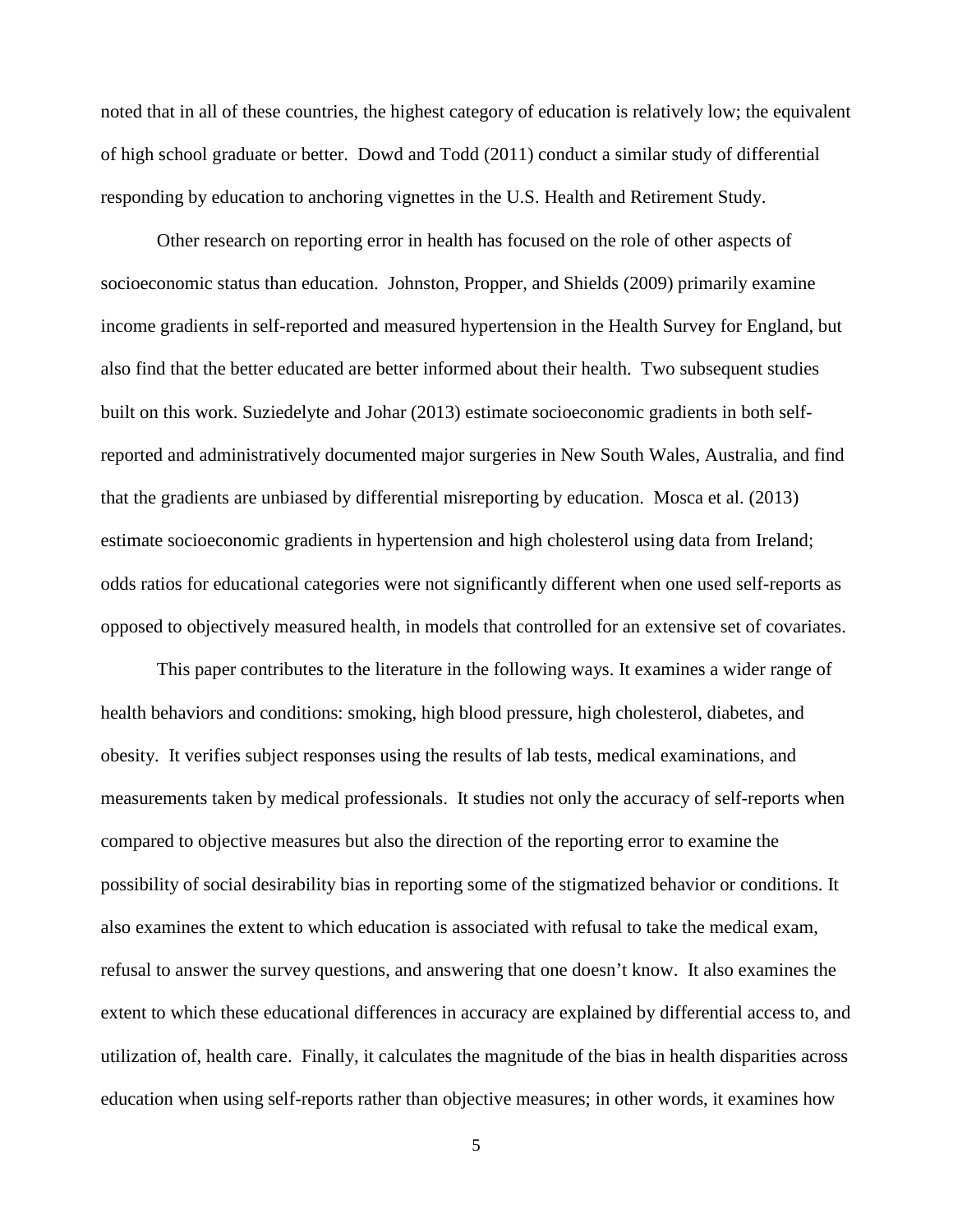the use of self-reports biases estimates of educational disparities in health. This is done using a recent, large, nationally representative dataset for the U.S.

We find evidence of differential reporting error across education categories; specifically, those with a college degree are more likely to accurately report behaviors and conditions such as smoking, diabetes, and high blood pressure. We do not find evidence of social desirability bias among the better educated. In fact, the better educated are *less* likely to give false negative reports of stigmatized behaviors and conditions like smoking or obesity. Only a small percentage of this difference is explained by differential access to, and utilization of, health care. Our overall conclusion is that differential reporting error by education not only fails to explain the education gradient in health, it causes it to be underestimated.

#### **2. Data: National Health and Nutrition Examination Survey (NHANES) 1999-2012**

We examine the data from the National Health and Nutrition Examination Survey (NHANES) Continuous for 1999-2012. The NHANES is sponsored by the National Center for Health Statistics of the Centers for Disease Control and Prevention and surveys a nationally representative sample of the U.S. civilian non-institutionalized population that is selected using a complex, stratified, multistage probability cluster sampling design.<sup>[2](#page-7-0)</sup> NHANES is well-suited for our research question because it is nationally representative and contains both self-reported measures and lab and examination results for an extensive set of health behaviors and conditions, including current smoking status, weight, high blood pressure, cholesterol, and diabetes.

Individuals answer questions about their health behaviors and conditions during the household component, and are tested and examined during a subsequent medical examination component, which takes place in mobile examination centers. 95.5% of the respondents to the

<span id="page-7-0"></span> $2$  For information on the NHANES sampling frame and data collection methods, see National Center for Health Statistics (2015).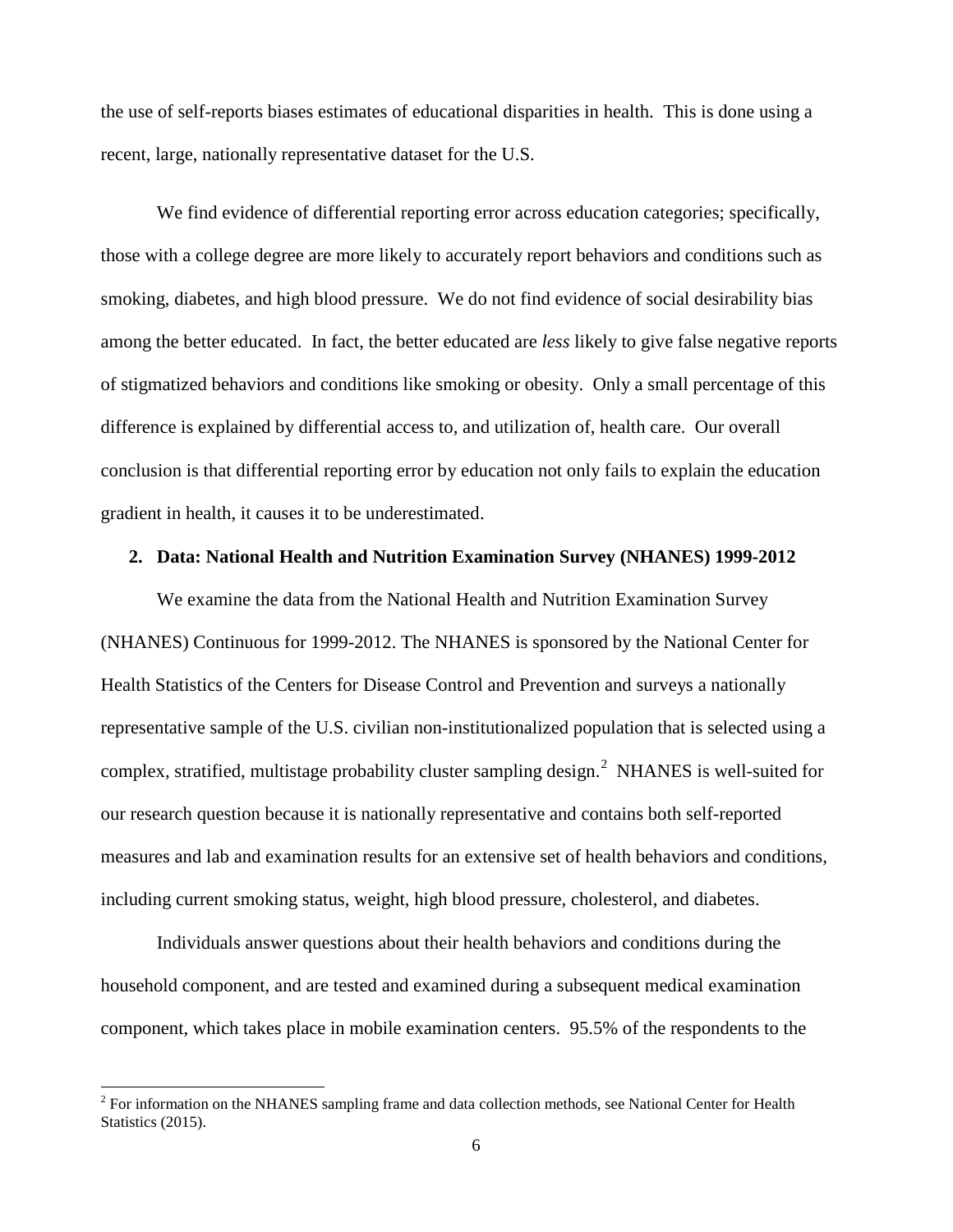household survey also participate in the examination component of the survey; hemophiliacs and those who received chemotherapy within the last 4 weeks are not included in the lab component.

Our sample is restricted to those who have completed both interview and examination components of NHANES and who are 25 years of age or older and are thus likely to have completed their schooling. We exclude respondents who have missing values for education and those whose home interviews were conducted with a proxy respondent. For regression models of obesity, we also exclude: 1) the 1999-2002 data because during those years the NHANES did not indicate whether the weight or height variables were reported by a proxy; and 2) those who, in any survey year, refused to change into an examination gown when measuring their weight or did not stand up straight or remove their shoes during the measurement of height.

Most questions about health behaviors and conditions are asked in the household interview; the exception is smoking status, which is asked at the mobile examination center. Individuals are asked whether they have ever been diagnosed with specific conditions; e.g. "Has a doctor or other health professional ever told you that you had (high blood pressure/diabetes/high cholesterol)?" (The full text of question wording is provided in Table 1.) For our purposes, the wording is not ideal because the person may have been diagnosed long ago and the condition resolved. However, we assume that the extent of any such changes does not differ by education.

Smoking status is verified by a urine test for serum cotinine. Cotinine is a metabolite of nicotine, has a half-life of approximately 20 hours, and can be detected for a few days after tobacco use. (The NHANES asks whether the individual used cigarettes or other nicotine products during the past 5 days, which matches the cotinine test much better than asking about smoking in the past 30 days or year.) The level of cotinine in the blood is proportional to the amount of exposure to tobacco smoke (Florescu et al., 2009). The medical literature does not agree on the appropriate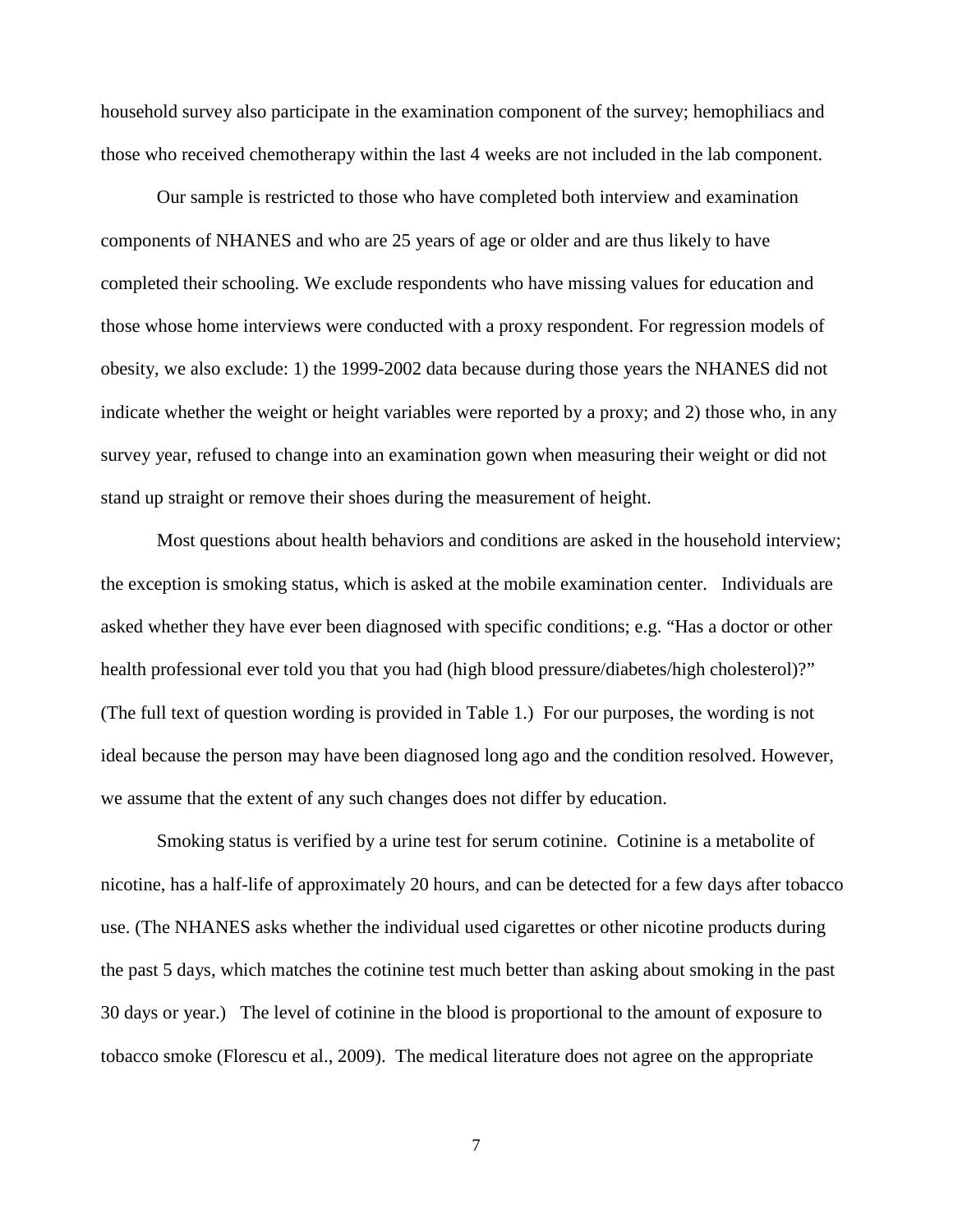cotinine threshold to define a smoker, so we use the two most common thresholds: 15ng/ml (Florescu et al., 2009) and 3ng/ml (Benowitz et al., 2009).

Weight is measured by health professionals using a calibrated scale after subjects change into paper examination gowns and remove their shoes. High blood pressure is measured by health professionals. Total cholesterol level is measured from blood specimens. LDL cholesterol level is also measured but only for those who are examined in the morning. Diabetes is assessed two ways: 1) blood glycohemoglobin level; and 2) fasting plasma glucose (FPG) levels. The FPG test is conducted only for those who participated in the morning examination sessions. Table 1 lists, for each health behavior and condition, the relevant NHANES survey question, the relevant NHANES examination or test, and any special restrictions on the sample stemming from the nature of the question or exam.

Based on the results of the medical examinations and tests, we classify individuals as having each condition based on the relevant clinical guidelines. The NIH defines high blood pressure as systolic of 140 or higher or diastolic of 90 or higher (CDC, 2015a). The NHANES survey question about high cholesterol does not distinguish whether the subject was diagnosed with high total cholesterol or high LDL cholesterol, so we examine each; the threshold for high total cholesterol is 240mg/dL and that for high LDL cholesterol is 160mg/dL (CDC, 2015b). Recall that there are two NHANES tests for diabetes: hemoglobin A1c (HbAIC) and fasting plasma glucose level. A diagnosis of diabetes is associated with HbA1c of 6.5 or greater or fasting plasma glucose of 126mg/dL or greater (CDC, 2015c). Obesity is defined as a body mass index (defined as weight in kilograms divided by height in meters squared) of 30 or higher (US DHHS, 2010).

 One possible form of differential social desirability bias is that the better educated are more likely to perceive that the exam will check their self-reported answers, and they may wish to report more accurately to avoid being caught misreporting. This may lead reporting error to vary with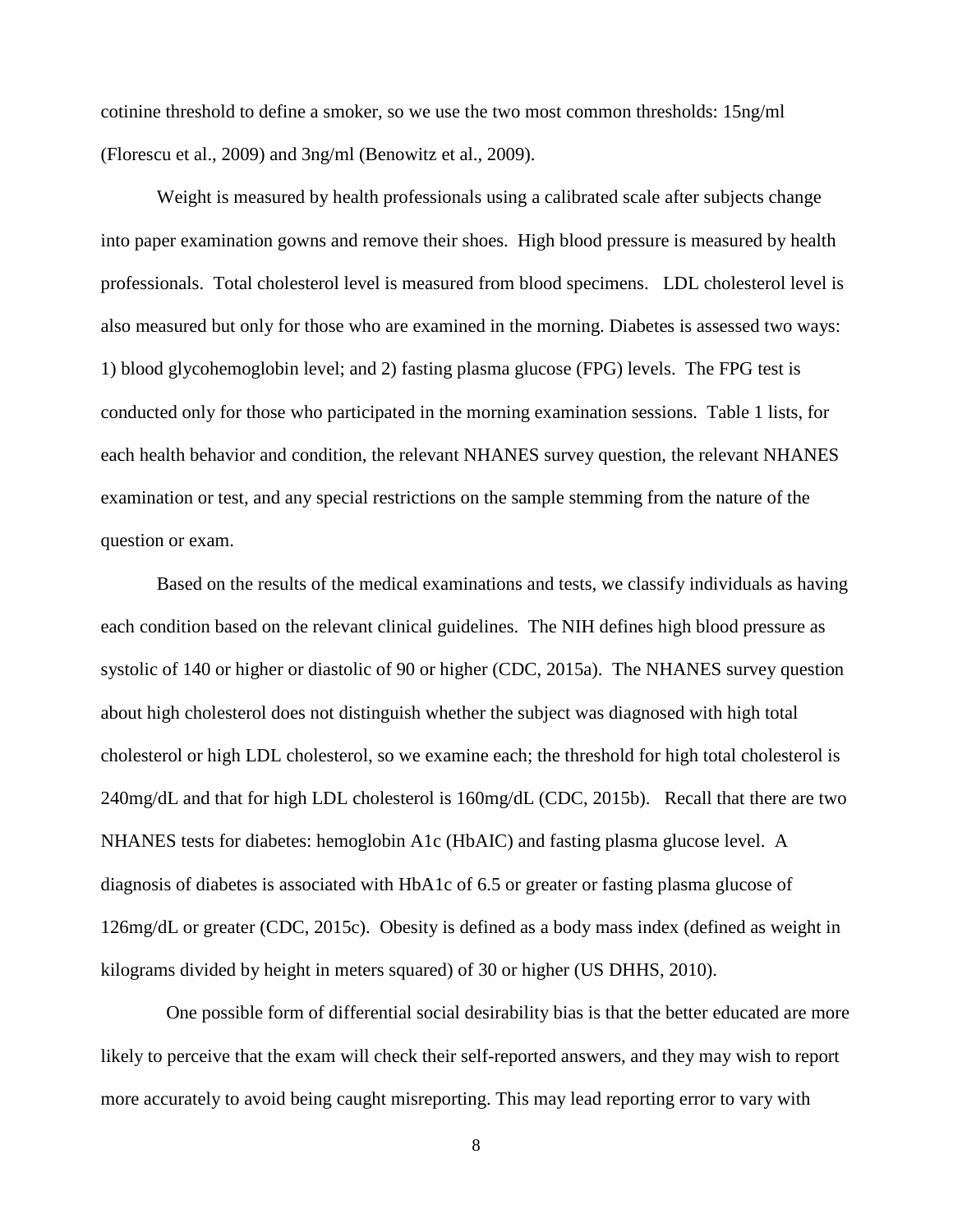education in the NHANES in a way that it would not in a survey that was conducted without an accompanying examination. However, the medical examination is not scheduled (and consent not sought) until the end of the home interview (Zipf, 2013), so in general respondents may not be thinking during their interview about a subsequent exam. In addition, the gap in time between the interview and exam (two weeks on average) means that there will be no instantaneous embarrassment from misreporting, and the guarantees of confidentiality of health data mean that the interviewer present for the household interview will not find out the exam results.

For several reasons, we ultimately decided not to report results for sexually transmitted infections (STI). First, the samples were smaller because only a subset of ages (14-49) were tested. Second, the correlations between self-reported and measured values were very low, presumably because STIs may have been contracted (and cured) long before the interview. In contrast, high blood pressure and high cholesterol tend to arise later in life and be more chronic conditions.

#### **3. Empirical strategy**

We test whether reporting error varies by education by estimating regression models of the following form:

$$
Y_{it} = \alpha + \beta \, Education_{it} + \gamma \, X_{it} + \varepsilon_{it}
$$

where Y*it* is a measure of reporting error or accuracy for person i observed at time t. Education*it* is a vector of indicator variables for education category (less than high school, some college, and college graduate, with high school graduate as the excluded reference category). X*it* is a vector of indicator variables for respondent characteristics: gender (we pool men and women because we fail to reject the equality of education coefficients across gender), race (non-Hispanic black, Hispanic, and other race, with non-Hispanic white is the omitted reference category), age, and year of interview. We also control for whether the respondent is a U.S. citizen and whether English is the primary language used at home because language and cultural background may affect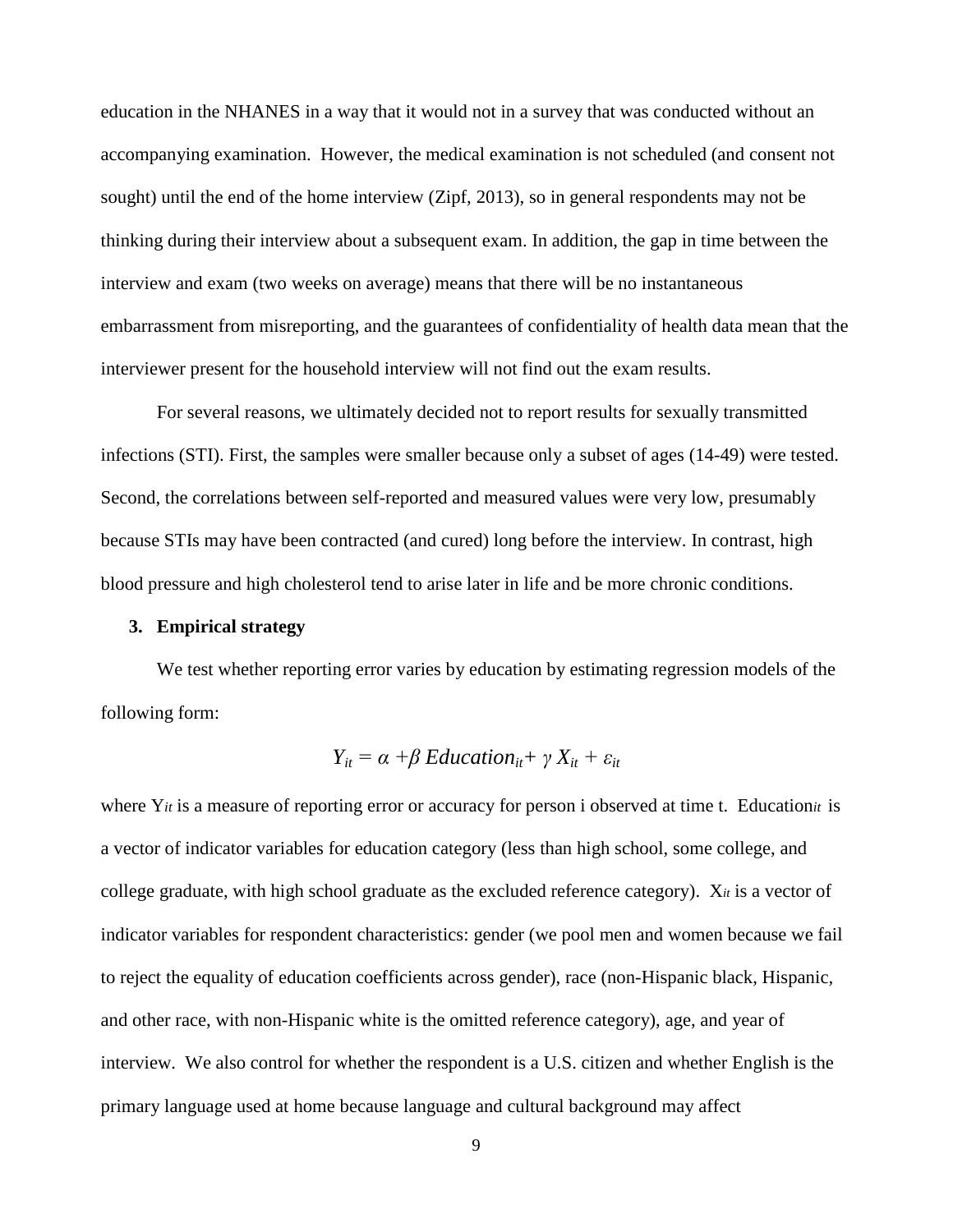comprehension of the survey questions. The NHANES records the age in months of the respondent at the interview screener and at the examination; we control for the difference between these two ages in our regression models as a means of controlling for the length of time between the self-report and the objective measurement.<sup>[3](#page-11-0)</sup> However, age at exam is not provided in the 2011-12 NHANES data, so we must drop these years from the regression analysis (although these years are still used in the unconditional analyses). For models of smoking behavior, we also control for the presence of any smokers in the household, because the cotinine test reflects both own smoking and secondhand smoke. We exclude income from the model to allow for differences in income associated with education to be reflected in the correlation of education with the outcomes; we also re-estimated our models controlling for income and found very similar results.

We examine a series of dependent variables that measure the extent of reporting error. The first set measures accuracy regardless of the direction of any reporting error. These dependent variables equal 1 if the measured value matches the self-reported value for a specific health behavior or condition. One legitimate reason that a reported diagnosis might be paired with a negative test result is if the individual is taking medication for the condition; e.g. statins for high cholesterol. The NHANES contains information about prescribed medications, so for those who report being diagnosed with high blood pressure, cholesterol, or diabetes but test negative for it, we code them as accurately reporting the condition if they are currently taking medication for that condition.

The next set of dependent variables takes into account the direction of the error. The dependent variable for false negative reporting equals 1 if the respondent says he does not have the condition but the test result indicates that he does, and 0 otherwise. Conversely, the dependent

<span id="page-11-0"></span> $3$  The NHANES does not provide the exact dates of interview or the exam. In the authors' personal communication with the CDC administrators, we were told that the average gap between the interview and examination is 2 weeks (also see Zipf et al., 2013) and the average gap between the interview screener and the interview is 10 days.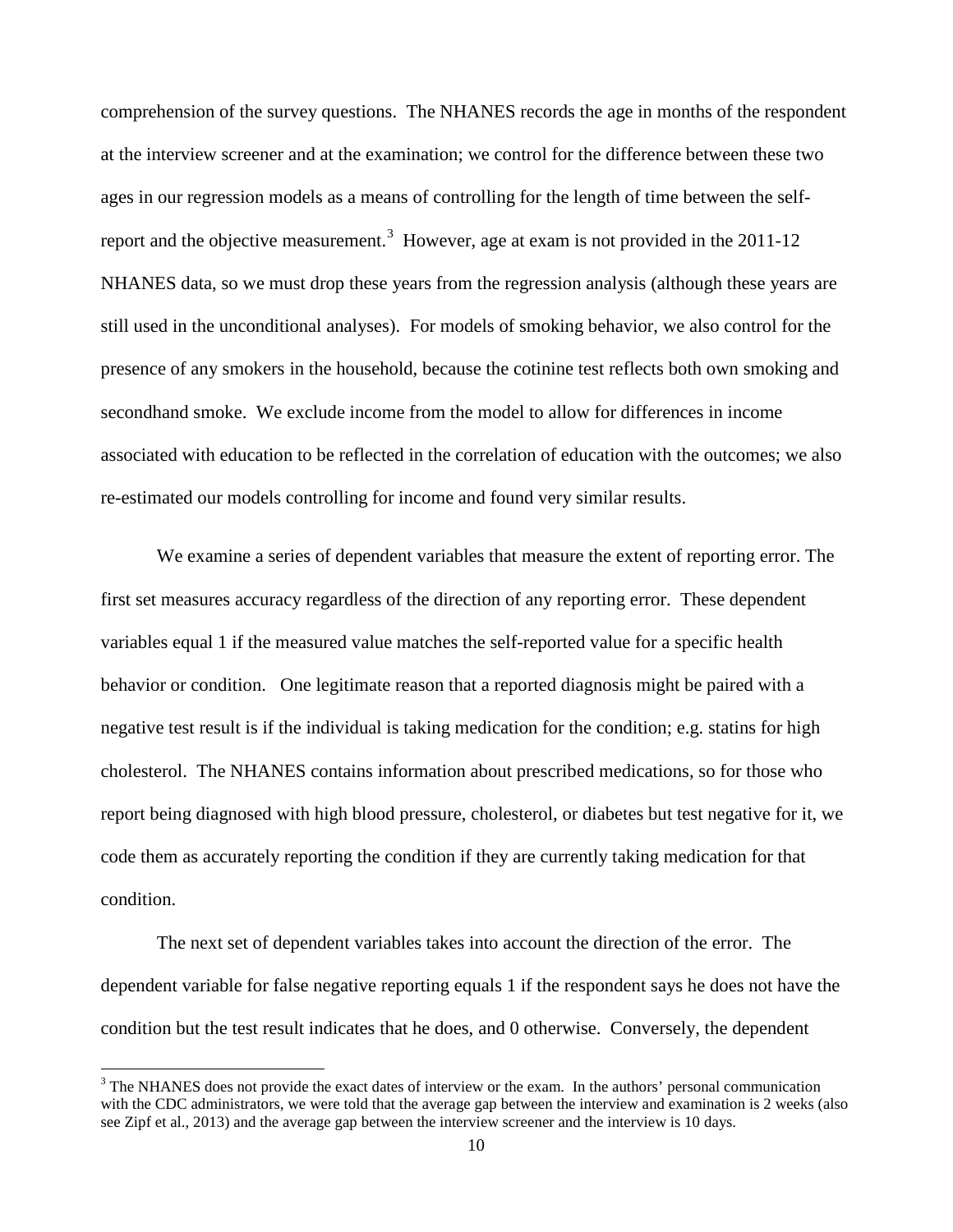variable for false positive reporting equals 1 if the respondent says she has the condition but the test result indicates that she does not, and 0 otherwise. Dependent variables for false negative and false positive reports are created for each health behavior and condition. The regressions for false negative reporting are particularly informative because they will indicate whether better educated people are over-reporting their health, and thus whether differential reporting error by education explains some of the education gradient in health.

Probit models are estimated, from which we report marginal effects. Regressions are weighted using the Centers for Disease Control and Prevention (CDC) recommended algorithm to construct multi-year survey weights (CDC, 2015d).

Clearly, education and health may affect each other; education may improve health, and individuals may invest in greater education when they perceive that they will be alive for additional periods for the education investment to pay off. However, the goal of this paper is not to estimate the causal effect of education on health<sup>[4](#page-12-0)</sup>, but to determine whether reporting error in health differs by education and whether that explains the educational gradient in health.

#### **4. Results**

#### *The Educational Gradient in Self-Reported Health*

Figure 1 displays the gradient of self-reported health over education in the NHANES, which follows the usual pattern: the better educated report better health. The prevalence of self-reported high blood pressure, high cholesterol, and diabetes decreases monotonically with education. For example, the prevalence of high blood pressure decreases from 39.0% among high school dropouts to 25.1% among college graduates. The prevalence of diabetes decreases from 17.3% among high school dropouts to 5.3% among college graduates.

<span id="page-12-0"></span> $4$  For recent estimates of the causal effect of education on health, see Clark and Royer (2013), McCrary and Royer (2011), de Walque (2007), and Lleras-Muney (2005).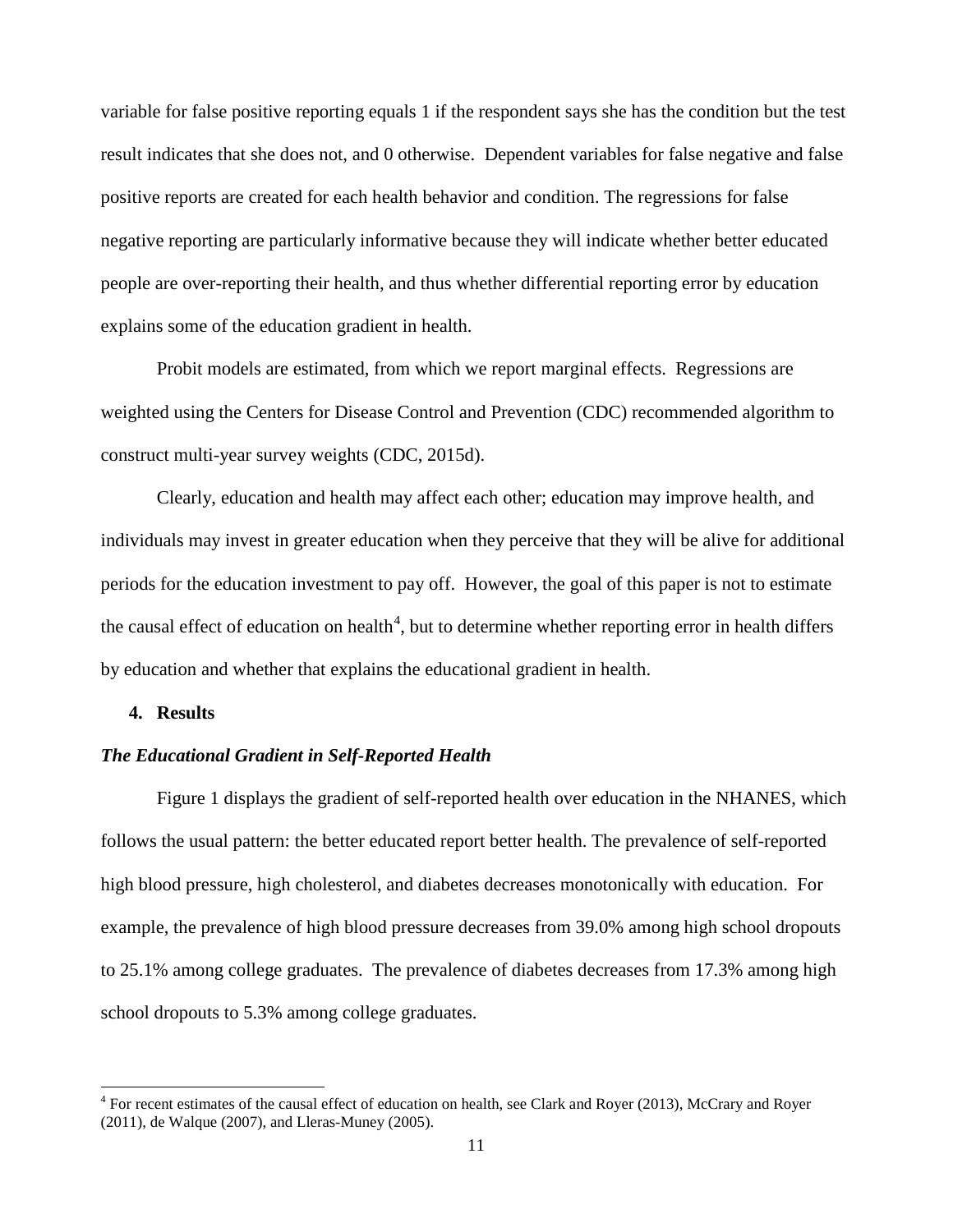Self-reported smoking and obesity (based on self-reported weight and height) are negatively correlated with education, but not monotonically. Smoking is actually less common among high school dropouts (25.2%) than among high school graduates (33.7%), but it is least common among college graduates (13.3%). Obesity has a similar prevalence among high school dropouts, high school graduates, and those with some college (all of which are in the range of 32.7% to 34.7%) but the prevalence of obesity is much lower among college graduates (22.8%). Figure 2 shows that these patterns are relatively similar by gender, with the exception that decreases in unhealthy behaviors and health conditions tend to be less monotonic across education categories for men than women.

#### *Education and the Accuracy of Self-Reported Health*

We first examine the accuracy of self-reported health in general, before turning to how that accuracy varies with education. Table 2 lists the unconditional correlations between the selfreported value and the measured value for each behavior and condition. The correlations tend to be high, ranging from .58 for high total cholesterol to over .83 for smoking. Table 3 presents descriptive statistics for the accuracy measures that are the dependent variables in the regression models. On average, most respondents accurately report their health; accuracy ranges from 80.3% for high total cholesterol to roughly 96% for both measures of diabetes. Except for high cholesterol, false negative reports are more common than false positive reports.

Figure 3 shows the accuracy of self-reported health by education group. For each measure of health, the likelihood that the self-report matches the objective test is higher for college graduates than for high school dropouts. In most cases, the accuracy rises monotonically with education category.

Table 4 presents marginal effects from probit regressions of the accuracy of self-reported health, regardless of direction of error. The dependent variable equals 1 if the self-report matches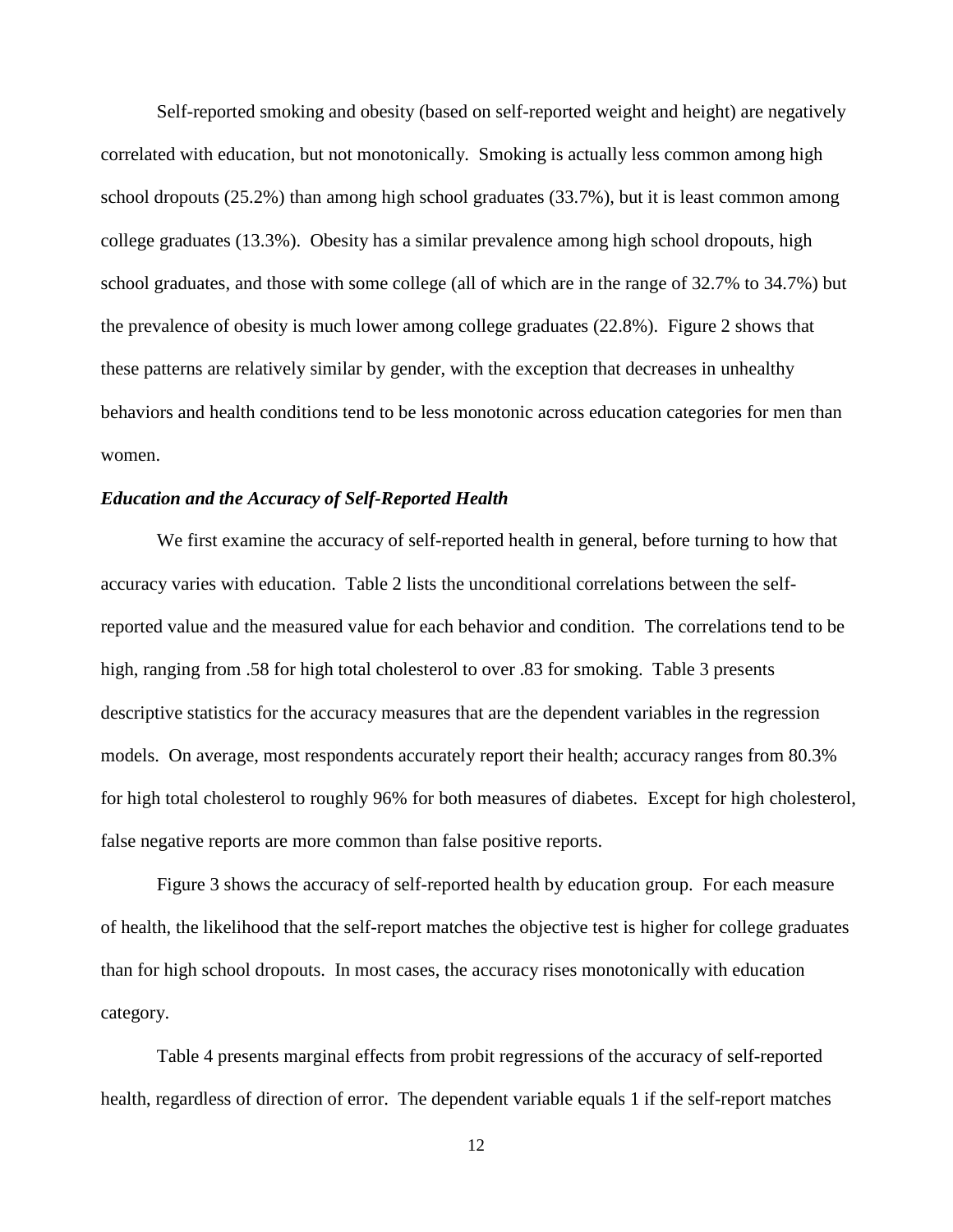the test result and 0 if it does not. The results indicate that college graduates are significantly more likely to accurately report smoking (for both of the two cotinine thresholds), obesity, high blood pressure, and diabetes (by both tests). For example, the college-educated report smoking 1.4 to 1.7 percentage points (1.5% to 1.8%) more accurately (for the cotinine thresholds of 15 and 3 ng/ml respectively), obesity 1.3 percentage points (1.4%) more accurately, high blood pressure 1.6 percentage points (1.8%) more accurately, and diabetes 0.8 to 1.6 percentage points (0.8% to 1.7%) more accurately (based on the A1c and plasma glucose test respectively), than high school graduates.

There is some evidence of a correlation of education with accuracy at lower levels of educational attainment than college completion. Individuals with some college education are significantly more likely to accurately report smoking (both cotinine thresholds) than high school graduates.

Next we examine the association between education and the accuracy of reporting health, taking into consideration the direction of error. Table 5 presents marginal effects from probit models of false negative reporting (i.e. reporting that one does not have the condition when the test indicates that one does). False negatives are of particular interest because they may indicate social desirability bias. For every health behavior and condition listed in Table 5, the sign of the marginal effects are consistent with the college educated being less likely to provide false negative reports than high school graduates; in most cases these are statistically significant. College graduates are roughly 1.4 percentage points (33%) less likely to submit a false negative report of smoking, 1.2 percentage points (15.6%) less likely to submit a false negative report for high blood pressure, 1.2 percentage points (27.9%) less likely to submit a false negative report for high LDL cholesterol, and 0.7 percentage points (38.8%) and 1.3 percentage points (40.6%) less likely to submit a false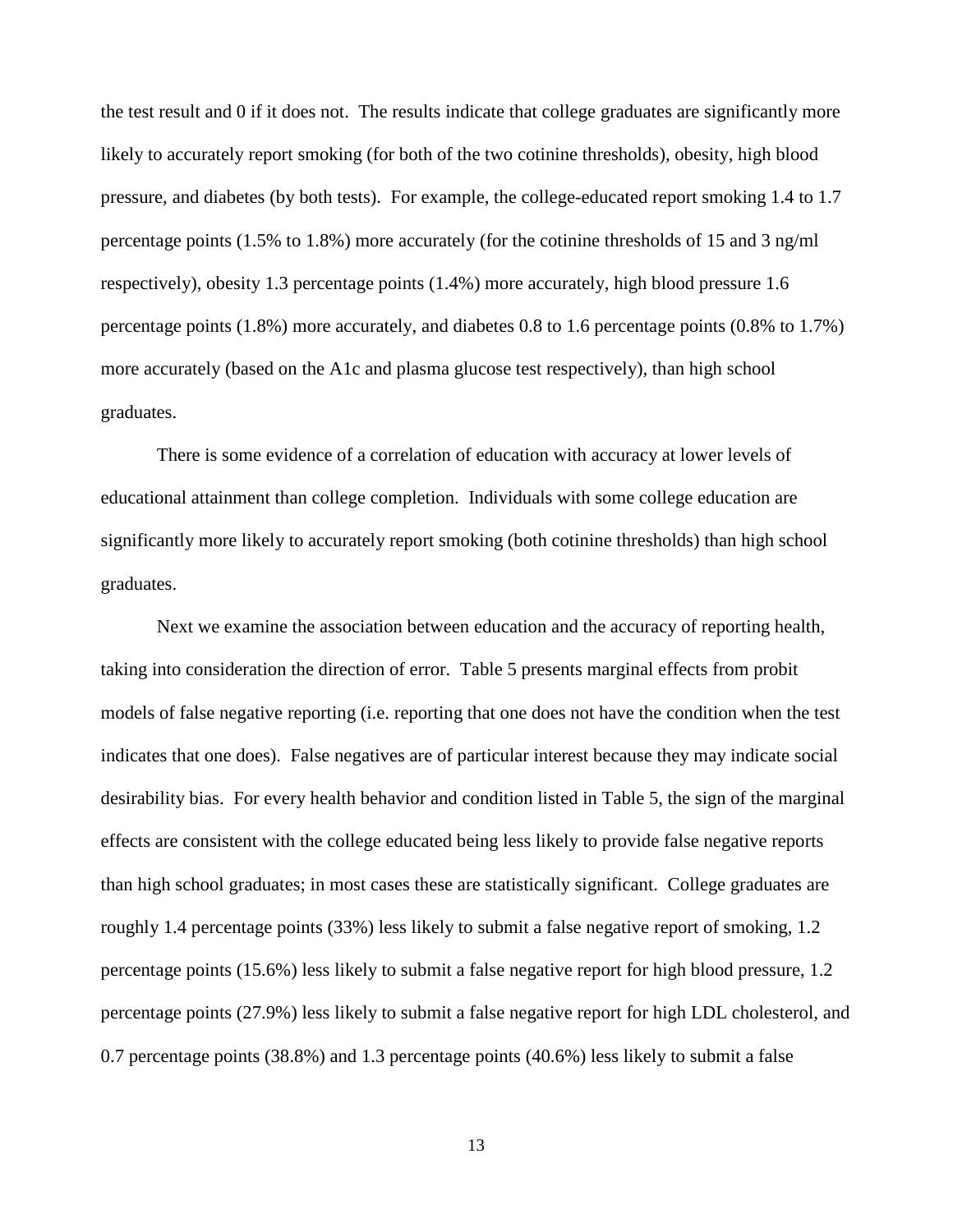negative report for diabetes (based on A1C and plasma glucose test respectively) than high school graduates.

Also, those with some college education are less likely to submit false negative reports for smoking (both cotinine thresholds), high cholesterol (based on LDL levels), and diabetes (based on plasma glucose levels) than high school graduates. An important conclusion from these models is that there is no evidence that the better educated are more likely to be influenced by social desirability bias. Even for smoking, which is relatively stigmatized, the better educated are less likely to provide false negative reports.

We next examine the correlates of false positive reporting  $-$  i.e. reporting that one has a condition when the test indicates that one does not. Table 6 lists the marginal effects from probit regressions for false positives. College graduates are less likely than high school graduates to submit false positive reports for obesity and diabetes (measured by plasma glucose). High school dropouts are more likely to provide false positive reports for obesity, but less likely to provide false positive reports for smoking compared to high school graduates. On the whole, education is less correlated with false positive reporting than it was with false negative reporting.

#### *Implications for the Education Gradient in Health*

We next explore how the differential reporting error by education influences perceptions of the educational gradient in health. There are several comparisons across educational category that could be made; we choose to compare those with a high school diploma or less to those with some college or more. In Table 7 and figure 4, we show the health discrepancy between these two education categories based on self-reports and objective measurement. For most health conditions and behaviors, the use of self-reports results in underestimates of the true (measured) health disparities across education. For example, the difference in smoking prevalence between the two education categories is 11.3 percentage points when calculated using self-reports, but is 12.9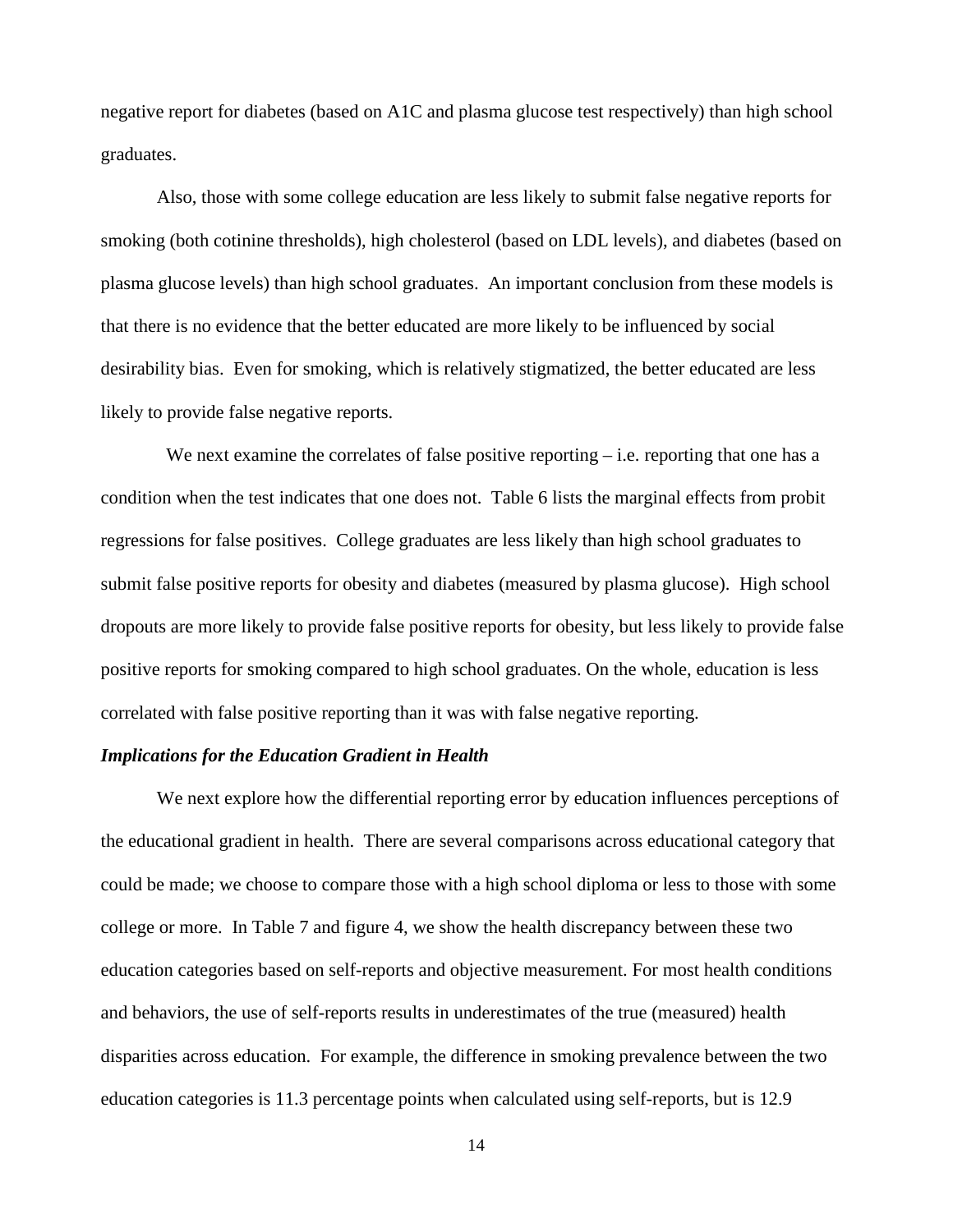percentage points when one uses cotinine tests (with a 15 ng/ml threshold) to determine smoking status. Thus, use of self-reports leads one to underestimate the extent to which the better educated are less likely to smoke by 1.6 percentage points or 12.4%. In some cases, use of self-reports leads to a very large understatement of health differences (e.g. 28% for diabetes, 25% for high blood pressure). In contrast, use of self-reports leads to overestimates of the educational disparities in high LDL and high total cholesterol; however, these raw reports have not been adjusted to account for the fact that some people who report having been diagnosed but test negative because they are taking medication for high cholesterol.<sup>[5](#page-16-0)</sup> Use of self-reports does not bias the educational disparity in obesity prevalence. Across all behaviors and conditions that we examine, use of self-reports results in an underestimate of the true educational gradient in health by an average of 19.3%.

#### *Extension 1: The Role of Health Care Utilization and Access*

It is possible that some of the correlation of education with reporting accuracy is due to differential access to, and utilization of, health care. Specifically, better educated people may have greater access to health care, either because of higher income or because of greater information or a greater demand for health, and this increased access may result in them having better information about their conditions and being more likely to have been diagnosed with conditions, conditional on having them. In the literature on measurement of health disparities, this is known as diagnosis bias (see, e.g. Burgard and Chen, 2014). This is not relevant for smoking, for which no diagnosis from a doctor is needed, but may be very relevant for asymptomatic conditions such as high blood pressure or cholesterol. Subjects with greater health care utilization may even have better information about their weight, which can be measured at home but is routinely measured at doctor visits.

We investigate whether access to health care explains the correlation between education and self-report accuracy by re-estimating the models of the paper adding controls for health insurance

<span id="page-16-0"></span><sup>&</sup>lt;sup>5</sup> Likewise, the reports for high blood pressure and diabetes have also not been adjusted to account for use of medications for those conditions.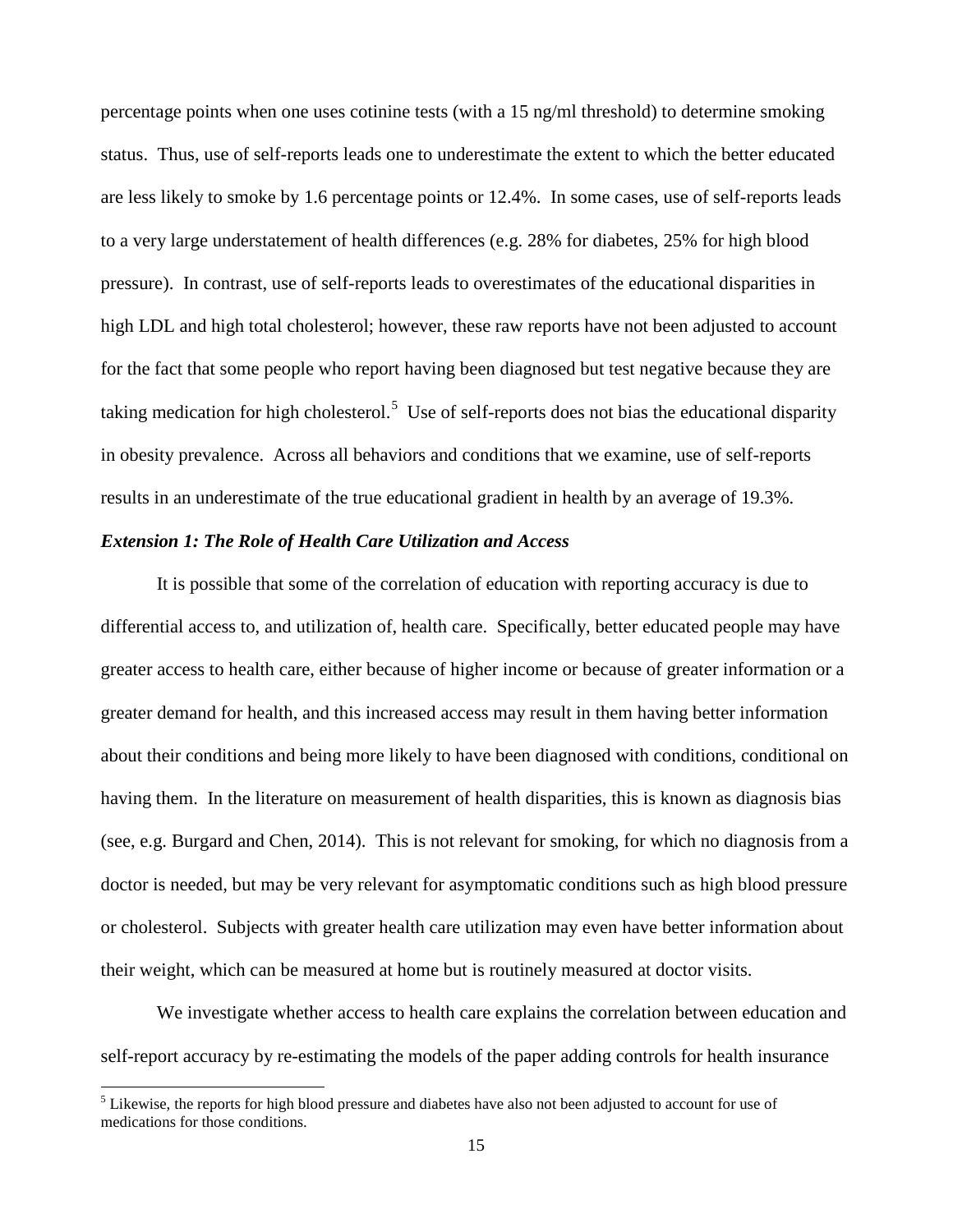coverage and type (private insurance, Medicare, Medicaid/SCHIP, with uninsured as the omitted reference category)<sup>[6](#page-17-0)</sup> and the number of doctor visits<sup>[7](#page-17-1)</sup> and an indicator variable for whether the respondent was hospitalized in the past year.

Table 8 presents the marginal effects from probit regressions of accuracy of self-reported health, regardless of the direction of error. The dependent variable equals 1 if the self-report matches the test result and 0 if it does not. The result follows the same pattern as in Table 4 but the point estimates tend to be slightly smaller. Even controlling for health care utilization and access, college educated individuals report their smoking status 1.3 percentage points (1.39%) and 1.5 percentage points (1.59%) more accurately (for the cotinine threshold of 15 and 3 ng/ml respectively), report obesity 1.1 percentage points (1.18%) more accurately, and report diabetes roughly 0.7 percentage points (0.72%) and 1.4 percentage points (1.47%) more accurately (based on A1C and plasma glucose test respectively) than high school graduates. On average, controlling for health care utilization and access reduces the marginal effect of being college graduate by one or two tenths of a percentage point, which is roughly one-sixth of the original marginal effect found in Table 4.

We also examine how controlling for utilization of health care affects estimates of the association of education with the direction of reporting error. Table 9 presents the marginal effects from probit models of false negative reporting and Table 10 presents the marginal effects from probit models of false positive reporting. In both cases, controlling for health care utilization and access has very little impact on the marginal effect of being a college graduate.

#### *Extension 2: Role of Refusals and Don't Knows*

<span id="page-17-1"></span><span id="page-17-0"></span><sup>&</sup>lt;sup>6</sup> We also control for indicator variables for missing values of health insurance variables.<br><sup>7</sup> The NHANES records categories, not the exact number, of doctor visits and inpatient stays. We control for a full set of indicator variables for categories of use, with 0 the omitted reference category.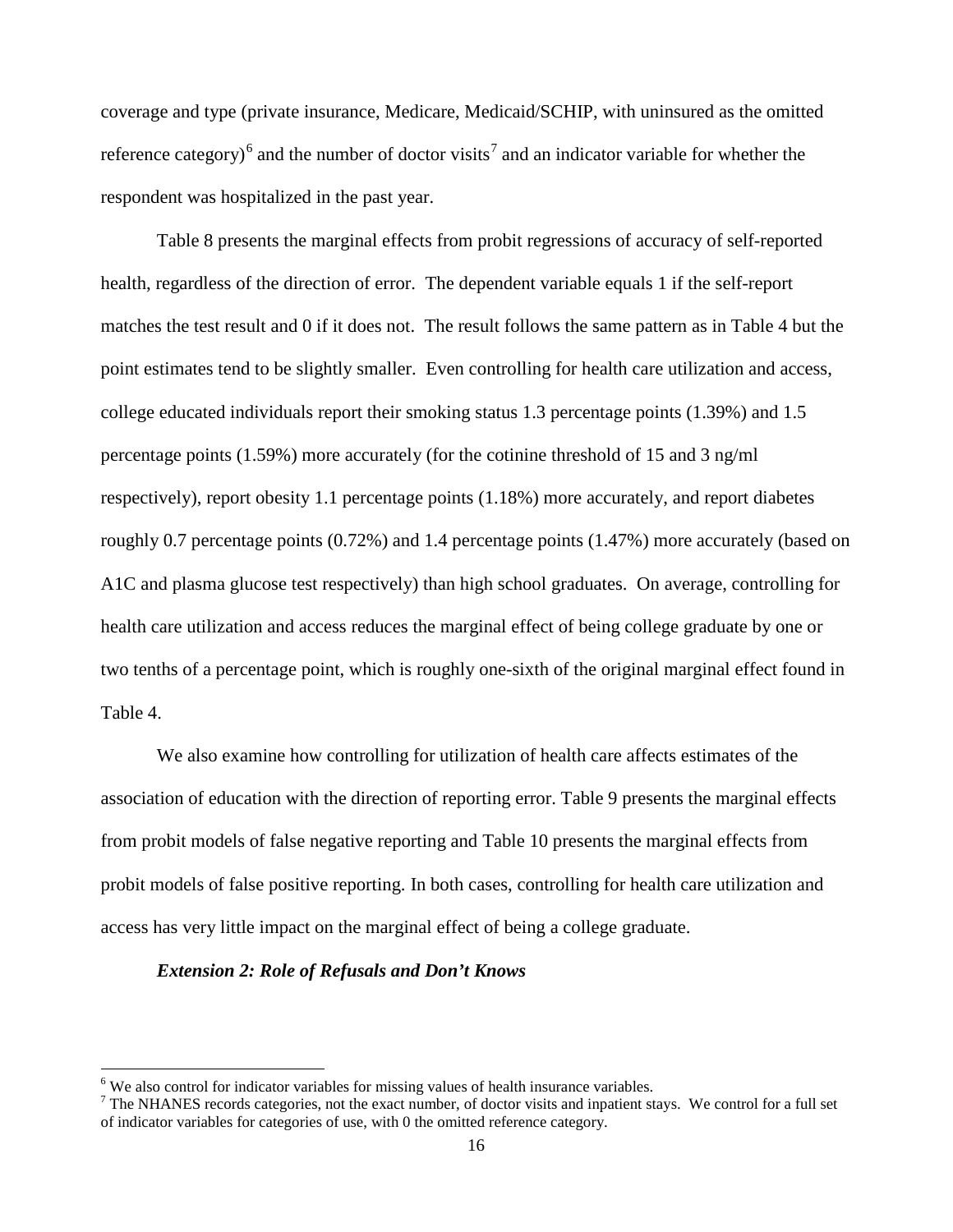Measurement error can also arise from subjects refusing to participate in the examination, refusing to answer the survey question or saying that they don't know. As an extension, we test whether the probability of participating in the examination and the probability of giving such responses varies with subject education.

Table 11 lists the percent of the sample that refused to answer each question or said they didn't know the answer. The main conclusion from the table is that very few respondents refuse to answer or say they don't know the answers to these health questions. For almost all questions the refusal rate is 0 to the second decimal point; the exception is weight (0.05% refusals). We estimate probit models of refusing to answer the weight question and find that education is not significantly correlated with the probability of refusal (see Table 12).

The percentages of respondents who say they don't know are greater than those for refusals, but still very small. The highest percentages saying they don't know are for weight (1.07%), height (1.63%) and high cholesterol (0.75%). Probit models for responding don't know, which are listed in Table 12, indicate that those with some college and college graduates are 0.3 percentage points (46.2%) less likely than high school graduates to say they don't know whether they were diagnosed with high cholesterol. In addition, high school dropouts are 0.3 percentage points (50%) more likely, and college graduates are 0.1 percentage points (16.7%) less likely, to say they don't know their weight, relative to high school graduates.

A very high percentage (95.5%) of the NHANES respondents participate in both interview and examination parts of the survey, but it is possible that better educated individuals are more likely to refuse to complete the examination due to social desirability bias or a higher opportunity cost of time. To test this, we estimate probit models of refusing to complete the examination as a function of education and other regressors as in the earlier model. Table 12 shows that college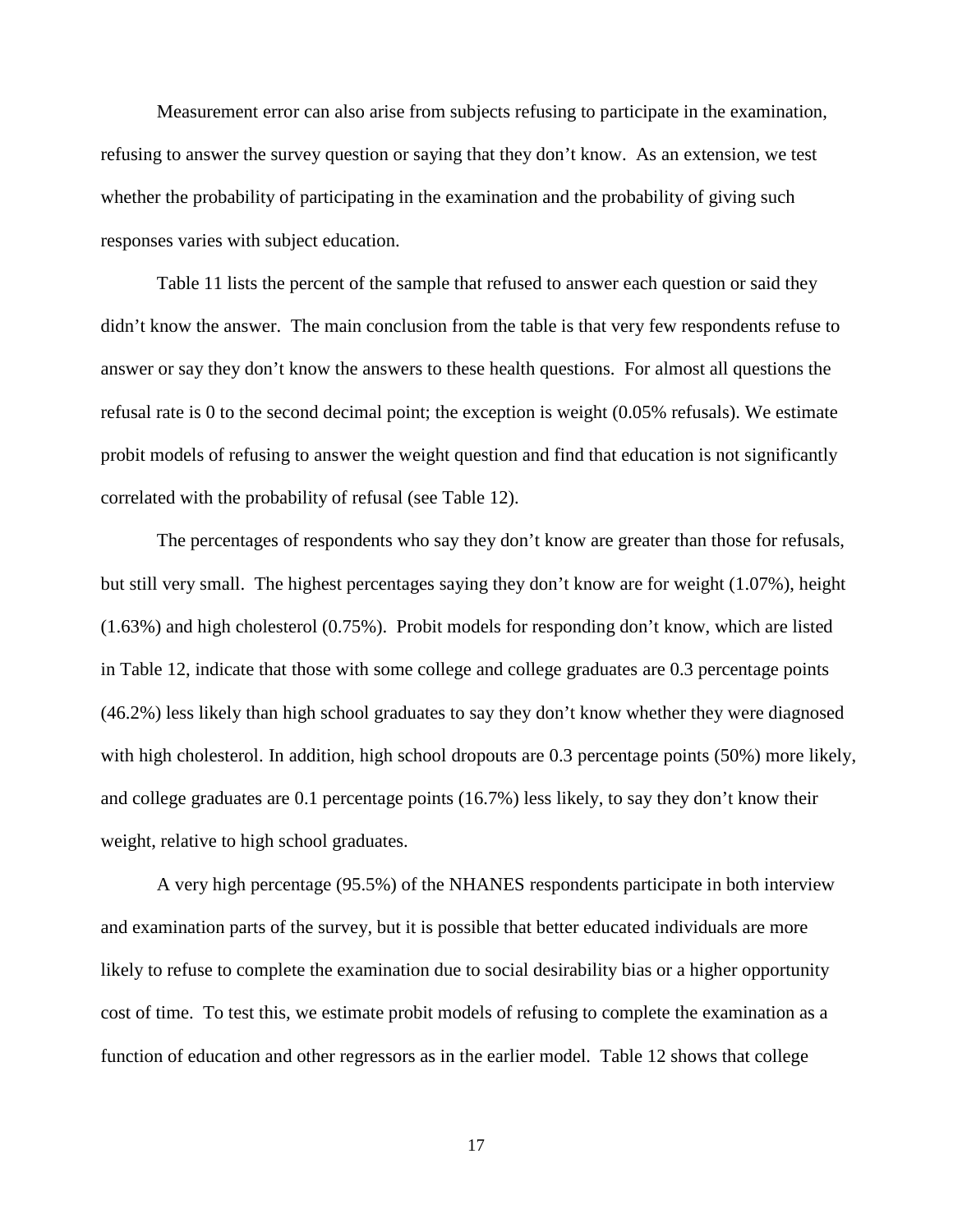graduates are 0.9 percentage points (17.3%) more likely than high school graduates to refuse the examination.

#### **5. Conclusion**

This paper tests a novel hypothesis for the widely-recognized and heavily-studied positive correlation between education and health: differential reporting error by education. We hypothesized that the better educated may be less likely to report socially stigmatized health behaviors like smoking and excess weight, with the consequence of exaggerating true differences in health across education categories. A wide variety of tests yields no evidence of this. In fact, we find strong evidence that the better educated report more accurately. This is true for a wide variety of health behaviors and conditions, such as smoking, high blood pressure, diabetes, and obesity. The correlation is found for both conscious acts (smoking), characteristics that are easily measured at home (weight) and asymptomatic conditions that would need to be diagnosed by a doctor (high blood pressure, high cholesterol).

The more accurate reporting of the better educated is only partly explained by increased access to, and utilization of, health care. Our results are robust to controlling for health insurance coverage and type, as well as number of doctor visits and hospitalization in the past year; adding such controls only explains, on average, one-sixth of the association of college graduation with selfreport accuracy.

We find strong evidence that college graduates report their health with greater accuracy, and also evidence that those with only some college report more accurately, relative to those who are high school graduates and have no further education. There is weaker evidence that high school dropouts report less accurately than high school graduates.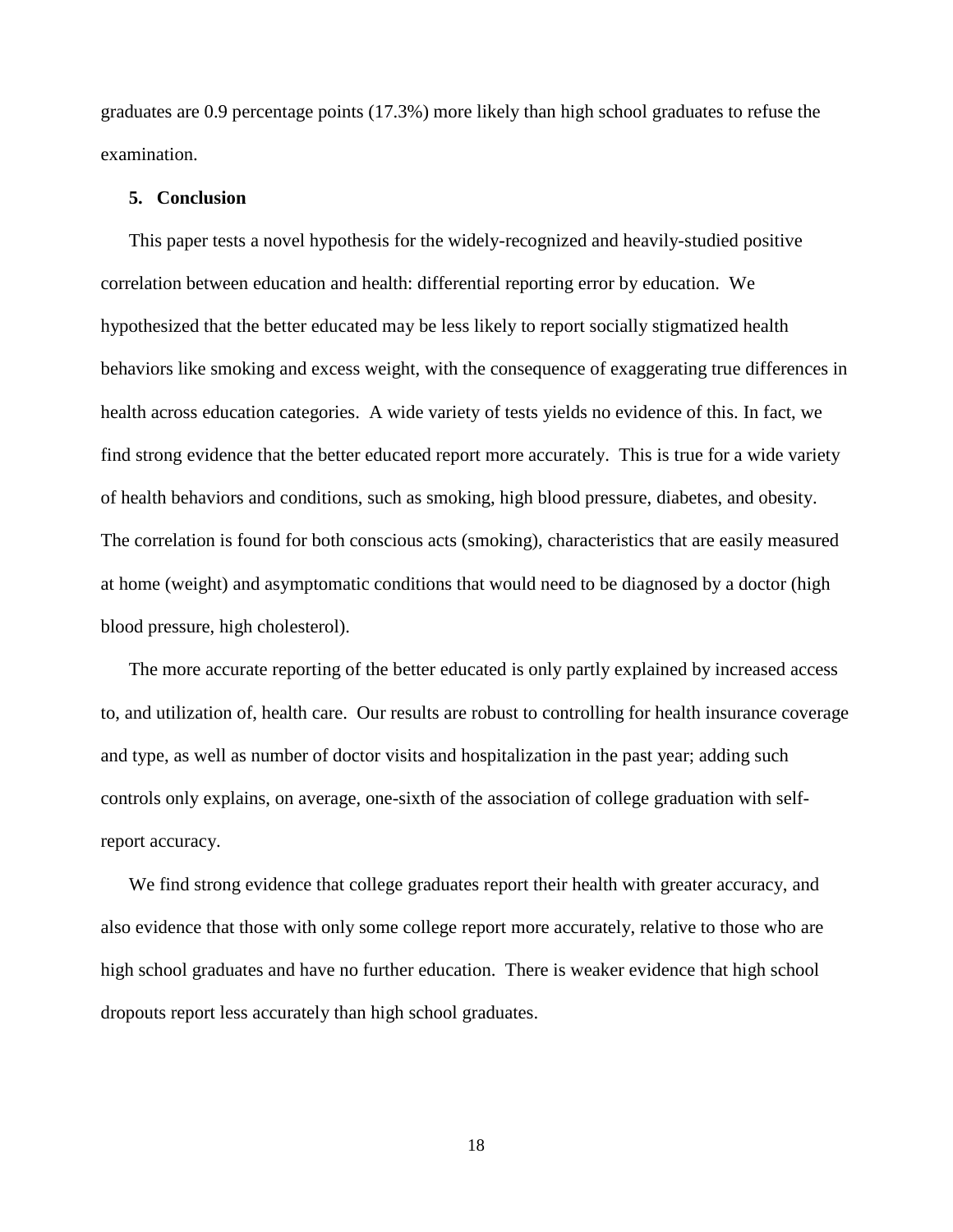Higher education is associated with a lower probability of false negative reporting, but is not generally correlated with the probability of false positive reporting. In other words, the increased accuracy is concentrated among the better educated who smoke and have these medical conditions.

This paper improves our understanding of one of the most robust findings in health economics – the positive correlation between education and health. Our results imply that the educational gradient in health, when measured using self-reported health, tends to understate the true gradient. A direction for future research is to estimate the causal relationship between education and differential reporting error of health behaviors and conditions; that is, does increasing education have the causal effect of increasing one's accuracy in reporting health or answering surveys generally?

Although we find no evidence of greater social desirability bias among the better-educated, all we can conclude is that the college educated report more accurately overall. It is possible that the better educated do experience greater social desirability bias, but this is outweighed by their increased health knowledge or comprehension of survey questions. All we observe is the net of these various possible influences.

This study underscores the importance of collecting and using objective measures of health behaviors and conditions in surveys. Research that estimates the causal effect of education on health may result in biased estimates if it relies on self-reported measures of health. For example, deWalque (2007), using risk of induction into the U.S. military during the Vietnam War as an instrument, finds that one year of college education reduces self-reported smoking by 4 percentage points. Our findings suggest that, because that result was based on self-reported smoking, it may understate the true health benefits of education.

To clarify, the problem lies not with researchers - when both measurements and self-reports are available, researchers tend to use the measurements – but with datasets, which frequently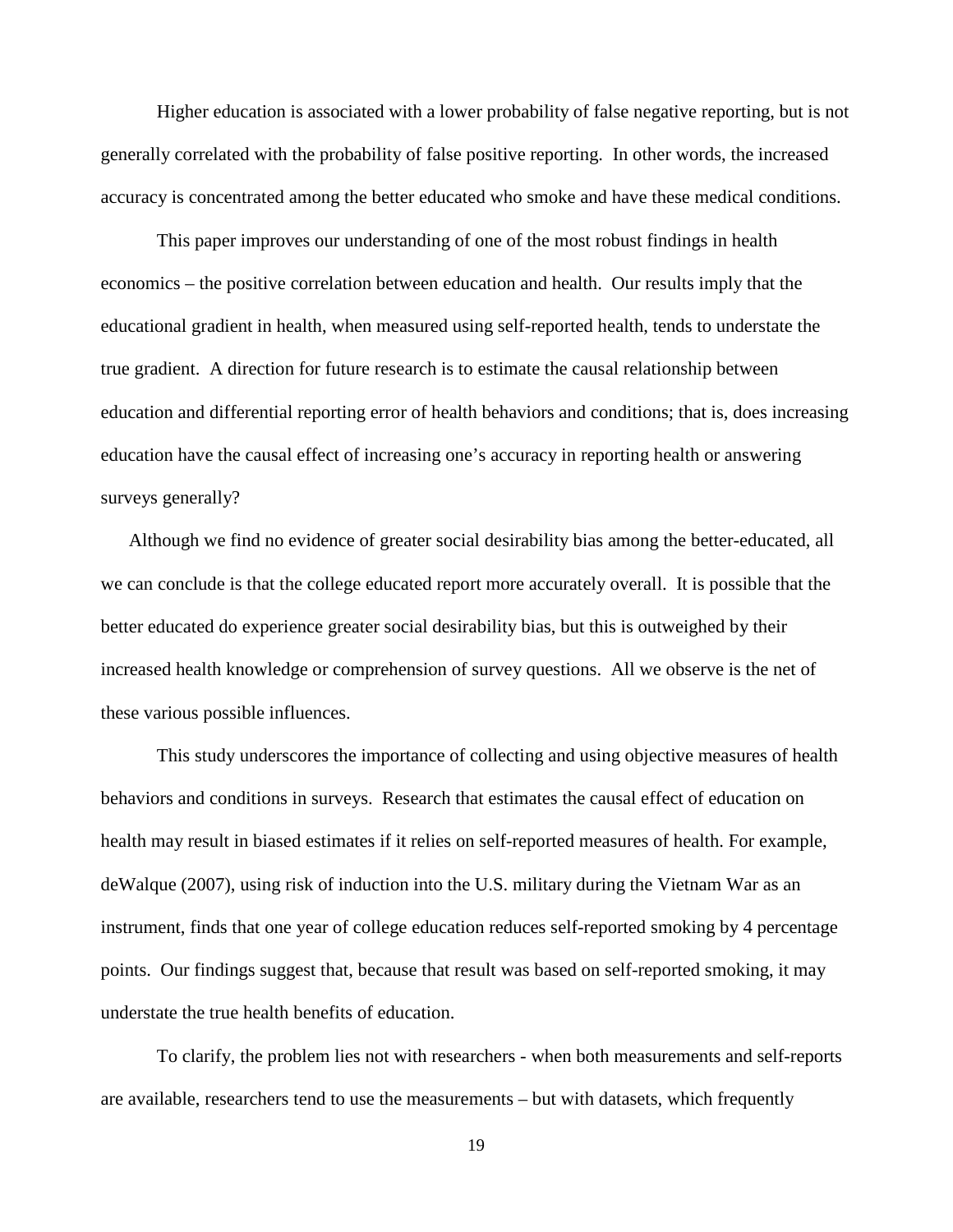include only self-reports. Data producers should carefully consider the cost-effectiveness of including measurements of health and objective verification of health behaviors and conditions in their datasets.

Data producers can also take steps to maximize the accuracy of responses to interview questions on health. This could take the form of selecting the mode of survey to encourage more accurate reporting (see, e.g., Brener et al., 2003) or offering rewards for accurate reporting for a subset of the sample that has their answers verified (see, e.g., Philipson, 1997, 2001). Such strategies may reduce the average reporting error, even if not the educational differences in it.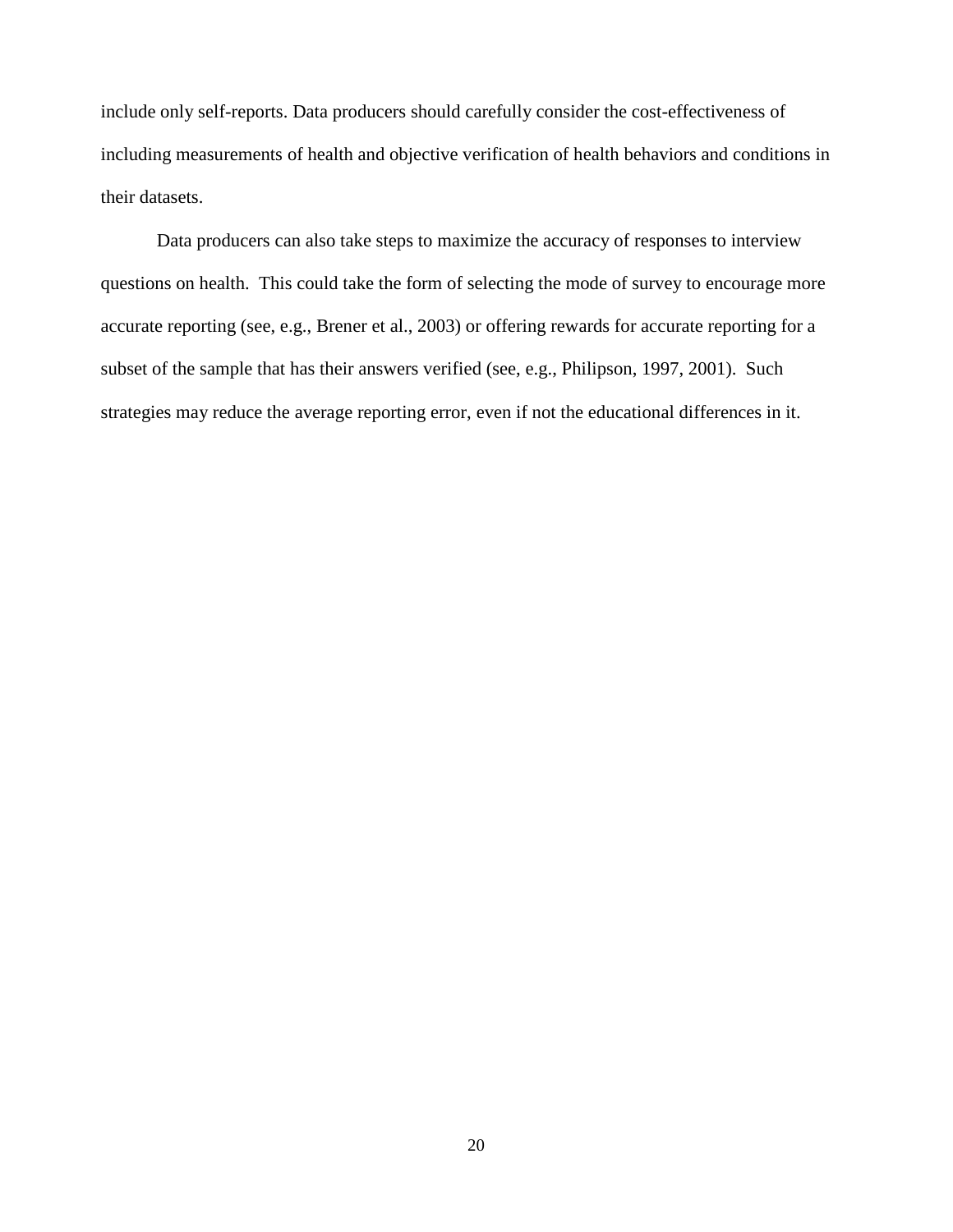#### **Works Cited**

- Bago d'Uva, T., O'Donnell, O., & van Doorslaer, E. 2008. Differential health reporting by education level and its impact on the measurement of health inequalities among older Europeans. *International Journal of Epidemiology*, 37, 1375e1383.
- Bago d'Uva, T., Van Doorslaer, E., Lindeboom, M., & O'Donnell, O. (2008). Does reporting heterogeneity bias the measurement of health disparities? *Health Economics, 17*(3), 351-375.
- Benowitz, N. L., Bernert, J. T., Caraballo, R. S., Holiday, D. B., & Wang, J. (2009). Optimal serum cotinine levels for distinguishing cigarette smokers and nonsmokers within different racial/ethnic groups in the united states between 1999 and 2004. *American Journal of Epidemiology, 169*(2), 236-248.
- Benowitz, N. L., Dains, K. M., Dempsey, D., Herrera, B., Yu, L., & Jacob, 3., Peyton. (2009). Urine nicotine metabolite concentrations in relation to plasma cotinine during low-level nicotine exposure. *Nicotine & Tobacco Research : Official Journal of the Society for Research on Nicotine and Tobacco, 11*(8), 954-960.
- Brener, N. D., Billy, J. O. G., & Grady, W. R. (2003). "Assessment of factors affecting the validity of self-reported health-risk behavior among adolescents: Evidence from the scientific literature." *Journal of Adolescent Health*, 33, 436-457.
- Burgard, S. A., & Chen, P. V. (2014). Challenges of health measurement in studies of health disparities. *Social Science & Medicine (1982), 106*, 143-150.
- Butler, J. S., Burkhauser, R. V., Mitchell, J. M., & Pincus, T. P. (1987). Measurement error in selfreported health variables. *The Review of Economics and Statistics, 69*(4), 644-650.
- Centers for Disease Control and Prevention (CDC), 2015.
- <http://www.cdc.gov/nchs/tutorials/nhanes/SurveyDesign/Weighting/intro.htm> Accessed June 2, 2015.
- Centers for Disease Control and Prevention (CDC), 2015a.
- <http://www.cdc.gov/bloodpressure/measure.htm> Accessed June 3, 2015
- Centers for Disease Control and Prevention (CDC), 2015b.
- <http://www.cdc.gov/nchs/data/databriefs/db92.pdf> Accessed June 3, 2015
- Centers for Disease Control and Prevention (CDC), 2015c.
- [http://www.cdc.gov/diabetes/pdfs/data/2014-report-national-diabetes-statistics-report-data](http://www.cdc.gov/diabetes/pdfs/data/2014-report-national-diabetes-statistics-report-data-sources.pdf)[sources.pdf](http://www.cdc.gov/diabetes/pdfs/data/2014-report-national-diabetes-statistics-report-data-sources.pdf) Accessed June 3, 2015
- Centers for Disease Control and Prevention (CDC). 2015d. National Center for Health Statistics (NCHS). National Health and Nutrition Examination Survey Questionnaire (or Examination Protocol, or Laboratory Protocol). Hyattsville, MD: U.S. Department of Health and Human Services, Centers for Disease Control and Prevention, <http://www.cdc.gov/nchs/data/nhanes/pe.pdf> Accessed June 3, 2015.
- Clark, D., & Royer, H. (2013). The effect of education on adult mortality and health: Evidence from britain. *The American Economic Review, 103*(6), 2087-2120.
- Connor Gorber S, Tremblay M, Moher D, Gorber B. 2007. A comparison of direct vs. self-report measures for assessing height, weight and body mass index: a systematic review. *Obesity Reviews*, 8: 307-326.
- Cutler, D. M., & Lleras-Muney, A. (2010). Understanding differences in health behaviors by education. *Journal of Health Economics, 29*(1), 1-28.
- Cutler, D. M., Huang, W., & Lleras-Muney, A. (2015). When does education matter? the protective effect of education for cohorts graduating in bad times. *Social Science & Medicine (1982), 127*, 63-73. doi:10.1016/j.socscimed.2014.07.056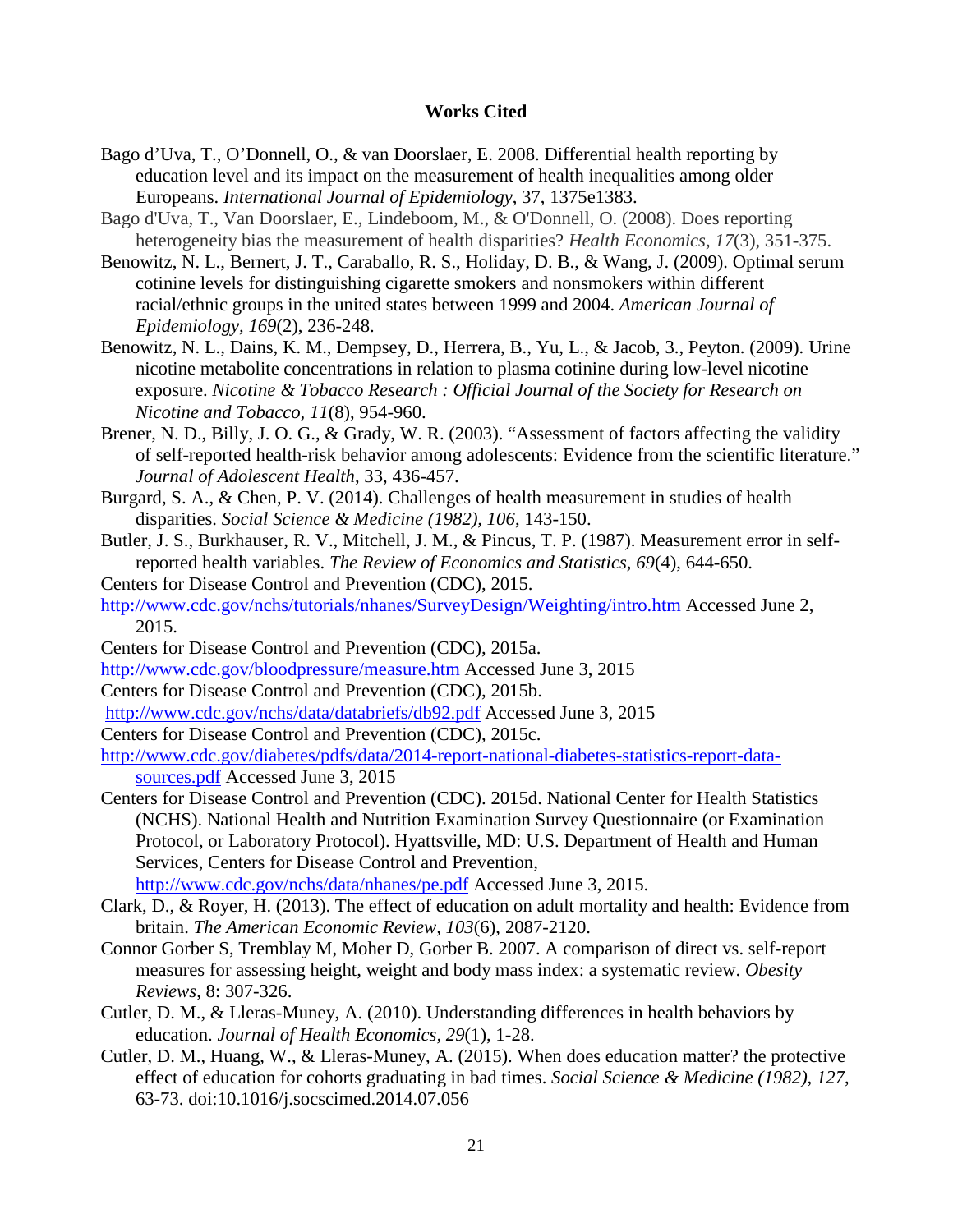- de Walque, D. (2007). Does education affect smoking behaviors? evidence using the vietnam draft as an instrument for college education. *Journal of Health Economics, 26*(5), 877-895.
- Dowd, Jennifer Beam, and Megan Todd. 2011. "Does Self-reported Health Bias the Measurement of Health Inequalities in U.S. Adults? Evidence Using Anchoring Vignettes From the Health and Retirement Study." *J Gerontol B Psychol Sci Soc Sci*, 66B(4): 478-489.
- Flood, V., Webb, K., Lazarus, R., & Pang, G.. (2000). Use of self-report to monitor overweight and obesity in populations: Some issues for consideration. *Australian and New Zealand Journal of Public Health, 24*(1), 96-99.
- Florescu, A., Ferrence, R., Einarson, T., Selby, P., Soldin, O., & Koren, G. (2009). Methods for quantification of exposure to cigarette smoking and environmental tobacco smoke: Focus on developmental toxicology. *Therapeutic Drug Monitoring, 31*(1), 14-30.
- Gil, J., Mora, T.: 2011. The determinants of misreporting weight and height: the role of social norms. Econ. Hum. Biol. 9: 78–91.
- Grossman, M. (1972). On the concept of health capital and the demand for health. *Journal of Political Economy, 80*(2), 223-255.
- Grossman, M. (1982). The demand for health after a decade. *Journal of Health Economics, 1*(1), 1- 3.
- Grossman, M., & Kaestner, R. (1997). Effects of education on health. In J. Behrman, & N. Stacey (Eds.), The social benefits of education (pp. 69–123). Ann Arbor: University of Michigan Press.
- Grossman, M. (2008). The relationship between health and schooling. *Eastern Economic Journal, 34*(3), 281-292.
- Johar, M., & Suziedelyte, A. (2013). Can you trust survey responses?: Evidence using objective health measures. *Economics Letters, 121*(2), 163-166.
- Johnston, D. W., Propper, C., & Shields, M. A. (2009). Comparing subjective and objective measures of health: Evidence from hypertension for the income/health gradient. *Journal of Health Economics, 28*(3), 540-552.
- Kenkel, D. S. (1991). Health behavior, health knowledge, and schooling. *The Journal of Political Economy, 99*(2), 287-305.
- Lindeboom, M., van Doorslaer, E., 2004. Cut point shifts and index shift in self-reported health. *Journal of Health Economics* 23, 1083–1099.
- Lleras-Muney, A. (2005). The relationship between education and adult mortality in the United States. *The Review of Economic Studies, 72*(1), 189-221.
- Ljungvall, Asa, Ulf G. Gerdtham, and Ulf Lindblad. 2015. "Misreporting and misclassification: implications for socioeconomic disparities in body-mass index and obesity." *European Journal of Health Economics*, 16: 5-20.
- Mackenbach, J. P., Looman, C. W., & van der Meer, J. B. 1996. Differences in the misreporting of chronic conditions, by level of education: The effect on inequalities in prevalence rates. *American Journal of Public Health, 86*(5), 706-711.
- McCrary, J., & Royer, H. (2011). The effect of female education on fertility and infant health: Evidence from school entry policies using exact date of birth. *American Economic Review, 101*(1), 158-195.
- Mosca, I., Ni Bhuachalla, B., & Kenny, R. A. (2013). a new look at the socio-economic health gradient: Objective and subjective measures of cardiovascular health. *Age and Ageing, 42*(2), S71(1).
- National Center for Health Statistics. 2015. NHANES 2011-2012. [http://wwwn.cdc.gov/nchs/nhanes/search/nhanes11\\_12.aspx](http://wwwn.cdc.gov/nchs/nhanes/search/nhanes11_12.aspx) Accessed January 22, 2015.
- Philipson, Tomas, 1997. "Data Markets and the Production of Surveys," *Review of Economic Studies*, 64(1): 47-72.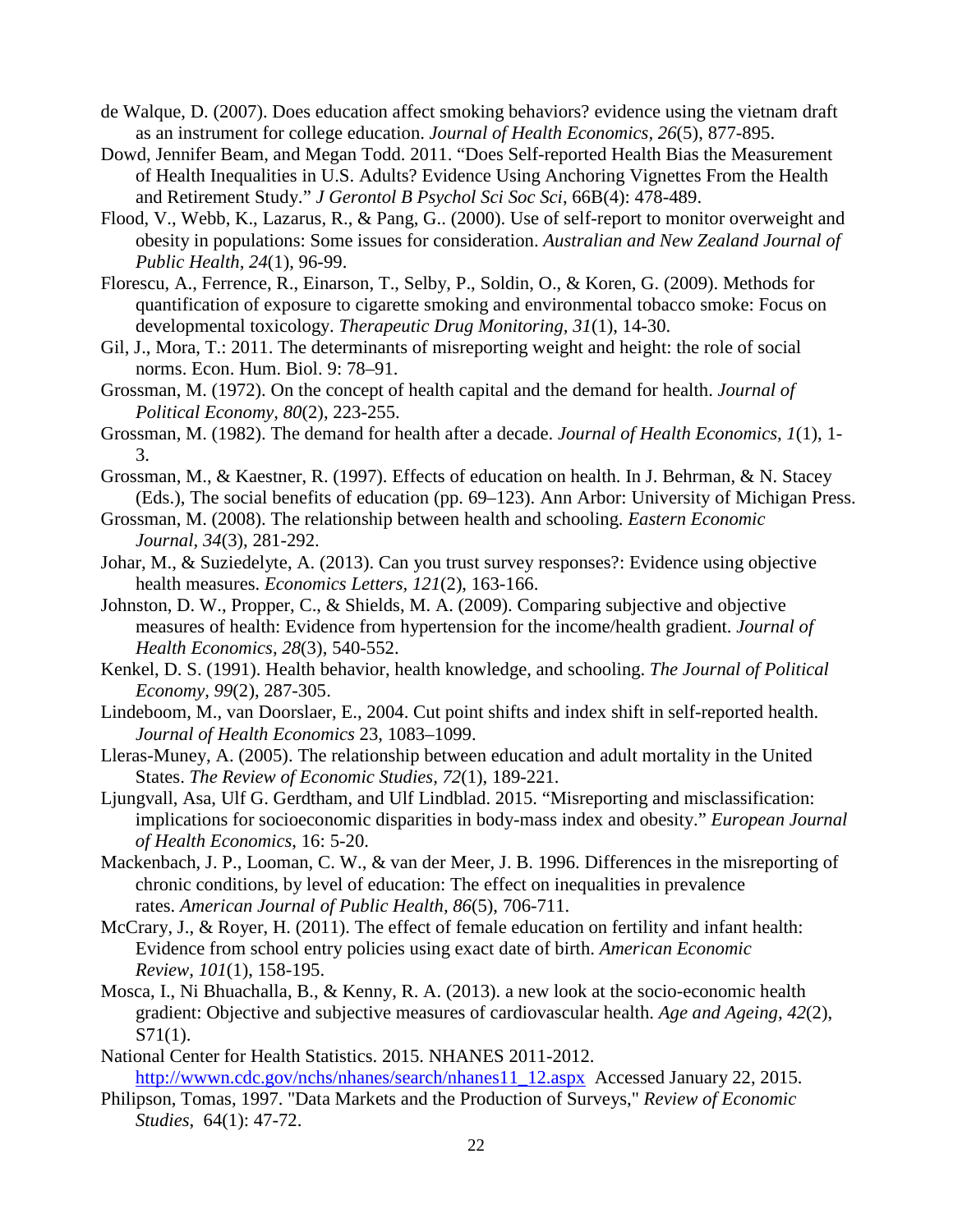- Philipson, T. (2001), "Data markets, Missing Data, and Incentive Contracting.", *Econometrica*, 69(4):,1099-1111.
- Royer, H., & McCrary, J. (2011). The effect of female education on fertility and infant health: Evidence from school entry policies using exact date of birth. *The American Economic Review, 101*(1), 158-195.
- U.S. Department of Health and Human Services. 2010. The Surgeon General's Vision for a Healthy and Fit Nation. Rockville, MD: U.S. Department of Health and Human Services, Office of the Surgeon General.
- Zipf G, Chiappa M, Porter KS, et al. 2013. National Health and Nutrition Examination Survey: Plan and operations, 1999–2010. National Center for Health Statistics. Vital Health Stat 1(56).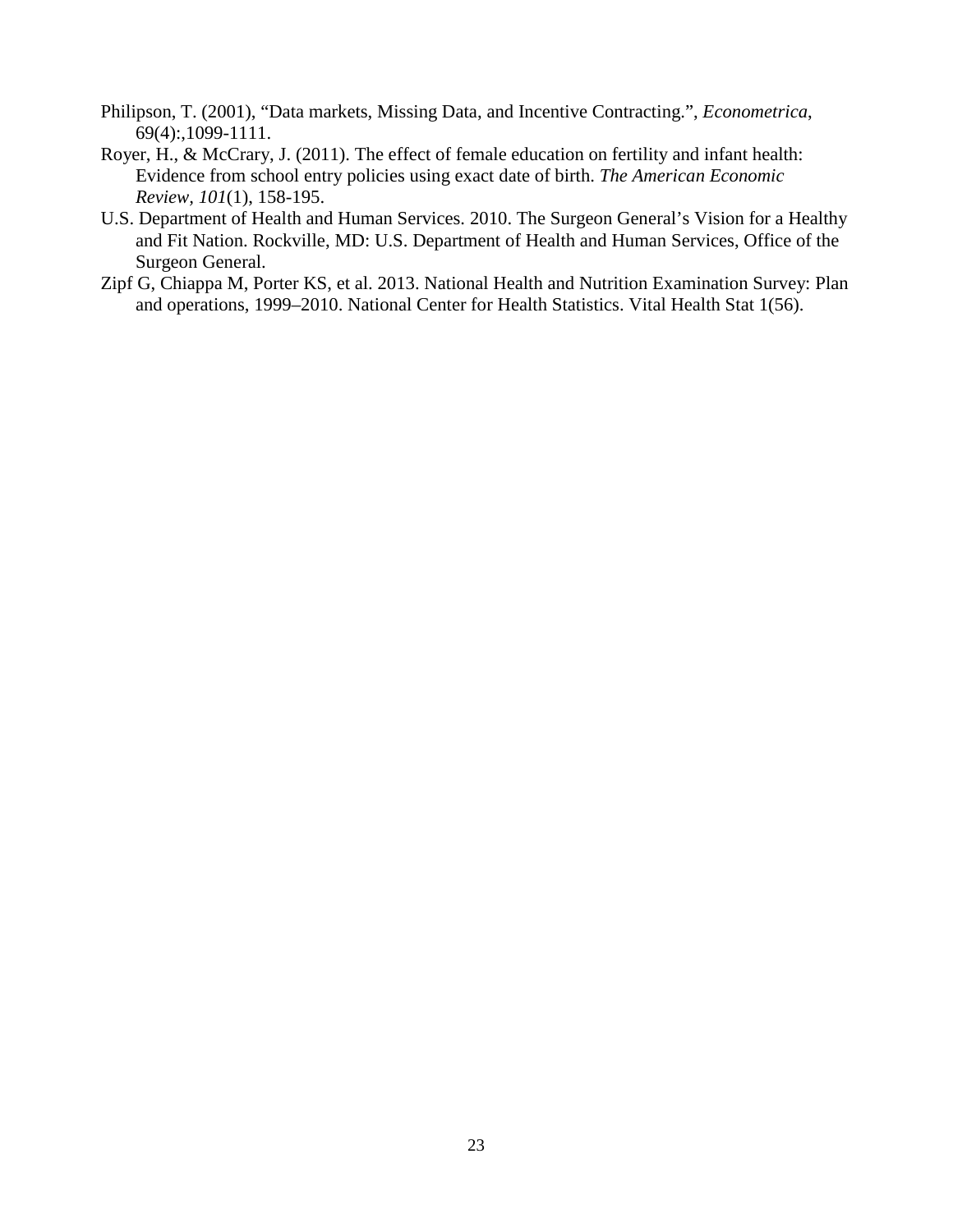

**Figure 1. Prevalence of Self-Reported Health Behaviors and Conditions by Education**

Data: pooled Continuous NHANES 1999-2012 data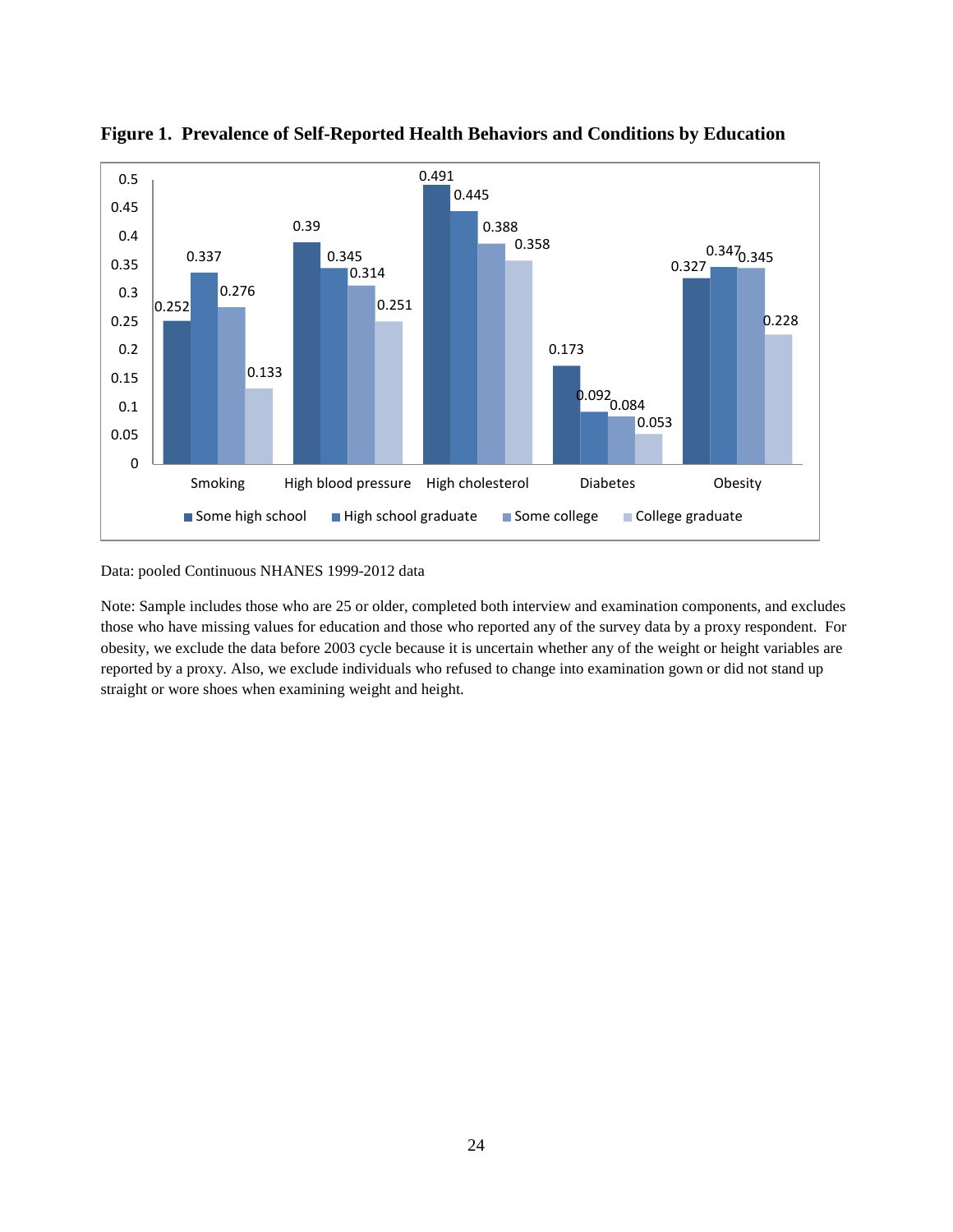

**Figure 2. Prevalence of Self-Reported Health Behaviors and Conditions by Education and Gender**

#### Data: pooled Continuous NHANES 1999-2012 data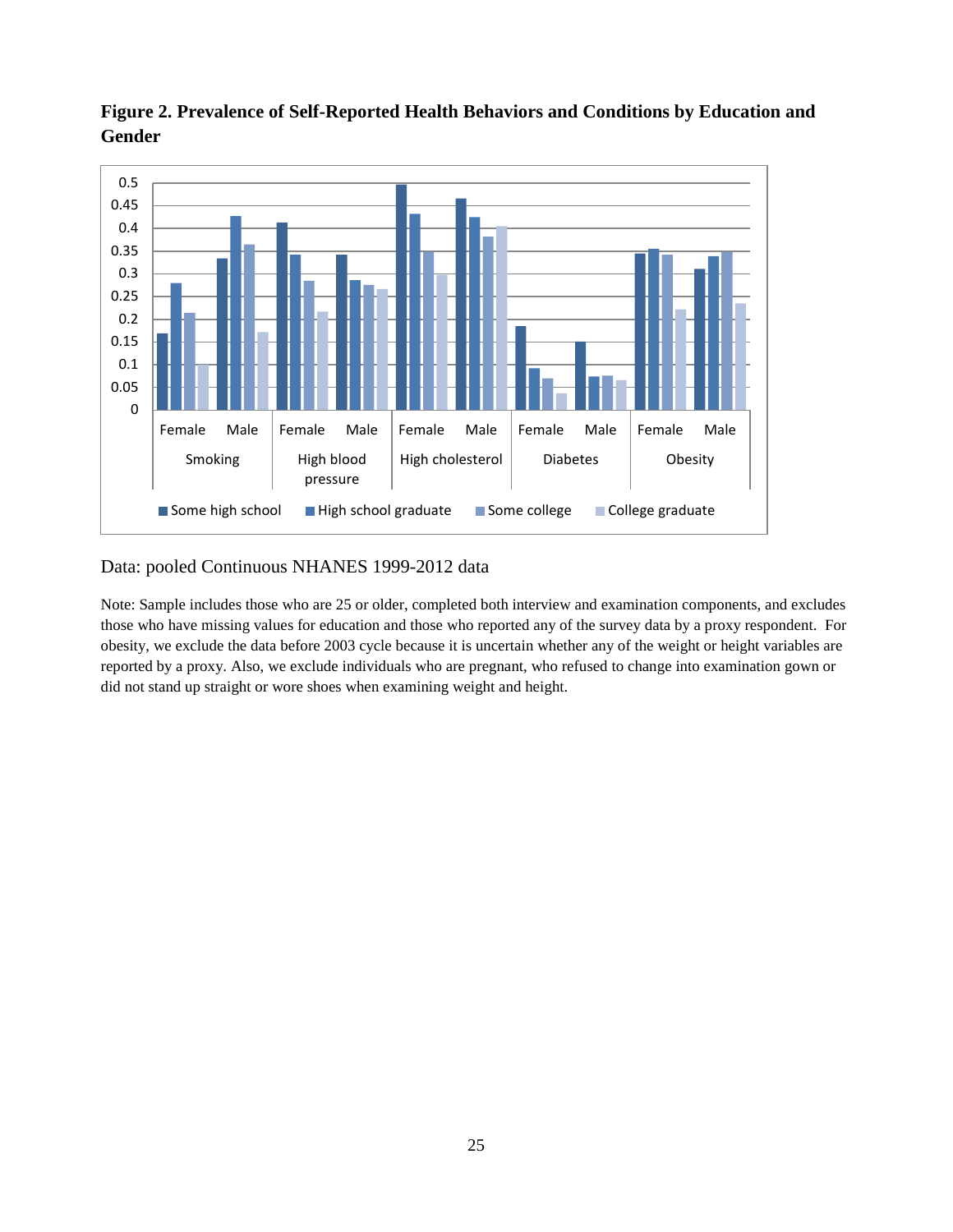

**Figure 3. Accuracy (%) of Self-Reported Health Behaviors and Conditions by Education** 

Data: continuous NHANES 1999-2012 (pooled).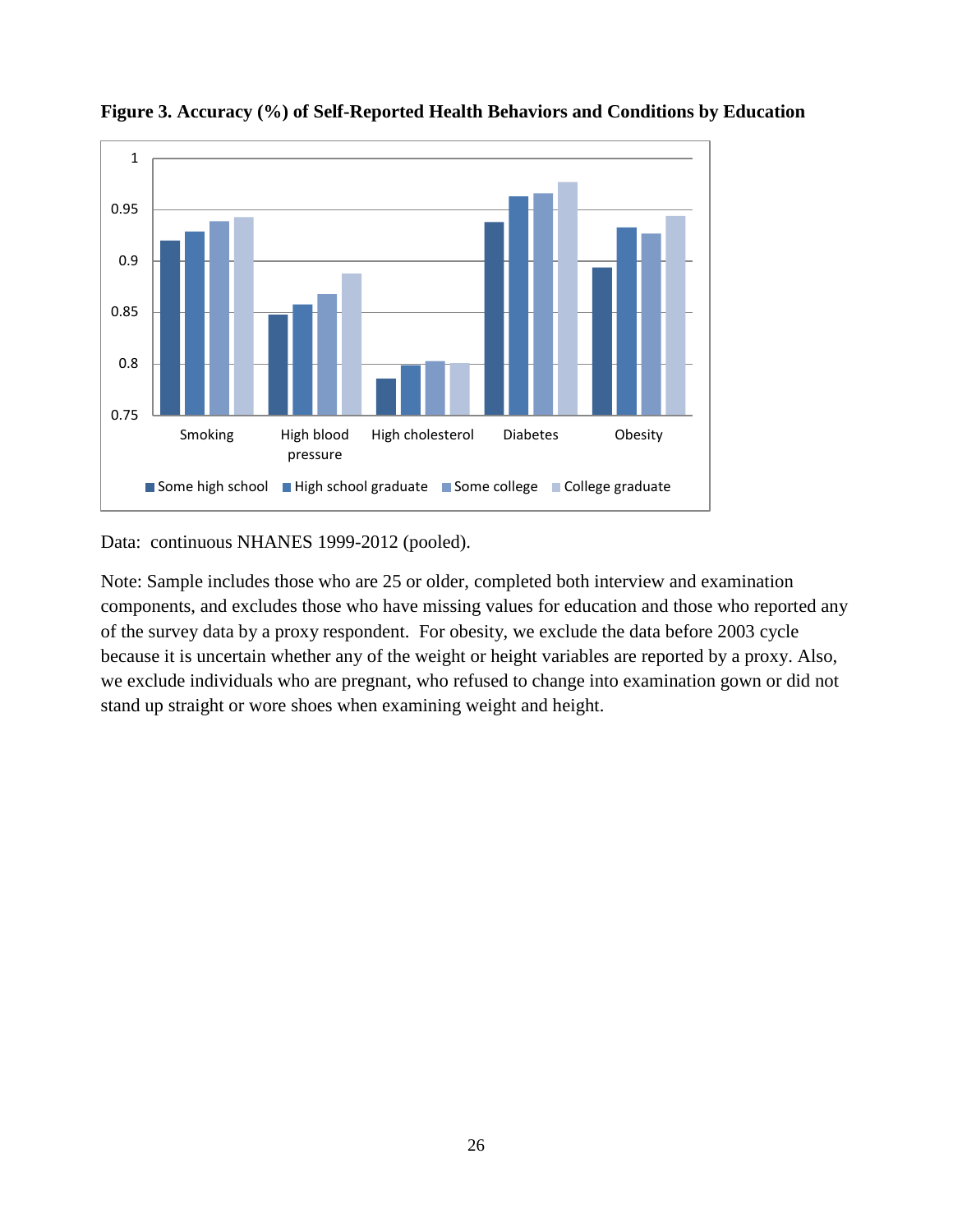### **Figure 4. Health Disparities across Education Groups**



**(comparing high school graduate or less vs. some college or college graduates)**

Data: continuous NHANES 1999-2012 (pooled).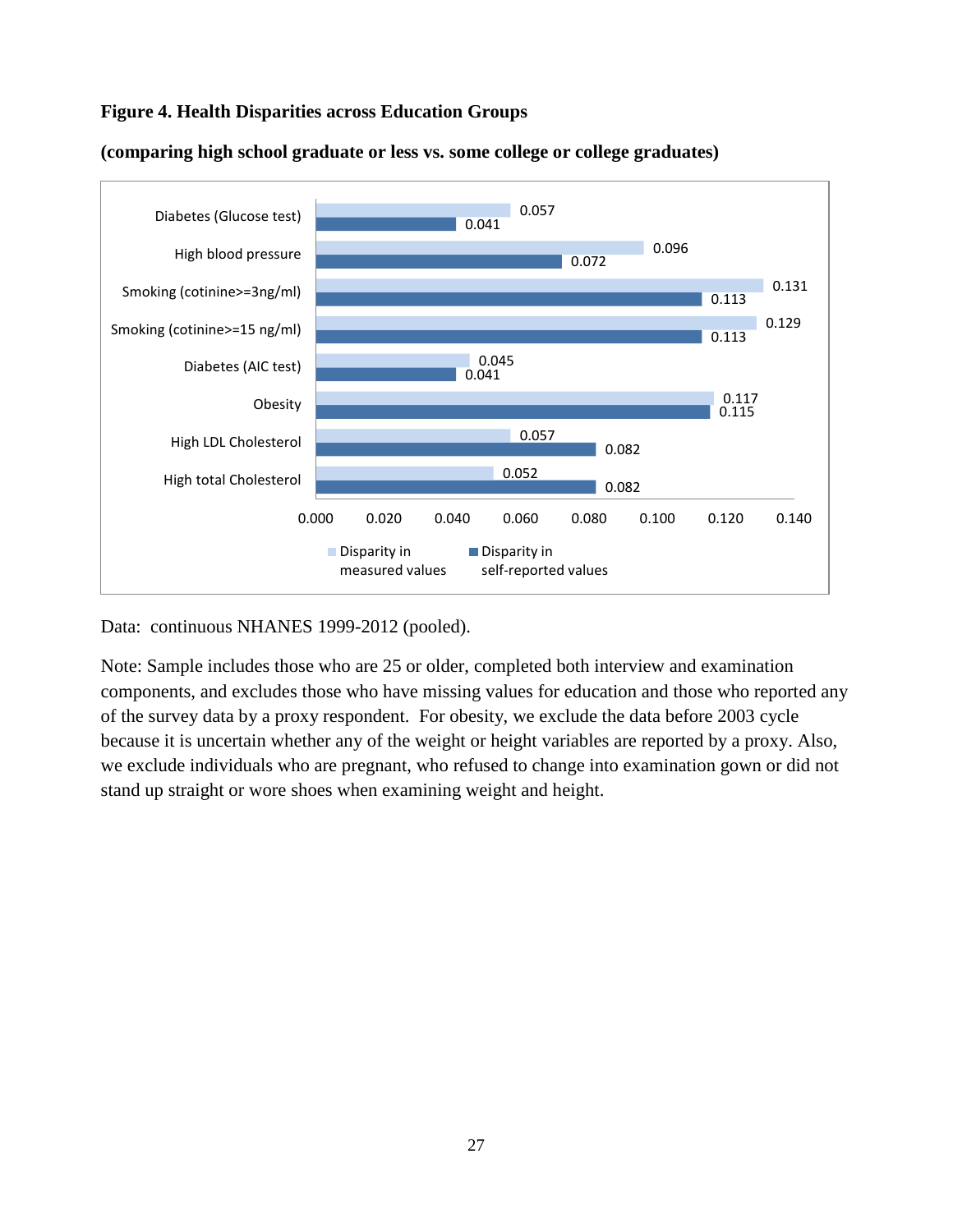|  | Table 1. Information on Self-Reported and Objectively Measured Health Data |  |  |
|--|----------------------------------------------------------------------------|--|--|
|  |                                                                            |  |  |

| <b>Health</b>             | <b>Survey Question</b>                                                                                                                                                                                                             | <b>Objective Tests</b>                                                                                                                                                                                                                                                                                                                              | Notes (eligible sample, exclusion                                                                                                                                                                                                                                                         |
|---------------------------|------------------------------------------------------------------------------------------------------------------------------------------------------------------------------------------------------------------------------------|-----------------------------------------------------------------------------------------------------------------------------------------------------------------------------------------------------------------------------------------------------------------------------------------------------------------------------------------------------|-------------------------------------------------------------------------------------------------------------------------------------------------------------------------------------------------------------------------------------------------------------------------------------------|
| <b>Behavior/Condition</b> |                                                                                                                                                                                                                                    |                                                                                                                                                                                                                                                                                                                                                     | criteria etc.)                                                                                                                                                                                                                                                                            |
| Smoking                   | During the past 5 days, did [respondent]<br>use any product containing nicotine<br>including cigarettes, pipes, cigars, chewing<br>tobacco, snuff, nicotine patches, nicotine<br>gum, or any other product containing<br>nicotine? | Measured by serum cotinine levels in<br>urine tests. We examine two cotinine<br>cutoffs to define smoking status: 15ng/ml,<br>3 ng/ml respectively                                                                                                                                                                                                  | Question on recent tobacco use asked at<br>the mobile examination center where<br>various lab tests and examinations are<br>conducted                                                                                                                                                     |
| Weight and height         | How much do you weigh without clothes<br>or shoes (lbs)?<br>How tall are you without shoes (inches)?                                                                                                                               | Measured by health professionals using<br>calibrated scale, tape measure                                                                                                                                                                                                                                                                            | We examine waves after 2001 because<br>earlier waves did not indicate whether<br>proxies responded to the questionnaires<br>We exclude respondents who were<br>flagged for not standing up straight,<br>removing their shoes, or changing into<br>examination gown during<br>measurements |
| High blood pressure       | Have you ever been told by a doctor or<br>other health professional that you had high<br>blood pressure?                                                                                                                           | Measured by health professionals. After<br>the participant rests quietly in a sitting<br>position for 5 minutes, three consecutive<br>blood pressure readings are obtained $(4th$<br>measurement is obtained if a blood<br>pressure measurement is interrupted or<br>not complete). Averaged 4 measurements<br>of systolic and diastolic pressures. | Exclusion criteria: presence of the<br>following on both arms: rashes, gauze<br>dressings, casts, edema, paralysis, tubes,<br>open sores or wounds, withered arms, a-<br>v shunts, or if blood has been drawn<br>from arm within the last week.                                           |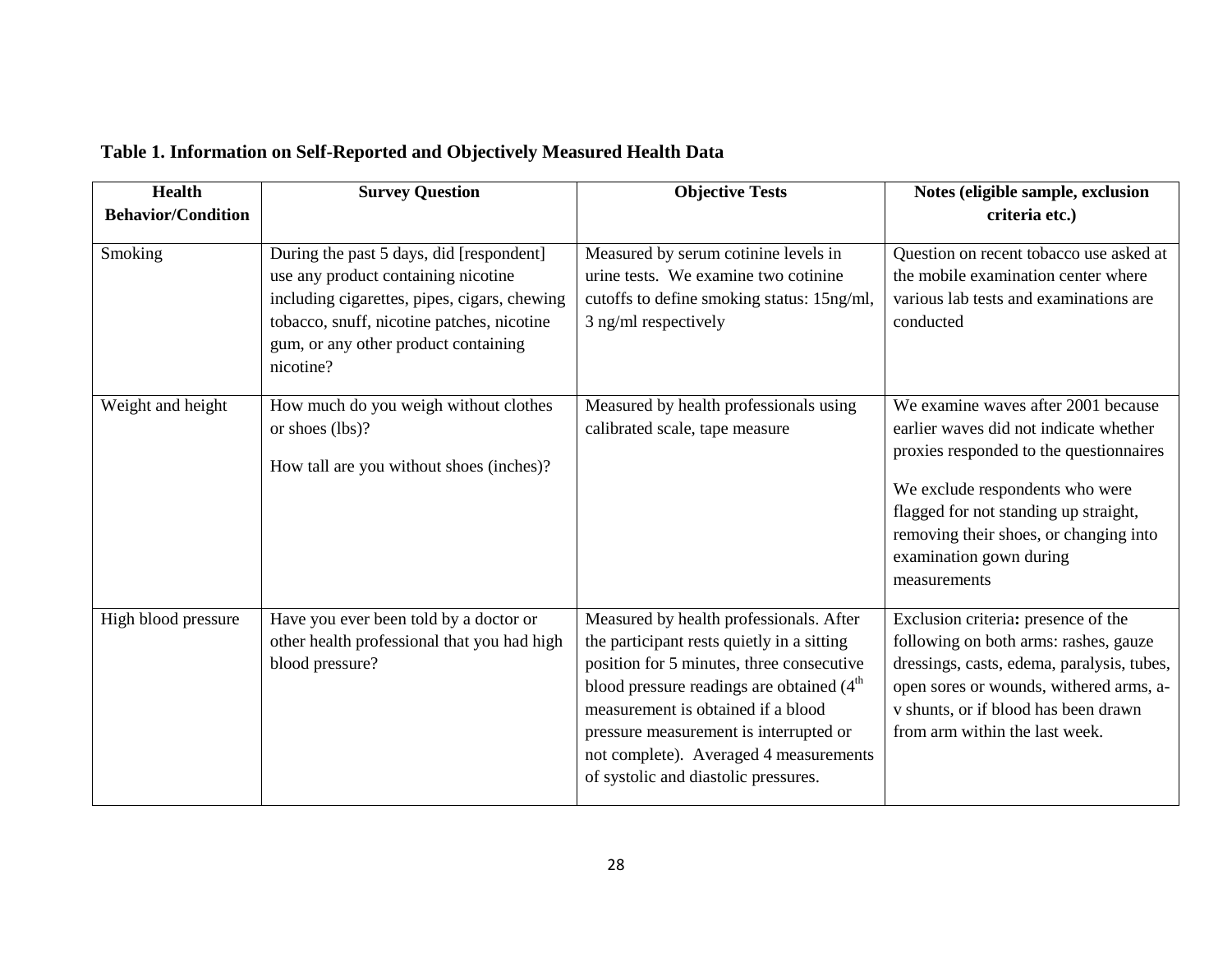| Table 1. Information on Self-Reported and Objectively Measured Health Data |
|----------------------------------------------------------------------------|
|----------------------------------------------------------------------------|

| <b>Health</b><br><b>Behavior/Condition</b>   | <b>Survey Question</b>                                                                                                                     | <b>Objective Tests</b>                                                                          | Notes (eligible sample, exclusion<br>criteria etc.)             |
|----------------------------------------------|--------------------------------------------------------------------------------------------------------------------------------------------|-------------------------------------------------------------------------------------------------|-----------------------------------------------------------------|
| LDL cholesterol                              | Have you ever been told by a doctor or<br>other health professional that your blood<br>cholesterol was high?                               | Measured with blood test: High LDL<br>("bad") cholesterol defined as 160 mg/dL<br>or higher     | Test conducted only for those with<br>morning examination times |
| Total cholesterol                            | Have you ever been told by a doctor or<br>other health professional that your blood<br>cholesterol was high?                               | Measured with blood test: High total<br>cholesterol defined as 240 mg/dL or<br>higher           |                                                                 |
| <b>Diabetes</b><br>(glycohemoglobin<br>test) | Other than during pregnancy, have you<br>ever been told by a doctor or health<br>professional that you have diabetes or<br>sugar diabetes? | Measured with blood test. Diabetes<br>defined as glycohemoglobin (AIC %) of<br>6.5 or greater   |                                                                 |
| Diabetes (plasma<br>glucose test)            | Other than during pregnancy, have you<br>ever been told by a doctor or health<br>professional that you have diabetes or<br>sugar diabetes? | Measured with blood test. Diabetes<br>defined as plasma glucose level of<br>126mg/dL or greater | Test conducted only for those with<br>morning examination times |

Source: Centers for Disease Control and Prevention (CDC). National Center for Health Statistics (NCHS). National Health and Nutrition Examination Survey Questionnaire (or Examination Protocol, or Laboratory Protocol). Hyattsville, MD: U.S. Department of Health and Human Services, Centers for Disease Control and Prevention, 2015. <http://www.cdc.gov/nchs/data/nhanes/pe.pdf> Accessed June 3, 2015.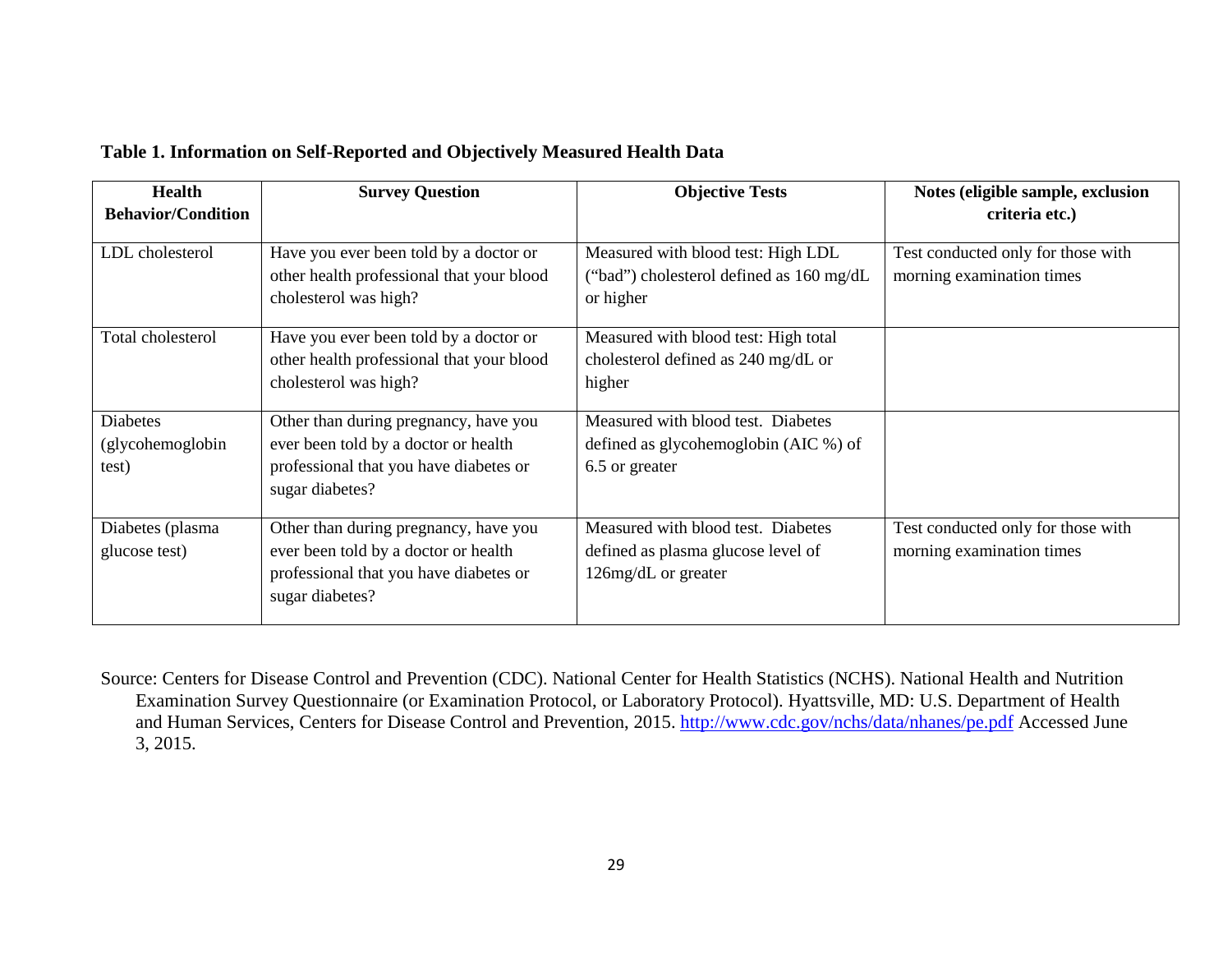| <b>Health Behavior or Condition</b>   | <b>Correlation</b><br><b>Between Self-</b><br><b>Report and</b><br><b>Measurement</b> |
|---------------------------------------|---------------------------------------------------------------------------------------|
| Smoking (test: cotinine $>=15$ ng/ml) | 0.833                                                                                 |
| Smoking (test : cotinine $>=3ng/ml$ ) | 0.852                                                                                 |
| Obesity                               | 0.848                                                                                 |
| High blood pressure                   | 0.70                                                                                  |
| High LDL cholesterol                  | 0.592                                                                                 |
| Total cholesterol                     | 0.577                                                                                 |
| Diabetes (A1C test)                   | 0.783                                                                                 |
| Diabetes (Glucose test)               | 0.747                                                                                 |

#### **Table 2. Unweighted Correlation Between Self-Reported and Objective Measures**

Data: continuous NHANES 1999-2012 (pooled).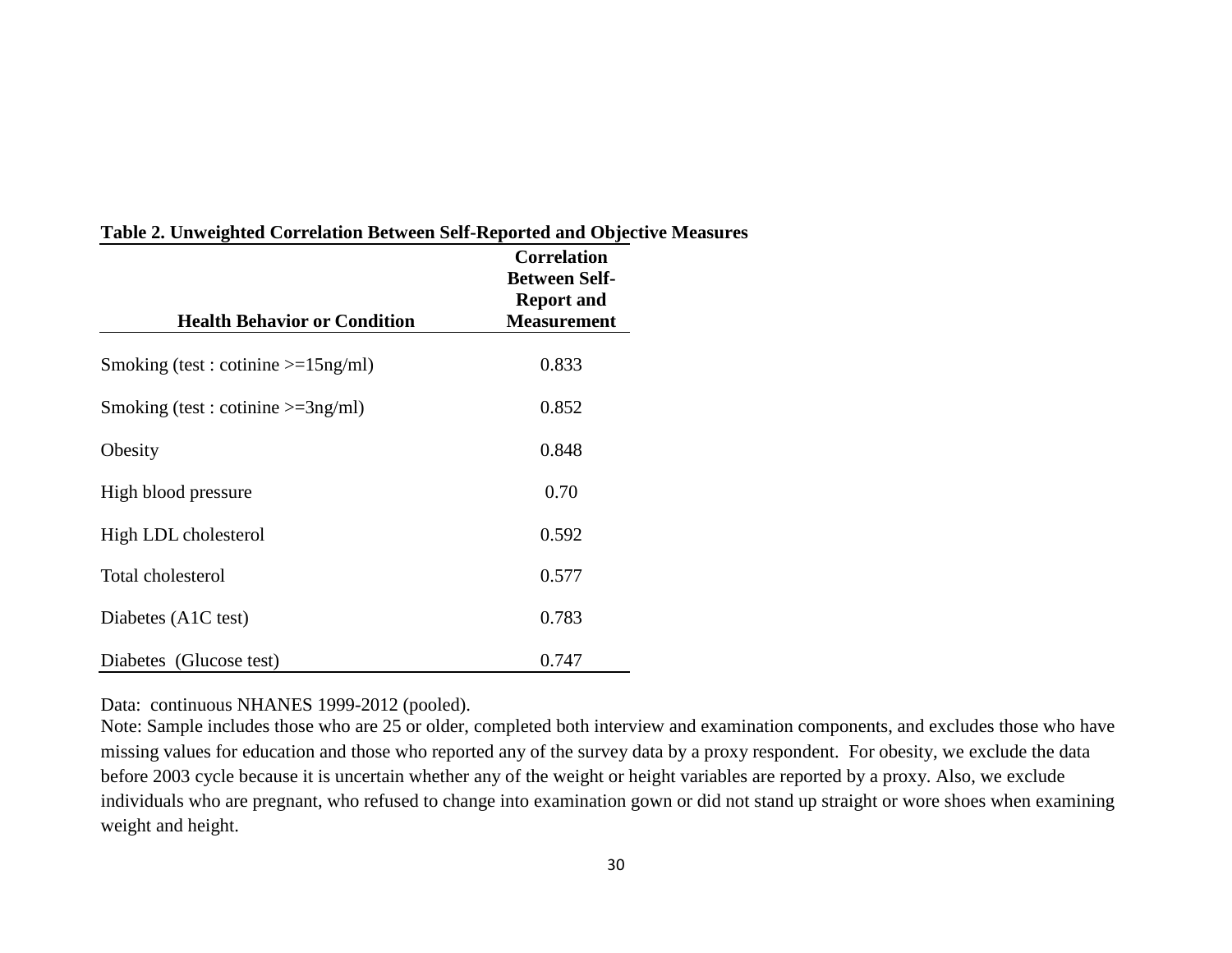#### **Table 3. Descriptive Statistics**

| <b>Accurate reporting of:</b>        | <b>Mean</b> | <b>SD</b> | ${\bf N}$ |
|--------------------------------------|-------------|-----------|-----------|
| Smoking (cotinine $>=15$ ng/ml)      | 0.935       | 0.25      | 21144     |
| Smoking (cotinine $>=3ng/ml$ )       | 0.941       | 0.24      | 21144     |
| Obesity                              | 0.932       | 0.25      | 13822     |
| High blood pressure                  | 0.868       | 0.34      | 21860     |
| High cholesterol (LDL cholesterol)   | 0.807       | 0.39      | 7513      |
| High cholesterol (total cholesterol) | 0.803       | 0.4       | 16140     |
| Diabetes (A1c)                       | 0.966       | 0.18      | 21576     |
| Diabetes (plasma glucose)            | 0.955       | 0.21      | 10539     |
| False negative reporting of:         |             |           |           |
| Smoking (cotinine $>=15$ ng/ml)      | 0.042       | 0.2       | 21144     |
| Smoking (cotinine $>=3ng/ml$ )       | 0.048       | 0.21      | 21144     |
| Obesity                              | 0.052       | 0.22      | 13822     |
| High blood pressure                  | 0.077       | 0.27      | 21860     |
| High cholesterol (LDL cholesterol)   | 0.043       | 0.2       | 7513      |
| High cholesterol (total cholesterol) | 0.062       | 0.24      | 16140     |
| Diabetes (A1c)                       | 0.018       | 0.13      | 21576     |
| Diabetes (plasma glucose)            | 0.032       | 0.17      | 10539     |
| False positive reporting of:         |             |           |           |
| Smoking (cotinine $>=15$ ng/ml)      | 0.023       | 0.15      | 21144     |
| Smoking (cotinine $>=3ng/ml$ )       | 0.011       | 0.11      | 21144     |
| Obesity                              | 0.016       | 0.22      | 13822     |
| High blood pressure                  | 0.056       | 0.23      | 21860     |
| High cholesterol (LDL cholesterol)   | 0.151       | 0.36      | 7513      |
| High cholesterol (total cholesterol) | 0.135       | 0.34      | 16140     |
| Diabetes (A1c)                       | 0.016       | 0.13      | 21576     |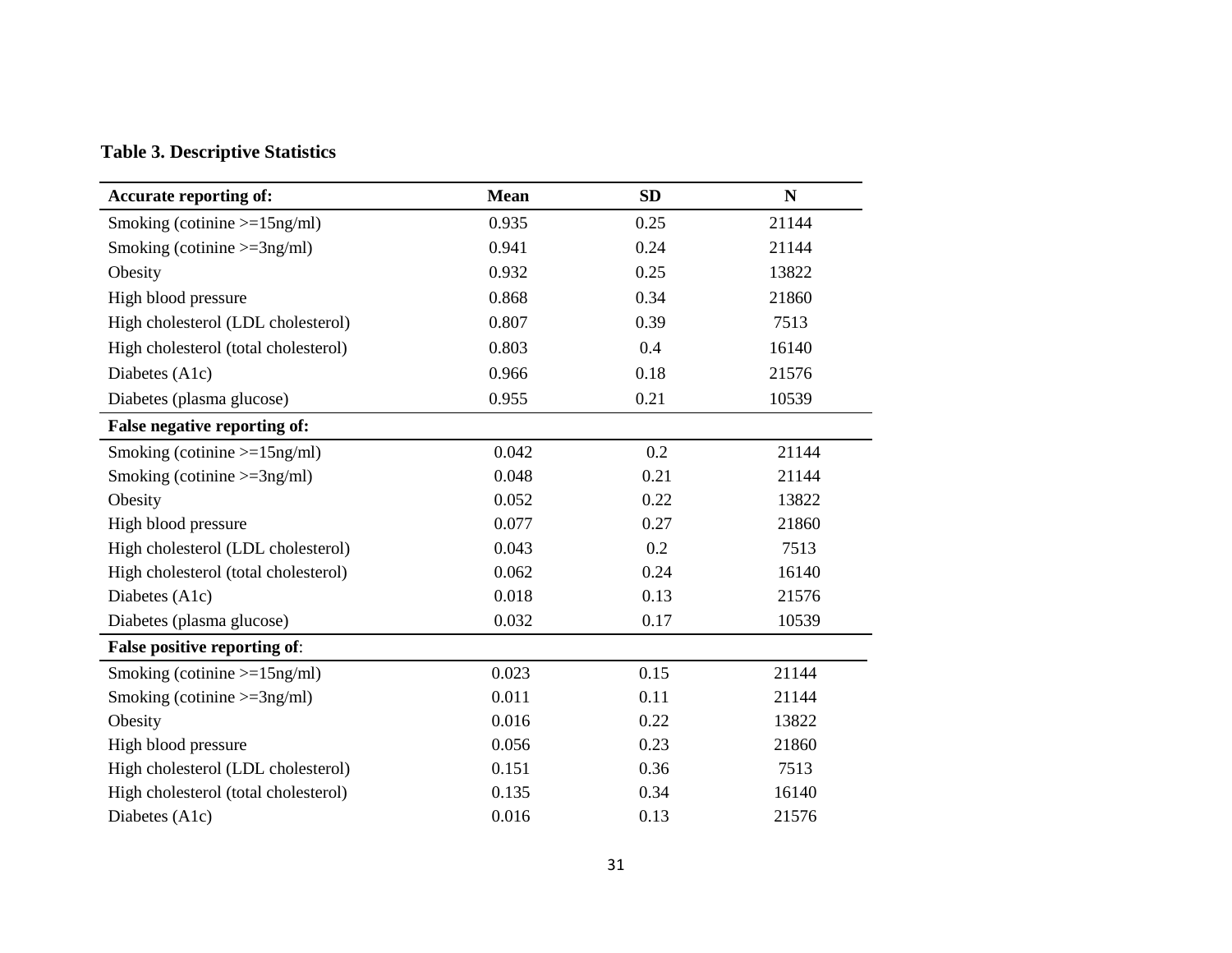| Diabetes (plasma glucose) | 0.014 | 0.12 | 10539 |
|---------------------------|-------|------|-------|
|---------------------------|-------|------|-------|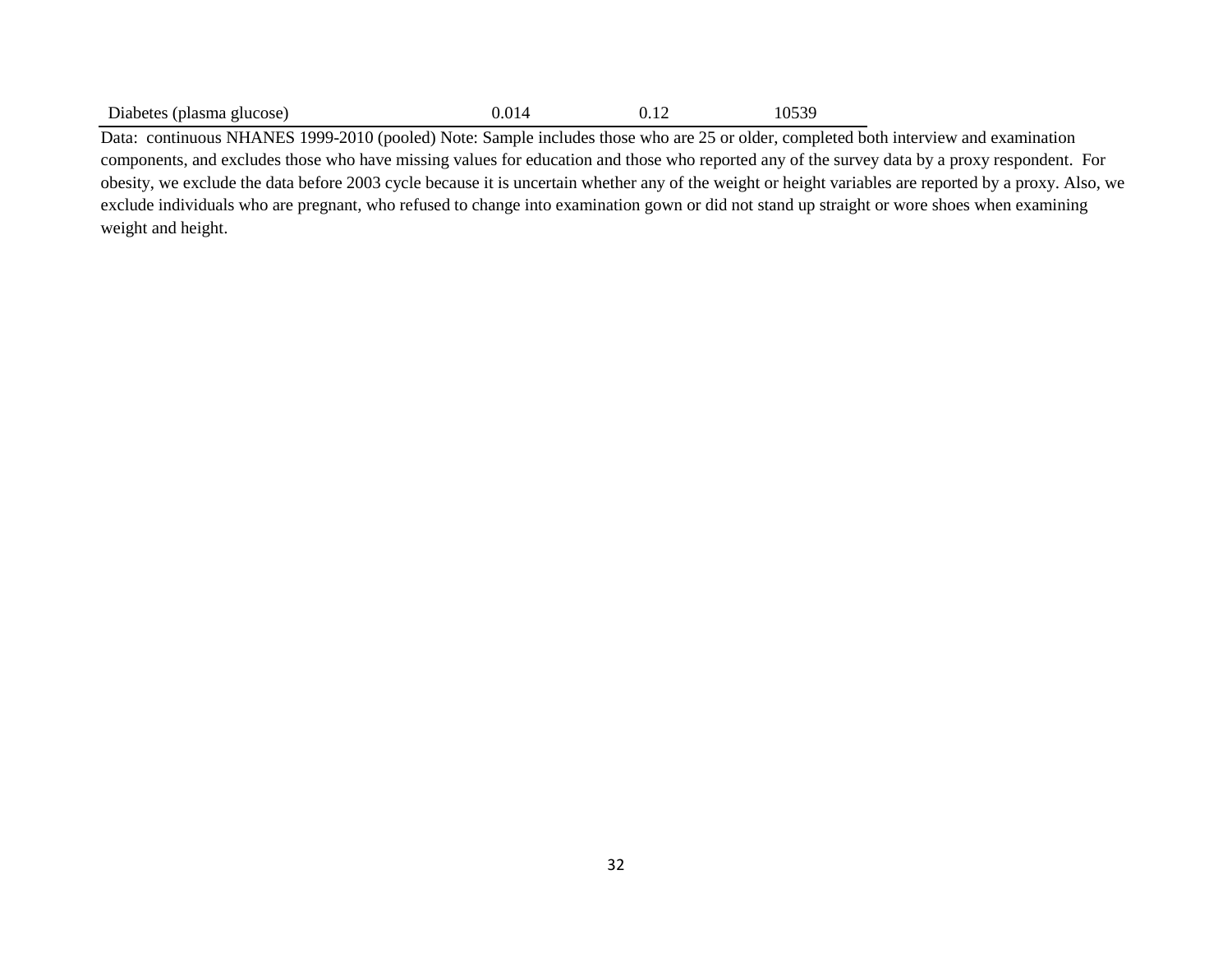|                           | <b>Smoking</b>                 |                               | <b>Obesity</b>   | <b>High Blood</b><br><b>Pressure</b> |                 | <b>High Cholesterol</b>            |                  | <b>Diabetes</b>          |
|---------------------------|--------------------------------|-------------------------------|------------------|--------------------------------------|-----------------|------------------------------------|------------------|--------------------------|
| <b>VARIABLES</b>          | <b>Cotinine</b><br>$>=15ng/ml$ | <b>Cotinine</b><br>$>=3ng/ml$ |                  |                                      | <b>High LDL</b> | <b>Total</b><br><b>Cholesterol</b> | A1C test         | <b>Plasma</b><br>glucose |
| <b>Mean of Dep</b><br>Var | 0.935                          | 0.941                         | 0.932            | 0.868                                | 0.807           | 0.803                              | 0.966            | 0.955                    |
| Less than high<br>school  | 0.007                          | $-0.001$                      | $-0.015$         | $-0.007$                             | 0.015           | $-0.026$                           | $-0.003$         | 0.002                    |
|                           | (0.007)                        | (0.007)                       | (0.009)          | (0.011)                              | (0.021)         | (0.017)                            | (0.004)          | (0.006)                  |
| Some college              | $0.011**$                      | $0.011**$                     | $-0.003$         | 0.002                                | 0.017           | 0.007                              | $-0.001$         | 0.007                    |
|                           | (0.005)                        | (0.005)                       | (0.006)          | (0.008)                              | (0.013)         | (0.009)                            | (0.002)          | (0.005)                  |
| College<br>graduate       | $0.014***$                     | $0.017***$                    | $0.013**$        | $0.016**$                            | 0.016           | 0.016                              | $0.008***$       | $0.016***$               |
| <b>Observations</b>       | (0.005)<br>19974               | (0.005)<br>19974              | (0.006)<br>13261 | (0.007)<br>20801                     | (0.016)<br>7098 | (0.011)<br>15277                   | (0.003)<br>20099 | (0.005)<br>9827          |

#### **Table 4. Probit Models of Accurate Reporting**

Standard errors in parentheses \*\*\* p<0.01, \*\* p<0.05, \* p<0.10. [Data:Continuous NHANES 1999-2010 (pooled)]

Notes: All regressions control for indicator variables for survey year, gender, age, race/ethnicity, citizenship status, whether English is the primary language spoken at home, and education categories (omitted category: high school graduate, other race), and the difference between age in months at screening and at examination. For smoking regressions, we control for whether anyone in the household smokes to account for second hand smoking. Cotinine cutoff for smoking status: 15ng/ml, 3 ng/ml respectively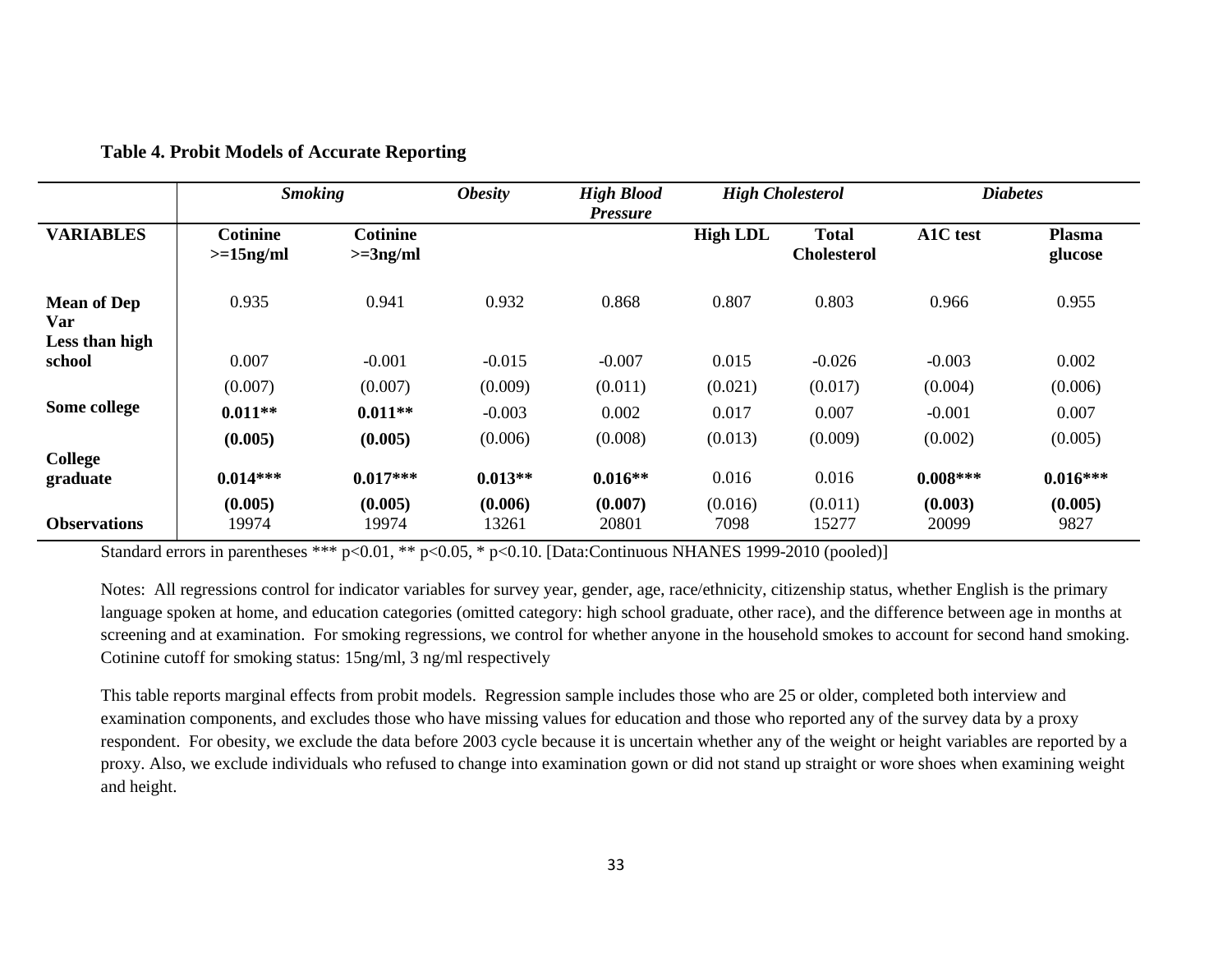|                        | <b>Smoking</b>  |                 | <b>Obesity</b> | <b>High Blood Pressure</b> | <b>High Cholesterol</b> |                          | <b>Diabetes</b> |                |
|------------------------|-----------------|-----------------|----------------|----------------------------|-------------------------|--------------------------|-----------------|----------------|
| <b>VARIABLES</b>       | <b>Cotinine</b> | <b>Cotinine</b> |                |                            | <b>High LDL</b>         | <b>Total Cholesterol</b> | A1C test        | Plasma glucose |
|                        | $>=15$ ng/ml    | $>=3ng/ml$      |                |                            |                         |                          |                 |                |
|                        |                 |                 |                |                            |                         |                          |                 |                |
| <b>Mean of Dep Var</b> | 0.042           | 0.048           | 0.052          | 0.077                      | 0.043                   | 0.062                    | 0.018           | 0.032          |
| Less than high school  | 0.000           | 0.007           | 0.001          | $-0.000$                   | $-0.008$                | 0.003                    | 0.001           | $-0.002$       |
|                        | (0.006)         | (0.007)         | (0.007)        | (0.007)                    | (0.009)                 | (0.010)                  | (0.002)         | (0.005)        |
| Some college           | $-0.011***$     | $-0.010**$      | 0.002          | $-0.005$                   | $-0.013**$              | $-0.003$                 | $-0.000$        | $-0.007*$      |
|                        | (0.004)         | (0.004)         | (0.005)        | (0.005)                    | (0.006)                 | (0.006)                  | (0.002)         | (0.004)        |
| College graduate       | $-0.014***$     | $-0.014***$     | $-0.007$       | $-0.012**$                 | $-0.012*$               | $-0.006$                 | $-0.007***$     | $-0.013***$    |
|                        | (0.004)         | (0.004)         | (0.005)        | (0.005)                    | (0.006)                 | (0.006)                  | (0.002)         | (0.004)        |
| <b>Observations</b>    | 19974           | 19974           | 13253          | 20801                      | 7038                    | 15277                    | 20099           | 9017           |
|                        |                 |                 |                |                            |                         |                          |                 |                |

**Table 5. Probit Models of False Negative Reporting**

Standard errors in parentheses \*\*\* p<0.01, \*\* p<0.05, \* p<0.10. [Data: Continuous NHANES 1999-2010 (pooled)]

Notes: All regressions control for indicator variables for survey year, gender, age, race/ethnicity, citizenship status, whether English is the primary language spoken at home, and education categories (omitted category: high school graduate, other race), and the difference between age in months at screening and at examination. For smoking regressions, we control for whether anyone in the household smokes to account for second hand smoking. Cotinine cutoff for smoking status: 15ng/ml, 3 ng/ml respectively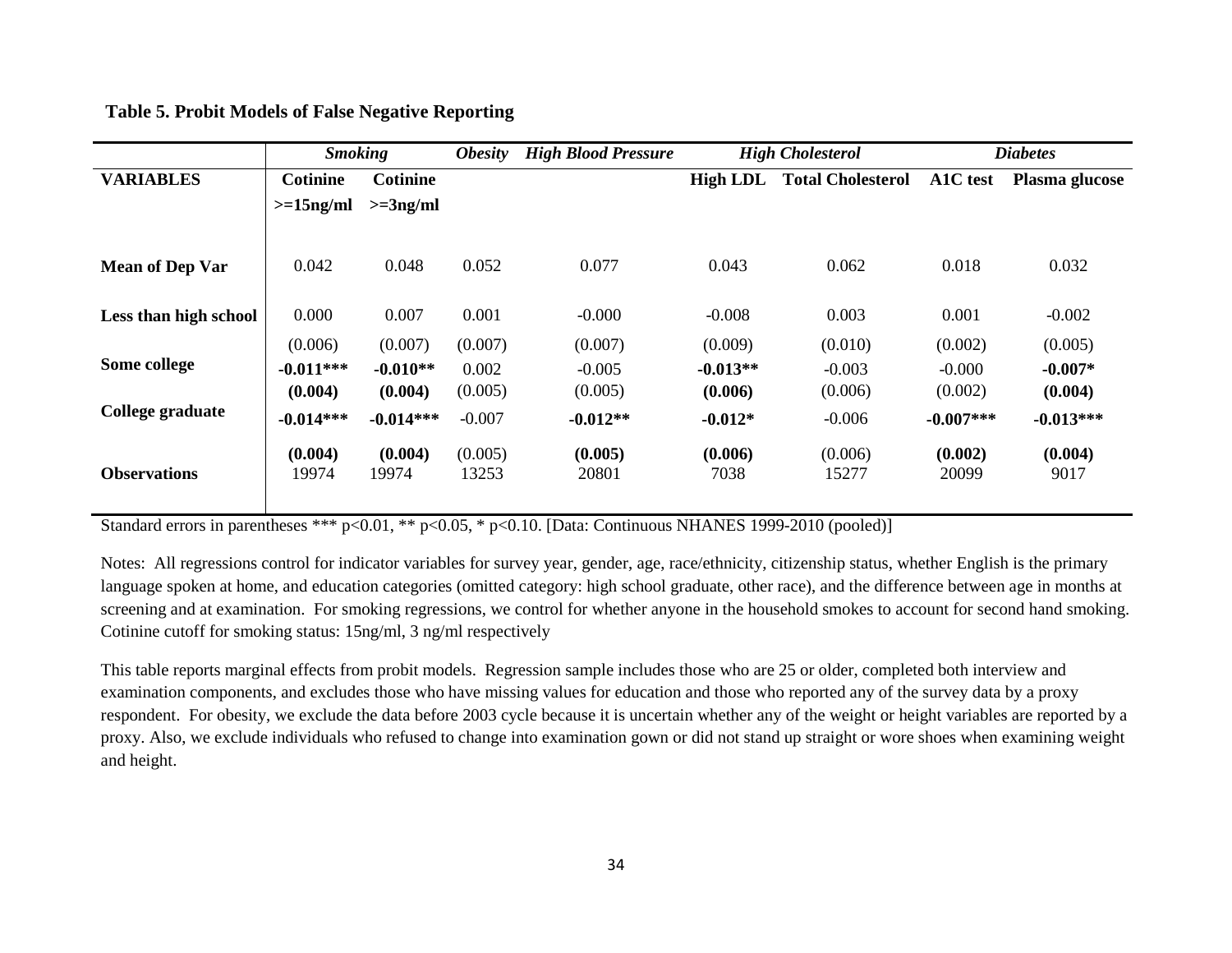| <b>Table 6. Probit Models of False Positive Reporting</b> |  |  |
|-----------------------------------------------------------|--|--|
|                                                           |  |  |

|                          | <b>Smoking</b>                  |                               | <b>Obesity</b>        | <b>High Blood</b>   |                           | <b>High Cholesterol</b>            |                     | <b>Diabetes</b>          |
|--------------------------|---------------------------------|-------------------------------|-----------------------|---------------------|---------------------------|------------------------------------|---------------------|--------------------------|
| <b>VARIABLES</b>         | <b>Cotinine</b><br>$>=15$ ng/ml | <b>Cotinine</b><br>$>=3ng/ml$ |                       | <b>Pressure</b>     | <b>High</b><br><b>LDL</b> | <b>Total</b><br><b>Cholesterol</b> | A1C<br>test         | <b>Plasma</b><br>glucose |
| <b>Mean of Dep Var</b>   | 0.023                           | 0.011                         | 0.016                 | 0.056               | 0.151                     | 0.135                              | 0.016               | 0.014                    |
| Less than high<br>school | $-0.007**$                      | $-0.006***$                   | $0.014***$            | 0.005               | $-0.004$                  | 0.023                              | 0.002               | 0.000                    |
| Some college             | (0.003)<br>0.001                | (0.002)<br>$-0.001$           | (0.005)<br>0.000      | (0.008)<br>0.003    | (0.021)<br>$-0.001$       | (0.015)<br>$-0.004$                | (0.002)<br>0.002    | (0.003)<br>$-0.000$      |
| College graduate         | (0.003)                         | (0.002)                       | (0.002)               | (0.006)             | (0.011)                   | (0.009)                            | (0.002)             | (0.002)                  |
|                          | 0.001<br>(0.003)                | $-0.002$<br>(0.002)           | $-0.006**$<br>(0.002) | $-0.003$<br>(0.005) | $-0.002$<br>(0.014)       | $-0.011$<br>(0.010)                | $-0.001$<br>(0.002) | $-0.004*$<br>(0.002)     |
| <b>Observations</b>      | 18,916                          | 17,670                        | 12,415                | 20,801              | 7,098                     | 15,277                             | 18,871              | 8,885                    |

Standard errors in parentheses \*\*\* p<0.01, \*\* p<0.05, \* p<0.10. [Data:Continuous NHANES 1999-2010 (pooled)]

Notes: All regressions control for indicator variables for survey year, gender, age, race/ethnicity, citizenship status, whether English is the primary language spoken at home, and education categories (omitted category: high school graduate, other race), and the difference between age in months at screening and at examination. For smoking regressions, we control for whether anyone in the household smokes to account for second hand smoking. Cotinine cutoff for smoking status: 15ng/ml, 3 ng/ml respectively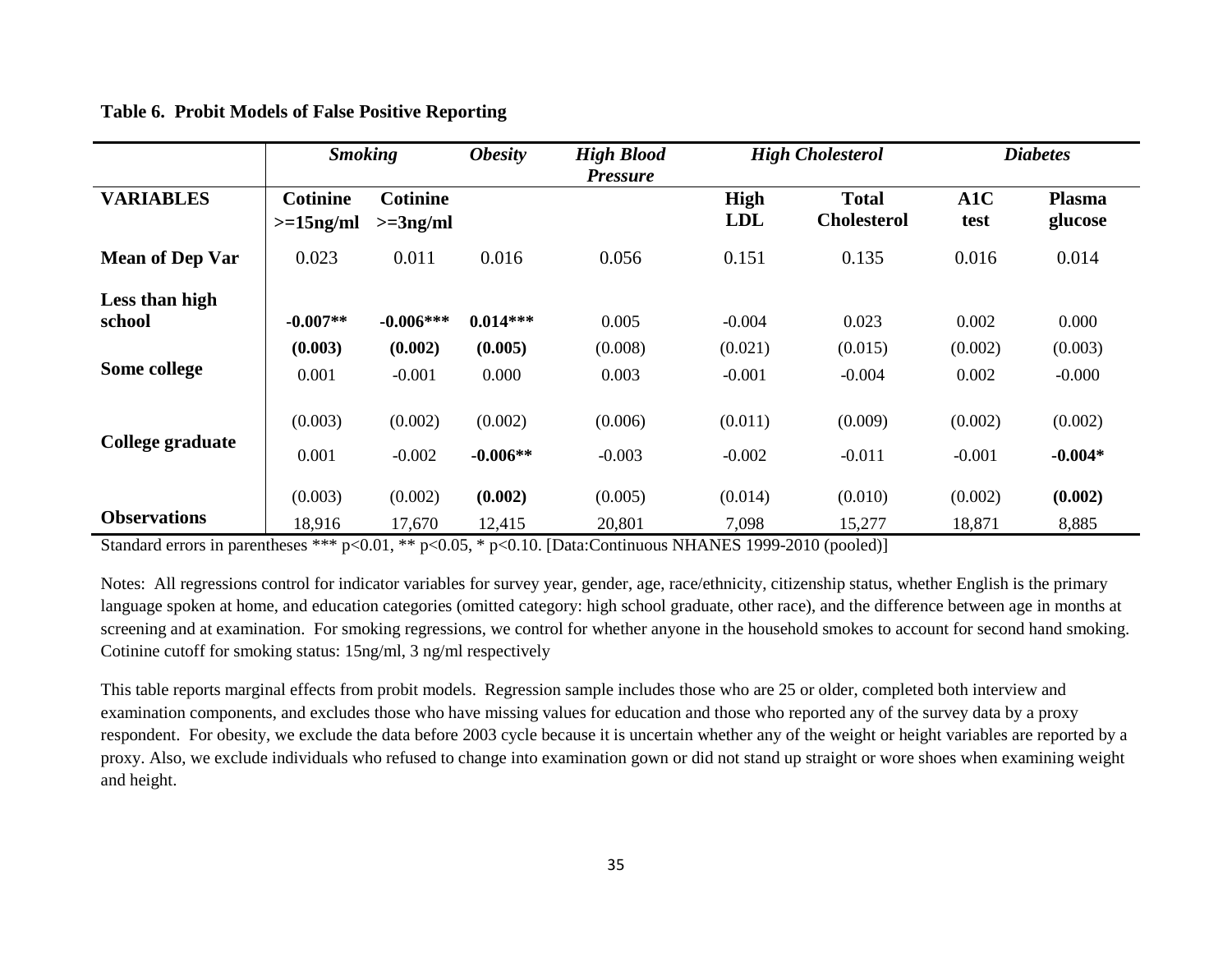| <b>Health Conditions/Behaviors</b> | Disparity in<br>self-reported values | Disparity in<br>measured values | % point<br>difference | % difference |
|------------------------------------|--------------------------------------|---------------------------------|-----------------------|--------------|
| <b>High total Cholesterol</b>      | 0.082                                | 0.052                           | 0.030                 | 57.692       |
| <b>High LDL Cholesterol</b>        | 0.082                                | 0.057                           | 0.025                 | 43.860       |
| <b>Obesity</b>                     | 0.115                                | 0.117                           | $-0.001$              | $-0.944$     |
| Diabetes (AIC test)                | 0.041                                | 0.045                           | $-0.004$              | $-8.889$     |
| Smoking (cotinine $>=15$ ng/ml)    | 0.113                                | 0.129                           | $-0.016$              | $-12.403$    |
| Smoking (cotinine>=3ng/ml)         | 0.113                                | 0.131                           | $-0.018$              | $-13.740$    |
| <b>High blood pressure</b>         | 0.072                                | 0.096                           | $-0.024$              | $-25.000$    |
| <b>Diabetes (Glucose test)</b>     | 0.041                                | 0.057                           | $-0.016$              | $-28.070$    |
| Average                            |                                      |                                 |                       | $-19.256$    |

**Table 7. Health Disparities Across Education: (High School Graduate or Less) vs. (Some College or More)**

Data: continuous NHANES 1999-2012 (pooled)

Note: Sample includes those who are 25 or older, completed both interview and examination components, and excludes those who have missing values for education and those who reported any of the survey data by a proxy respondent. For obesity, we exclude the data before 2003 cycle because it is uncertain whether any of the weight or height variables are reported by a proxy. Also, we exclude individuals who refused to change into examination gown or did not stand up straight or wore shoes when examining weight and height.

Reports and measures of high cholesterol, high blood pressure, and diabetes are not adjusted to account for fact that some individuals are taking medications for those conditions (the accuracy measures that serve as dependent variables in the regression models do take medication use into account).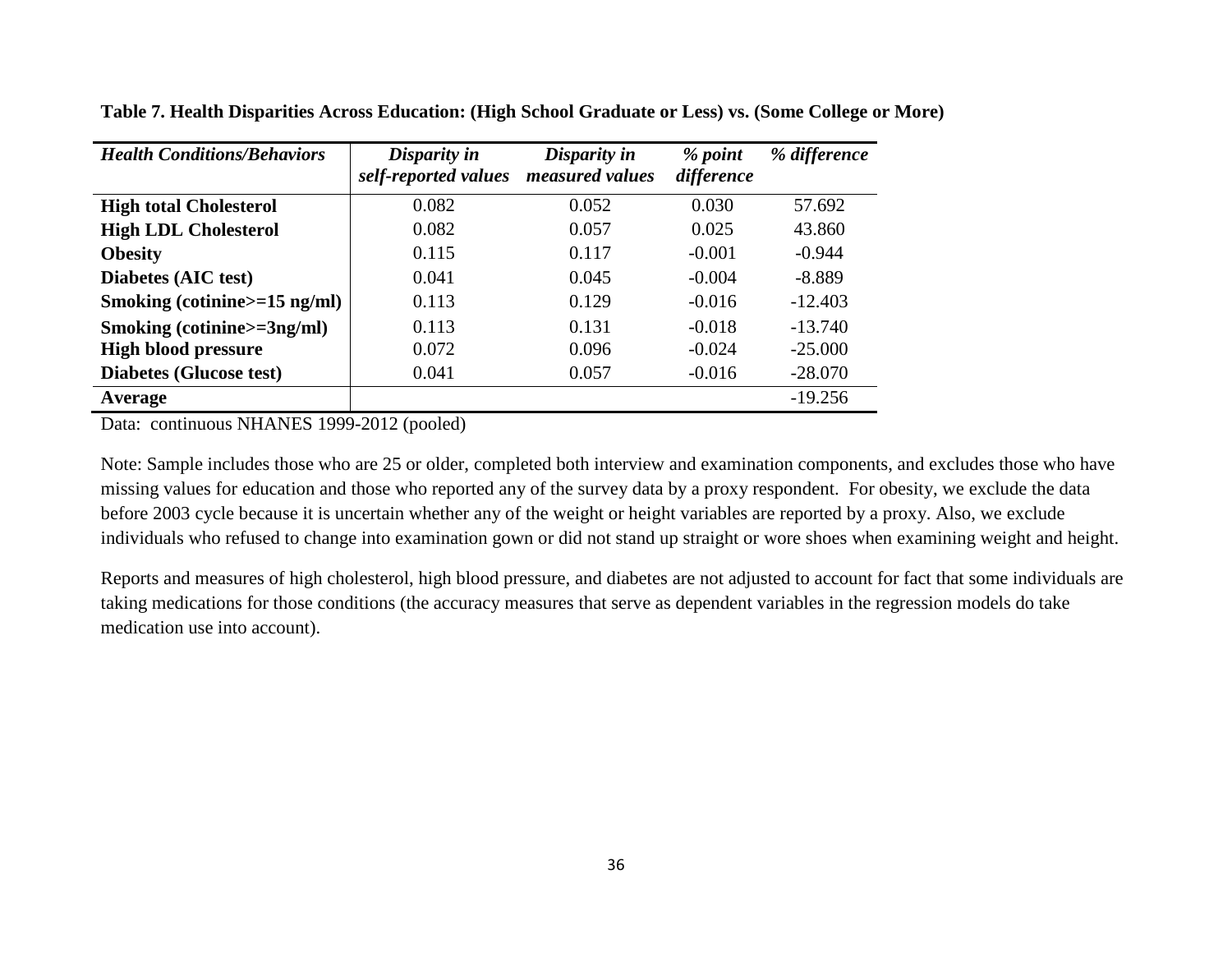#### **Table 8. Probit Models of Accurate Reporting**

|                        | <b>Smoking</b>  |                 | <i><b>Obesity</b></i> | <b>High blood pressure</b> | <b>High Cholesterol</b> |                          | <b>Diabetes</b> |                |
|------------------------|-----------------|-----------------|-----------------------|----------------------------|-------------------------|--------------------------|-----------------|----------------|
| <b>VARIABLES</b>       | <b>Cotinine</b> | <b>Cotinine</b> |                       |                            | High LDL                | <b>Total Cholesterol</b> | A1C test        | Plasma glucose |
|                        | $>=15ng/ml$     | $>=3ng/ml$      |                       |                            |                         |                          |                 |                |
|                        |                 |                 |                       |                            |                         |                          |                 |                |
| <b>Mean of Dep Var</b> | 0.935           | 0.941           | 0.932                 | 0.868                      | 0.807                   | 0.803                    | 0.966           | 0.955          |
| Less than high school  | 0.010           | 0.003           | $-0.012$              | $-0.001$                   | 0.014                   | $-0.023$                 | $-0.002$        | 0.003          |
|                        | (0.006)         | (0.007)         | (0.009)               | (0.011)                    | (0.022)                 | (0.017)                  | (0.004)         | (0.005)        |
| Some college           | $0.010**$       | $0.010**$       | $-0.004$              | $-0.001$                   | 0.018                   | 0.006                    | $-0.001$        | 0.007          |
|                        | (0.005)         | (0.005)         | (0.006)               | (0.008)                    | (0.013)                 | (0.010)                  | (0.002)         | (0.005)        |
| College graduate       | $0.013**$       | $0.015***$      | $0.011*$              | 0.010                      | 0.017                   | 0.014                    | $0.007***$      | $0.014***$     |
|                        | (0.005)         | (0.005)         | (0.006)               | (0.007)                    | (0.016)                 | (0.011)                  | (0.003)         | (0.005)        |
| <b>Observations</b>    | 19,957          | 19,957          | 13,253                | 20,783                     | 7,093                   | 15,269                   | 20,083          | 9,818          |

**(controlling for health insurance, any doctor's visit, any hospitalization last year)** 

Standard errors in parentheses \*\*\* p<0.01, \*\* p<0.05, \* p<0.10. [Data:Continuous NHANES 1999-2010 (pooled)]

Notes: All regressions control for indicator variables for survey year, gender, age, race/ethnicity, citizenship status, whether English is the primary language spoken at home, and education categories (omitted category: high school graduate, other race), and the difference between age in months at screening and at examination. For smoking regressions, we control for whether anyone in the household smokes to account for second hand smoking. Cotinine cutoff for smoking status: 15ng/ml, 3 ng/ml respectively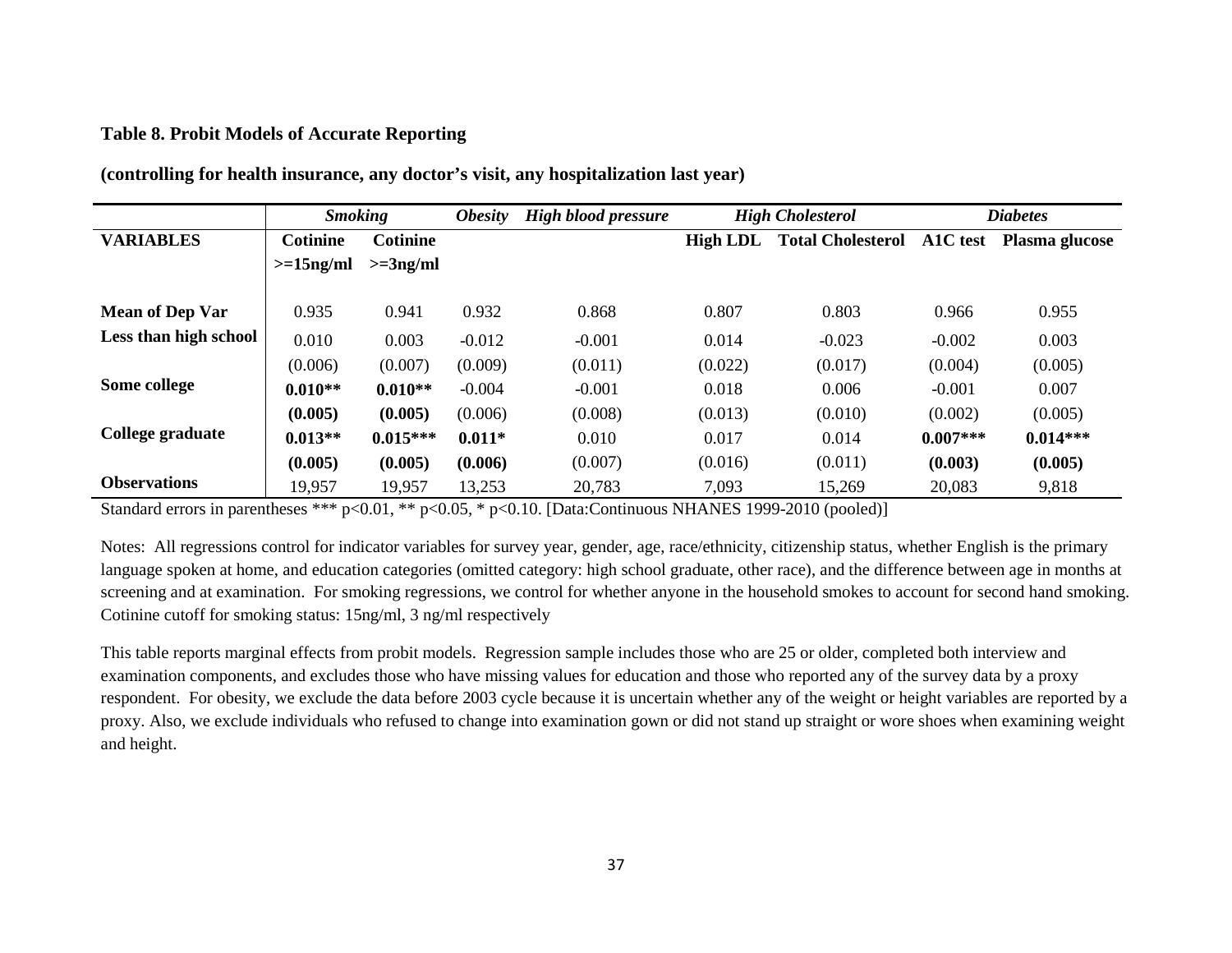#### **Table 9. Probit Models of False Negative Reporting**

|                                          | <b>Smoking</b>                  |                               | <i><b>Obesity</b></i> | <b>High Blood</b><br><i>Pressure</i> | <b>High Cholesterol</b> |                                    | <b>Diabetes</b> |                          |
|------------------------------------------|---------------------------------|-------------------------------|-----------------------|--------------------------------------|-------------------------|------------------------------------|-----------------|--------------------------|
| <b>VARIABLES</b>                         | <b>Cotinine</b><br>$>=15$ ng/ml | <b>Cotinine</b><br>$>=3ng/ml$ |                       |                                      | High<br><b>LDL</b>      | <b>Total</b><br><b>Cholesterol</b> | A1C test        | <b>Plasma</b><br>glucose |
| <b>Mean of Dep Var</b><br>Less than high | 0.042                           | 0.048                         | 0.052                 | 0.077                                | 0.043                   | 0.062                              | 0.018           | 0.032                    |
| school                                   | $-0.002$                        | 0.003                         | $-0.001$              | $-0.002$                             | $-0.008$                | 0.001                              | 0.001           | $-0.003$                 |
|                                          | (0.005)                         | (0.006)                       | (0.007)               | (0.007)                              | (0.009)                 | (0.010)                            | (0.002)         | (0.005)                  |
| Some college                             | $-0.011***$                     | $-0.010**$                    | 0.003                 | $-0.003$                             | $-0.013**$              | $-0.002$                           | $-0.000$        | $-0.007*$                |
|                                          | (0.004)                         | (0.004)                       | (0.005)               | (0.005)                              | (0.006)                 | (0.006)                            | (0.002)         | (0.004)                  |
| College graduate                         | $-0.013***$                     | $-0.013***$                   | $-0.006$              | $-0.009*$                            | $-0.011*$               | $-0.004$                           | $-0.006***$     | $-0.012***$              |
|                                          | (0.004)                         | (0.004)                       | (0.005)               | (0.005)                              | (0.006)                 | (0.006)                            | (0.002)         | (0.004)                  |
| <b>Observations</b>                      | 19,957                          | 19,957                        | 13,245                | 20,783                               | 7,033                   | 15,269                             | 20,083          | 9,008                    |

**(controlling for health insurance, any doctor's visit, any hospitalization last year)**

Standard errors in parentheses \*\*\* p<0.01, \*\* p<0.05, \* p<0.10. [Data:Continuous NHANES 1999-2010 (pooled)]

Notes: All regressions control for indicator variables for survey year, gender, age, race/ethnicity, citizenship status, whether English is the primary language spoken at home, and education categories (omitted category: high school graduate, other race), and the difference between age in months at screening and at examination. For smoking regressions, we control for whether anyone in the household smokes to account for second hand smoking. Cotinine cutoff for smoking status: 15ng/ml, 3 ng/ml respectively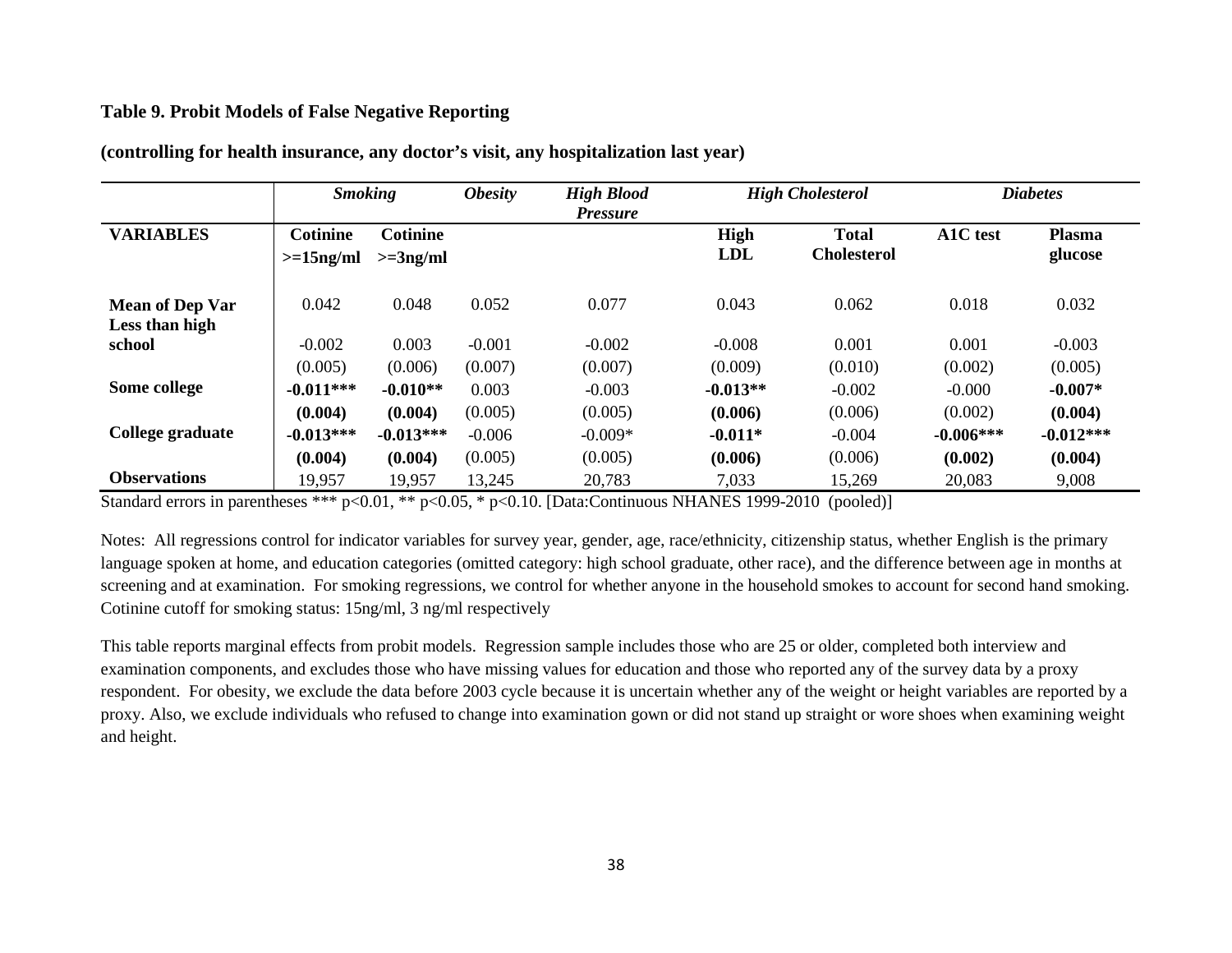#### **Table 10. Probit Models of False Positive Reporting**

|                        | <b>Smoking</b>                 |                               | <b>High Blood</b><br><i><b>Obesity</b></i><br><b>Pressure</b> |          | <b>High Cholesterol</b>   |                                    | <b>Diabetes</b> |                          |
|------------------------|--------------------------------|-------------------------------|---------------------------------------------------------------|----------|---------------------------|------------------------------------|-----------------|--------------------------|
| <b>VARIABLES</b>       | <b>Cotinine</b><br>$>=15ng/ml$ | <b>Cotinine</b><br>$>=3ng/ml$ |                                                               |          | <b>High</b><br><b>LDL</b> | <b>Total</b><br><b>Cholesterol</b> | A1C<br>test     | <b>Plasma</b><br>glucose |
| <b>Mean of Dep Var</b> | 0.023                          | 0.011                         | 0.016                                                         | 0.056    | 0.151                     | 0.135                              | 0.016           | 0.014                    |
| Less than high school  | $-0.007**$                     | $-0.006***$                   | $0.012***$                                                    | 0.001    | $-0.003$                  | 0.023                              | 0.000           | $-0.001$                 |
|                        | (0.003)                        | (0.002)                       | (0.004)                                                       | (0.007)  | (0.022)                   | (0.015)                            | (0.002)         | (0.002)                  |
| Some college           | 0.002                          | $-0.000$                      | 0.000                                                         | 0.004    | $-0.002$                  | $-0.004$                           | 0.001           | $-0.000$                 |
|                        | (0.003)                        | (0.002)                       | (0.002)                                                       | (0.006)  | (0.011)                   | (0.009)                            | (0.002)         | (0.002)                  |
| College graduate       | 0.002                          | $-0.002$                      | $-0.005*$                                                     | $-0.001$ | $-0.002$                  | $-0.011$                           | $-0.001$        | $-0.003$                 |
|                        | (0.003)                        | (0.002)                       | (0.002)                                                       | (0.006)  | (0.014)                   | (0.010)                            | (0.002)         | (0.002)                  |
| <b>Observations</b>    | 18,901                         | 17,659                        | 12,408                                                        | 20,783   | 7,093                     | 15,269                             | 18,856          | 8,878                    |

**(controlling for health insurance, any doctor's visit, any hospitalization last year)**

Standard errors in parentheses \*\*\* p<0.01, \*\* p<0.05, \* p<0.10. [Data:Continuous NHANES 1999-2010 (pooled)]

Notes: All regressions control for indicator variables for survey year, gender, age, race/ethnicity, citizenship status, whether English is the primary language spoken at home, and education categories (omitted category: high school graduate, other race), and the difference between age in months at screening and at examination. For smoking regressions, we control for whether anyone in the household smokes to account for second hand smoking. Cotinine cutoff for smoking status: 15ng/ml, 3 ng/ml respectively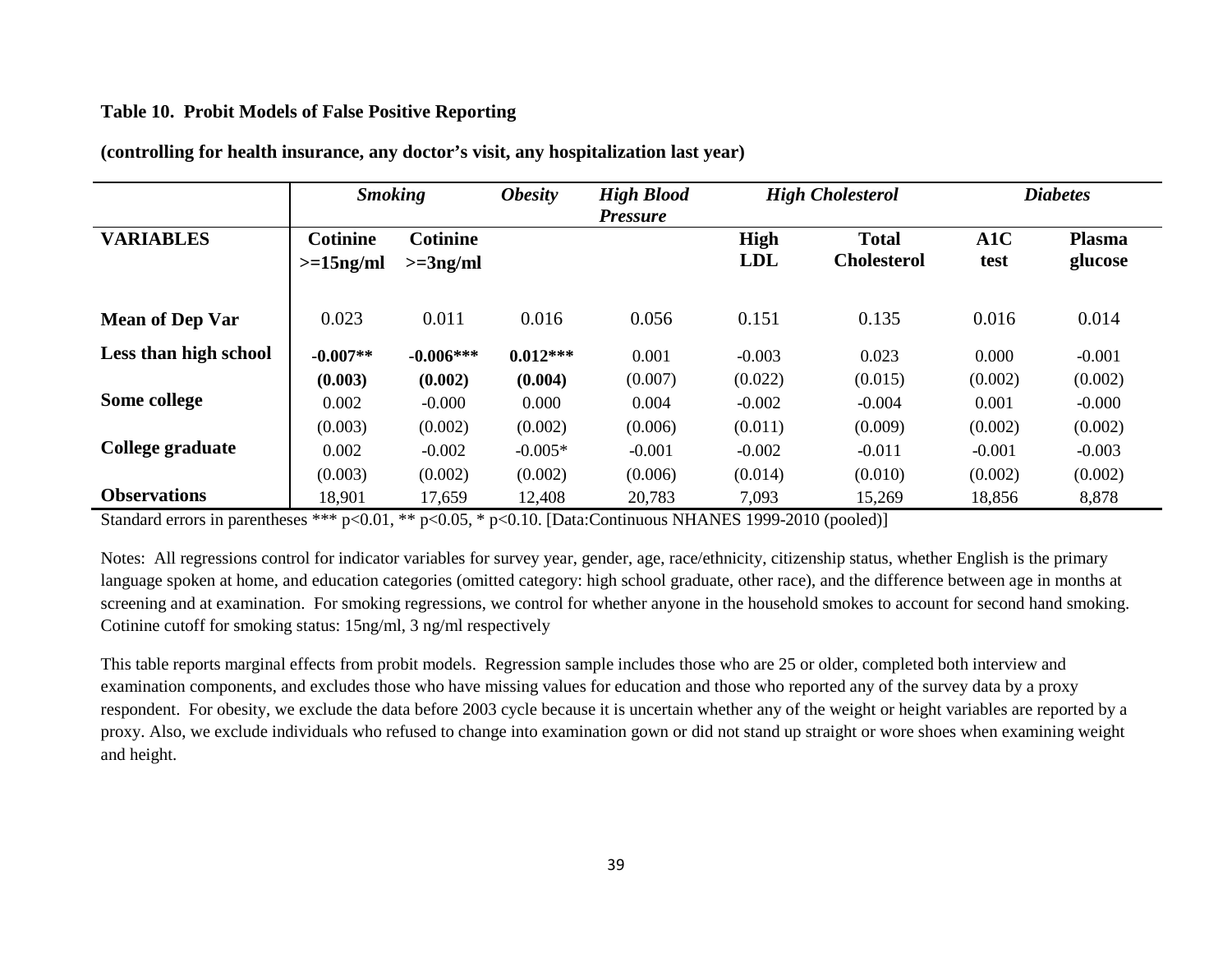| <b>Health Conditions / Behaviors</b> | % Refused | % Don't know | $\mathbf{Refusals}$ (N) | Don't know $(N)$ | Total sample size |
|--------------------------------------|-----------|--------------|-------------------------|------------------|-------------------|
| <b>Smoking</b>                       |           |              |                         |                  | 21114             |
| <b>High blood pressure</b>           | O         | 0.15         |                         | 34               | 23019             |
| <b>High Cholesterol</b>              |           | 0.75         |                         | 129              | 17183             |
| <b>Diabetes</b>                      | 0         | 0.07         |                         | 14               | 23809             |
| Weight                               | 0.0005    | 1.069        | 13                      | 245              | 22963             |
| Height                               | 0.00004   | 1.63         |                         | 374              | 22915             |

**Table 11. Percent of respondents who refused to answer or reported "don't know"** 

Data: continuous NHANES 1999-2010 (pooled)